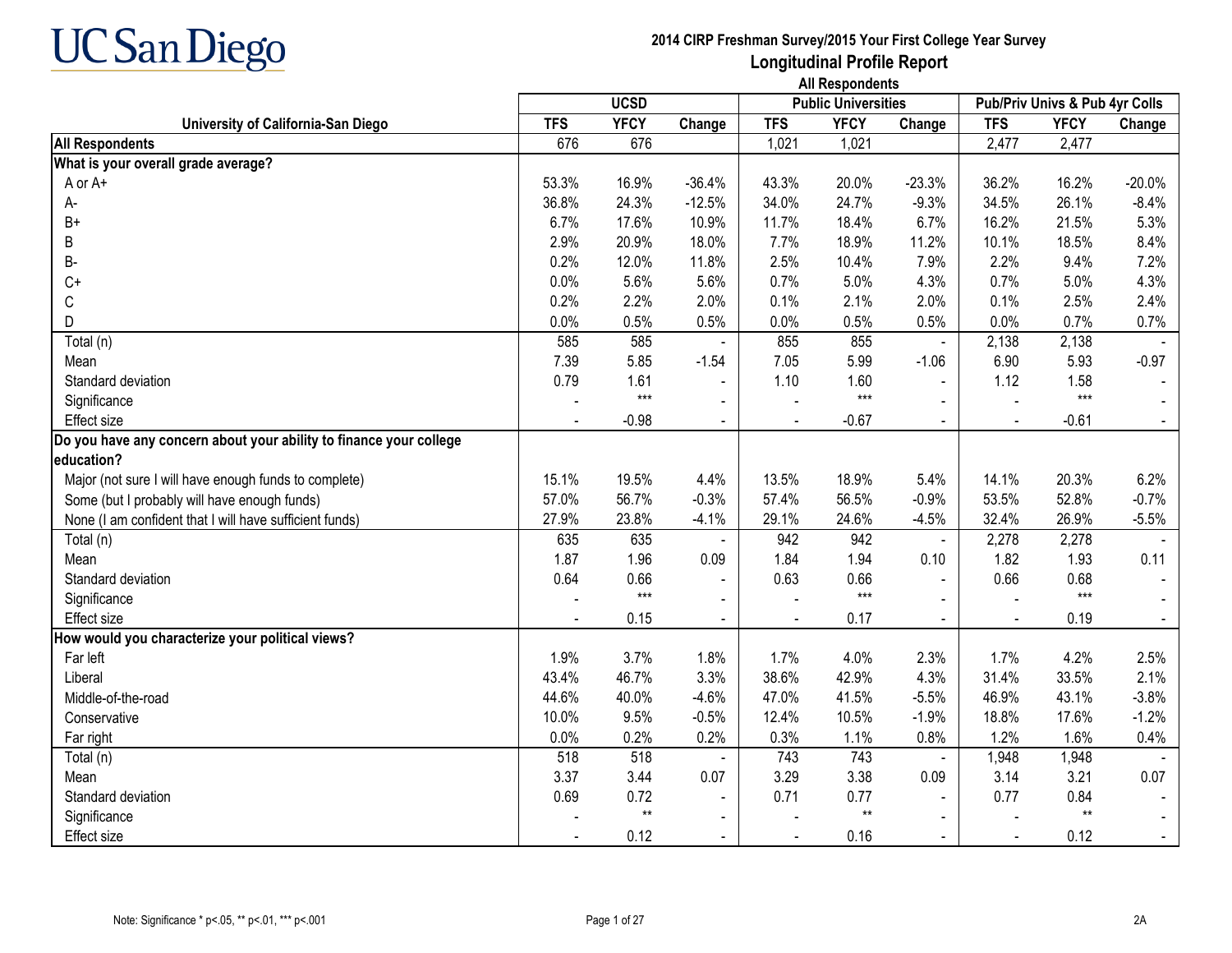

|                                                                            | <b>UCSD</b> |             |                          |            | <b>Public Universities</b> |                | <b>Pub/Priv Univs &amp; Pub 4yr Colls</b> |             |         |
|----------------------------------------------------------------------------|-------------|-------------|--------------------------|------------|----------------------------|----------------|-------------------------------------------|-------------|---------|
| University of California-San Diego                                         | <b>TFS</b>  | <b>YFCY</b> | Change                   | <b>TFS</b> | <b>YFCY</b>                | Change         | <b>TFS</b>                                | <b>YFCY</b> | Change  |
| Rate yourself on each of the following traits as compared with the average |             |             |                          |            |                            |                |                                           |             |         |
| person your age.                                                           |             |             |                          |            |                            |                |                                           |             |         |
|                                                                            |             |             |                          |            |                            |                |                                           |             |         |
| <b>Academic ability</b>                                                    |             |             |                          |            |                            |                |                                           |             |         |
| Highest 10%                                                                | 34.9%       | 20.3%       | $-14.6%$                 | 28.4%      | 19.4%                      | $-9.0%$        | 24.0%                                     | 18.1%       | $-5.9%$ |
| Above average                                                              | 50.2%       | 43.5%       | $-6.7%$                  | 50.8%      | 42.8%                      | $-8.0%$        | 53.3%                                     | 46.3%       | $-7.0%$ |
| Average                                                                    | 14.5%       | 29.6%       | 15.1%                    | 20.0%      | 32.3%                      | 12.3%          | 21.8%                                     | 31.5%       | 9.7%    |
| Below average                                                              | 0.3%        | 6.0%        | 5.7%                     | 0.7%       | 5.0%                       | 4.3%           | 0.8%                                      | 3.8%        | 3.0%    |
| Lowest 10%                                                                 | 0.0%        | 0.7%        | 0.7%                     | 0.1%       | 0.6%                       | 0.5%           | 0.1%                                      | 0.4%        | 0.3%    |
| Total (n)                                                                  | 605         | 605         |                          | 905        | 905                        | $\blacksquare$ | 2,197                                     | 2,197       |         |
| Mean                                                                       | 4.20        | 3.77        | $-0.43$                  | 4.07       | 3.76                       | $-0.31$        | 4.00                                      | 3.78        | $-0.22$ |
| Standard deviation                                                         | 0.69        | 0.86        |                          | 0.72       | 0.84                       | $\blacksquare$ | 0.71                                      | 0.79        |         |
| Significance                                                               |             | $***$       | $\overline{\phantom{a}}$ |            | $***$                      |                |                                           | $***$       |         |
| <b>Effect size</b>                                                         |             | $-0.50$     | $\mathbf{r}$             |            | $-0.36$                    |                |                                           | $-0.26$     |         |
| <b>Artistic ability</b>                                                    |             |             |                          |            |                            |                |                                           |             |         |
| Highest 10%                                                                | 4.8%        | 3.6%        | $-1.2%$                  | 5.3%       | 4.5%                       | $-0.8%$        | 7.1%                                      | 5.8%        | $-1.3%$ |
| Above average                                                              | 27.0%       | 26.3%       | $-0.7%$                  | 26.1%      | 27.7%                      | 1.6%           | 24.9%                                     | 27.8%       | 2.9%    |
| Average                                                                    | 33.8%       | 36.9%       | 3.1%                     | 33.6%      | 35.5%                      | 1.9%           | 31.8%                                     | 35.8%       | 4.0%    |
| Below average                                                              | 23.7%       | 24.2%       | 0.5%                     | 24.3%      | 24.4%                      | 0.1%           | 26.4%                                     | 23.5%       | $-2.9%$ |
| Lowest 10%                                                                 | 10.8%       | 8.9%        | $-1.9%$                  | 10.7%      | 7.9%                       | $-2.8%$        | 9.7%                                      | 7.2%        | $-2.5%$ |
| Total (n)                                                                  | 604         | 604         |                          | 903        | 903                        | $\blacksquare$ | 2,195                                     | 2,195       |         |
| Mean                                                                       | 2.91        | 2.92        | 0.01                     | 2.91       | 2.97                       | 0.06           | 2.93                                      | 3.02        | 0.09    |
| Standard deviation                                                         | 1.06        | 1.00        | $\blacksquare$           | 1.07       | 1.01                       |                | 1.09                                      | 1.02        |         |
| Significance                                                               |             |             | $\blacksquare$           |            |                            |                |                                           |             |         |
| Effect size                                                                |             | 0.01        | $\blacksquare$           |            | 0.07                       |                | $\blacksquare$                            | 0.11        |         |
| <b>Competitiveness</b>                                                     |             |             |                          |            |                            |                |                                           |             |         |
| Highest 10%                                                                | 18.0%       | 14.1%       | $-3.9%$                  | 19.2%      | 16.2%                      | $-3.0%$        | 20.0%                                     | 17.8%       | $-2.2%$ |
| Above average                                                              | 38.6%       | 33.8%       | $-4.8%$                  | 36.7%      | 33.7%                      | $-3.0%$        | 37.0%                                     | 35.0%       | $-2.0%$ |
| Average                                                                    | 33.6%       | 39.2%       | 5.6%                     | 34.2%      | 37.8%                      | 3.6%           | 32.6%                                     | 37.0%       | 4.4%    |
| Below average                                                              | 8.6%        | 11.8%       | 3.2%                     | 8.3%       | 11.0%                      | 2.7%           | 8.7%                                      | 8.8%        | 0.1%    |
| Lowest 10%                                                                 | 1.2%        | 1.2%        | 0.0%                     | 1.7%       | 1.4%                       | $-0.3%$        | 1.7%                                      | 1.4%        | $-0.3%$ |
| Total (n)                                                                  | 604         | 604         |                          | 903        | 903                        | $\blacksquare$ | 2,193                                     | 2,193       |         |
| Mean                                                                       | 3.64        | 3.48        | $-0.16$                  | 3.63       | 3.52                       | $-0.11$        | 3.65                                      | 3.59        | $-0.06$ |
| Standard deviation                                                         | 0.91        | 0.91        | $\blacksquare$           | 0.94       | 0.94                       |                | 0.95                                      | 0.93        |         |
| Significance                                                               |             | $***$       |                          |            | $***$                      |                |                                           | $***$       |         |
| Effect size                                                                |             | $-0.20$     | $\blacksquare$           |            | $-0.14$                    |                | $\overline{\phantom{a}}$                  | $-0.07$     |         |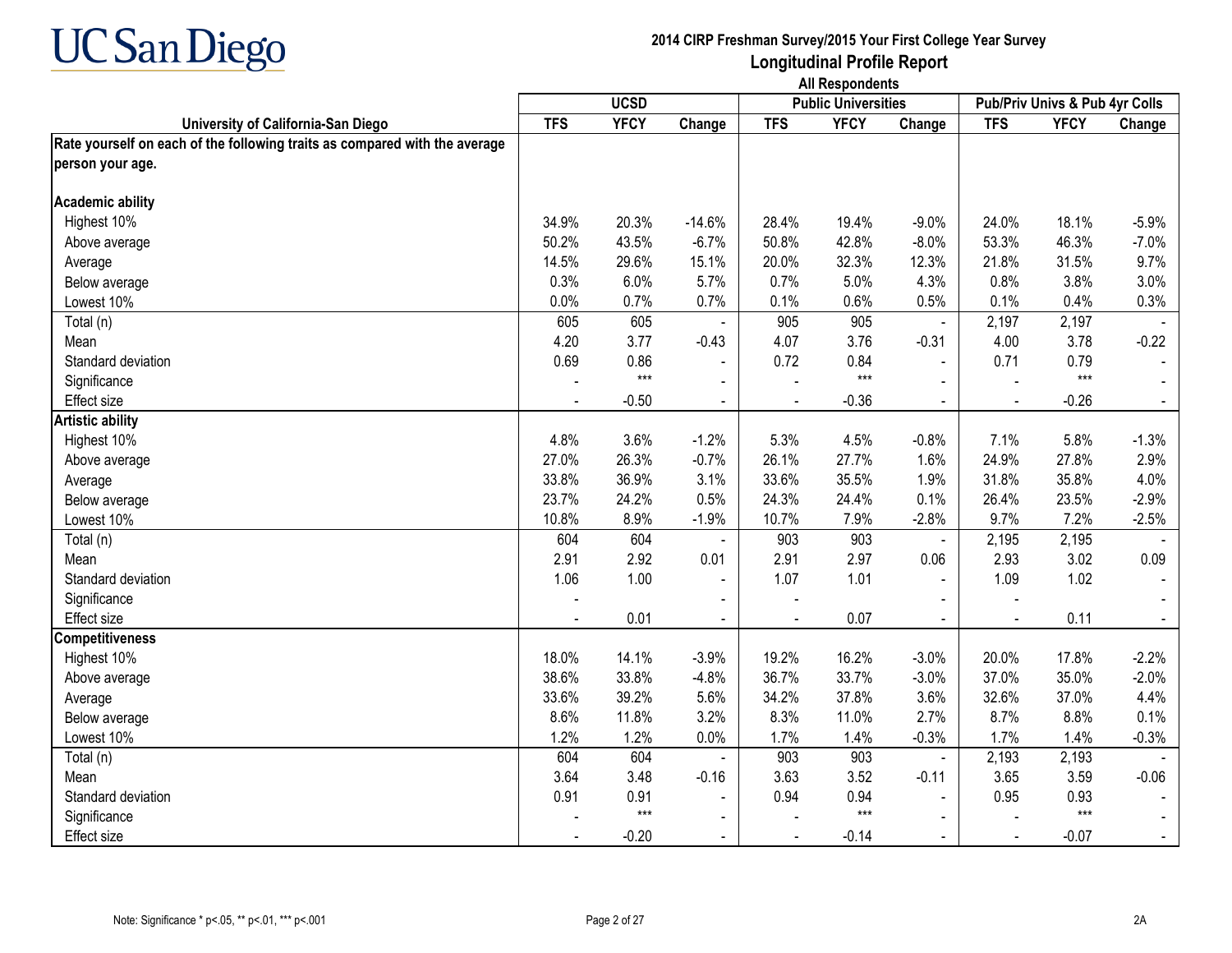

|                                                                            |            | <b>UCSD</b> |                |            | <b>Public Universities</b> |                |            | <b>Pub/Priv Univs &amp; Pub 4yr Colls</b> |         |
|----------------------------------------------------------------------------|------------|-------------|----------------|------------|----------------------------|----------------|------------|-------------------------------------------|---------|
| University of California-San Diego                                         | <b>TFS</b> | <b>YFCY</b> | Change         | <b>TFS</b> | <b>YFCY</b>                | Change         | <b>TFS</b> | <b>YFCY</b>                               | Change  |
| Rate yourself on each of the following traits as compared with the average |            |             |                |            |                            |                |            |                                           |         |
| person your age.                                                           |            |             |                |            |                            |                |            |                                           |         |
|                                                                            |            |             |                |            |                            |                |            |                                           |         |
| <b>Computer skills</b>                                                     |            |             |                |            |                            |                |            |                                           |         |
| Highest 10%                                                                | 7.1%       | 7.1%        | 0.0%           | 6.8%       | 6.5%                       | $-0.3%$        | 5.6%       | 5.7%                                      | 0.1%    |
| Above average                                                              | 29.5%      | 27.5%       | $-2.0%$        | 28.0%      | 28.2%                      | 0.2%           | 26.2%      | 30.0%                                     | 3.8%    |
| Average                                                                    | 49.1%      | 51.9%       | 2.8%           | 48.8%      | 51.7%                      | 2.9%           | 50.5%      | 51.8%                                     | 1.3%    |
| Below average                                                              | 12.8%      | 11.8%       | $-1.0%$        | 14.6%      | 12.0%                      | $-2.6%$        | 16.2%      | 11.3%                                     | $-4.9%$ |
| Lowest 10%                                                                 | 1.5%       | 1.7%        | 0.2%           | 1.8%       | 1.7%                       | $-0.1%$        | 1.4%       | 1.2%                                      | $-0.2%$ |
| Total (n)                                                                  | 603        | 603         |                | 902        | 902                        | $\blacksquare$ | 2,195      | 2,195                                     |         |
| Mean                                                                       | 3.28       | 3.27        | $-0.01$        | 3.23       | 3.26                       | 0.03           | 3.18       | 3.28                                      | 0.10    |
| Standard deviation                                                         | 0.83       | 0.82        |                | 0.85       | 0.81                       |                | 0.82       | 0.78                                      |         |
| Significance                                                               |            |             |                |            |                            |                |            |                                           |         |
| Effect size                                                                |            | $-0.01$     | $\mathbf{r}$   |            | 0.04                       |                |            | 0.13                                      |         |
| <b>Cooperativeness</b>                                                     |            |             |                |            |                            |                |            |                                           |         |
| Highest 10%                                                                | 20.6%      | 17.2%       | $-3.4%$        | 21.4%      | 19.9%                      | $-1.5%$        | 21.3%      | 18.9%                                     | $-2.4%$ |
| Above average                                                              | 47.1%      | 48.3%       | 1.2%           | 46.4%      | 47.4%                      | 1.0%           | 49.0%      | 48.5%                                     | $-0.5%$ |
| Average                                                                    | 29.4%      | 31.5%       | 2.1%           | 29.1%      | 30.2%                      | 1.1%           | 27.2%      | 30.1%                                     | 2.9%    |
| Below average                                                              | 2.7%       | 2.7%        | 0.0%           | 2.8%       | 2.1%                       | $-0.7%$        | 2.2%       | 2.2%                                      | 0.0%    |
| Lowest 10%                                                                 | 0.3%       | 0.3%        | 0.0%           | 0.3%       | 0.3%                       | 0.0%           | 0.2%       | 0.2%                                      | 0.0%    |
| Total (n)                                                                  | 603        | 603         |                | 903        | 903                        | $\blacksquare$ | 2,196      | 2,196                                     |         |
| Mean                                                                       | 3.85       | 3.79        | $-0.06$        | 3.86       | 3.84                       | $-0.02$        | 3.89       | 3.84                                      | $-0.05$ |
| Standard deviation                                                         | 0.78       | 0.76        | $\blacksquare$ | 0.79       | 0.77                       |                | 0.76       | 0.76                                      |         |
| Significance                                                               |            |             |                |            |                            |                |            |                                           |         |
| Effect size                                                                |            | $-0.07$     | $\blacksquare$ |            | $-0.02$                    |                | ÷,         | $-0.06$                                   |         |
| <b>Creativity</b>                                                          |            |             |                |            |                            |                |            |                                           |         |
| Highest 10%                                                                | 9.6%       | 11.1%       | 1.5%           | 11.3%      | 13.0%                      | 1.7%           | 15.1%      | 14.6%                                     | $-0.5%$ |
| Above average                                                              | 38.7%      | 38.7%       | 0.0%           | 39.1%      | 39.0%                      | $-0.1%$        | 38.1%      | 37.9%                                     | $-0.2%$ |
| Average                                                                    | 37.4%      | 39.1%       | 1.7%           | 35.8%      | 37.3%                      | 1.5%           | 33.7%      | 37.8%                                     | 4.1%    |
| Below average                                                              | 12.4%      | 9.8%        | $-2.6%$        | 12.1%      | 9.3%                       | $-2.8%$        | 11.4%      | 8.8%                                      | $-2.6%$ |
| Lowest 10%                                                                 | 1.8%       | 1.3%        | $-0.5%$        | 1.8%       | 1.4%                       | $-0.4%$        | 1.7%       | 0.9%                                      | $-0.8%$ |
| Total (n)                                                                  | 604        | 604         |                | 903        | 903                        | $\blacksquare$ | 2,195      | 2,195                                     |         |
| Mean                                                                       | 3.42       | 3.49        | 0.07           | 3.46       | 3.53                       | 0.07           | 3.54       | 3.57                                      | 0.03    |
| Standard deviation                                                         | 0.89       | 0.86        |                | 0.91       | 0.88                       |                | 0.94       | 0.88                                      |         |
| Significance                                                               |            |             | $\blacksquare$ |            | $\star$                    |                |            | $\star$                                   |         |
| Effect size                                                                |            | 0.09        |                |            | 0.09                       |                |            | 0.04                                      |         |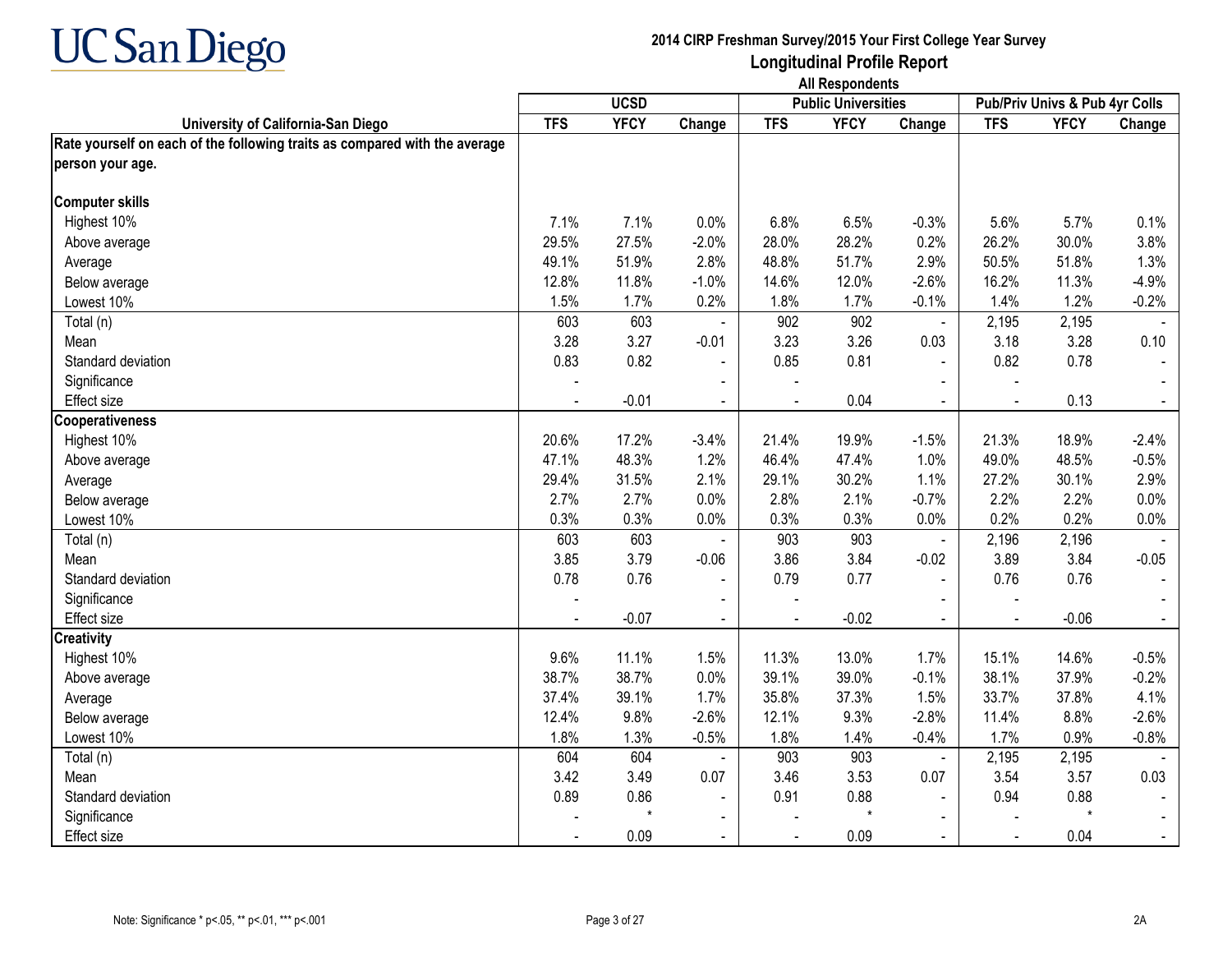

|                                                                            |            | <b>UCSD</b> |                |            | <b>Public Universities</b> |                |            | Pub/Priv Univs & Pub 4yr Colls |         |
|----------------------------------------------------------------------------|------------|-------------|----------------|------------|----------------------------|----------------|------------|--------------------------------|---------|
| University of California-San Diego                                         | <b>TFS</b> | <b>YFCY</b> | Change         | <b>TFS</b> | <b>YFCY</b>                | Change         | <b>TFS</b> | <b>YFCY</b>                    | Change  |
| Rate yourself on each of the following traits as compared with the average |            |             |                |            |                            |                |            |                                |         |
| person your age.                                                           |            |             |                |            |                            |                |            |                                |         |
|                                                                            |            |             |                |            |                            |                |            |                                |         |
| Drive to achieve                                                           |            |             |                |            |                            |                |            |                                |         |
| Highest 10%                                                                | 36.8%      | 27.8%       | $-9.0%$        | 36.0%      | 29.5%                      | $-6.5%$        | 37.0%      | 30.0%                          | $-7.0%$ |
| Above average                                                              | 40.4%      | 39.4%       | $-1.0%$        | 40.4%      | 39.0%                      | $-1.4%$        | 40.7%      | 39.6%                          | $-1.1%$ |
| Average                                                                    | 19.2%      | 27.0%       | 7.8%           | 20.1%      | 26.0%                      | 5.9%           | 18.8%      | 25.8%                          | 7.0%    |
| Below average                                                              | 2.6%       | 5.3%        | 2.7%           | 2.9%       | 5.0%                       | 2.1%           | 3.1%       | 4.2%                           | 1.1%    |
| Lowest 10%                                                                 | 1.0%       | 0.5%        | $-0.5%$        | 0.7%       | 0.4%                       | $-0.3%$        | 0.4%       | 0.4%                           | 0.0%    |
| Total (n)                                                                  | 604        | 604         |                | 904        | 904                        | $\blacksquare$ | 2,199      | 2,199                          |         |
| Mean                                                                       | 4.09       | 3.89        | $-0.20$        | 4.08       | 3.92                       | $-0.16$        | 4.11       | 3.95                           | $-0.16$ |
| Standard deviation                                                         | 0.86       | 0.89        |                | 0.85       | 0.89                       |                | 0.84       | 0.87                           |         |
| Significance                                                               |            | $***$       | $\sim$         |            | $***$                      |                |            | $***$                          |         |
| <b>Effect size</b>                                                         |            | $-0.22$     |                |            | $-0.17$                    |                |            | $-0.17$                        |         |
| <b>Emotional health</b>                                                    |            |             |                |            |                            |                |            |                                |         |
| Highest 10%                                                                | 17.9%      | 17.5%       | $-0.4%$        | 17.4%      | 16.6%                      | $-0.8%$        | 17.4%      | 15.3%                          | $-2.1%$ |
| Above average                                                              | 28.6%      | 28.0%       | $-0.6%$        | 29.0%      | 27.4%                      | $-1.6%$        | 31.8%      | 28.1%                          | $-3.7%$ |
| Average                                                                    | 37.4%      | 35.3%       | $-2.1%$        | 39.7%      | 38.6%                      | $-1.1%$        | 36.9%      | 39.3%                          | 2.4%    |
| Below average                                                              | 15.1%      | 16.2%       | 1.1%           | 12.7%      | 14.8%                      | 2.1%           | 12.6%      | 14.8%                          | 2.2%    |
| Lowest 10%                                                                 | 1.0%       | 3.0%        | 2.0%           | 1.2%       | 2.5%                       | 1.3%           | 1.2%       | 2.5%                           | 1.3%    |
| Total (n)                                                                  | 604        | 604         |                | 904        | 904                        | $\blacksquare$ | 2,196      | 2,196                          |         |
| Mean                                                                       | 3.47       | 3.41        | $-0.06$        | 3.49       | 3.41                       | $-0.08$        | 3.52       | 3.39                           | $-0.13$ |
| Standard deviation                                                         | 0.98       | 1.05        | $\blacksquare$ | 0.96       | 1.01                       | $\blacksquare$ | 0.96       | 0.99                           |         |
| Significance                                                               |            |             |                |            |                            |                |            |                                |         |
| <b>Effect size</b>                                                         |            | $-0.06$     |                |            | $-0.09$                    |                |            | $-0.14$                        |         |
| Leadership ability                                                         |            |             |                |            |                            |                |            |                                |         |
| Highest 10%                                                                | 16.7%      | 15.7%       | $-1.0%$        | 17.8%      | 17.0%                      | $-0.8%$        | 21.0%      | 18.7%                          | $-2.3%$ |
| Above average                                                              | 35.5%      | 36.7%       | 1.2%           | 36.6%      | 37.5%                      | 0.9%           | 38.8%      | 37.7%                          | $-1.1%$ |
| Average                                                                    | 34.7%      | 32.9%       | $-1.8%$        | 33.5%      | 32.8%                      | $-0.7%$        | 30.3%      | 33.6%                          | 3.3%    |
| Below average                                                              | 11.9%      | 11.9%       | 0.0%           | 10.9%      | 10.5%                      | $-0.4%$        | 9.1%       | 8.8%                           | $-0.3%$ |
| Lowest 10%                                                                 | 1.2%       | 2.8%        | 1.6%           | 1.2%       | 2.2%                       | 1.0%           | 0.9%       | 1.3%                           | 0.4%    |
| Total (n)                                                                  | 605        | 605         |                | 905        | 905                        | $\blacksquare$ | 2,201      | 2,201                          |         |
| Mean                                                                       | 3.55       | 3.51        | $-0.04$        | 3.59       | 3.57                       | $-0.02$        | 3.70       | 3.64                           | $-0.06$ |
| Standard deviation                                                         | 0.94       | 0.99        |                | 0.94       | 0.96                       |                | 0.93       | 0.93                           |         |
| Significance                                                               |            |             |                |            |                            |                |            |                                |         |
| Effect size                                                                |            | $-0.05$     |                |            | $-0.02$                    |                |            | $-0.07$                        |         |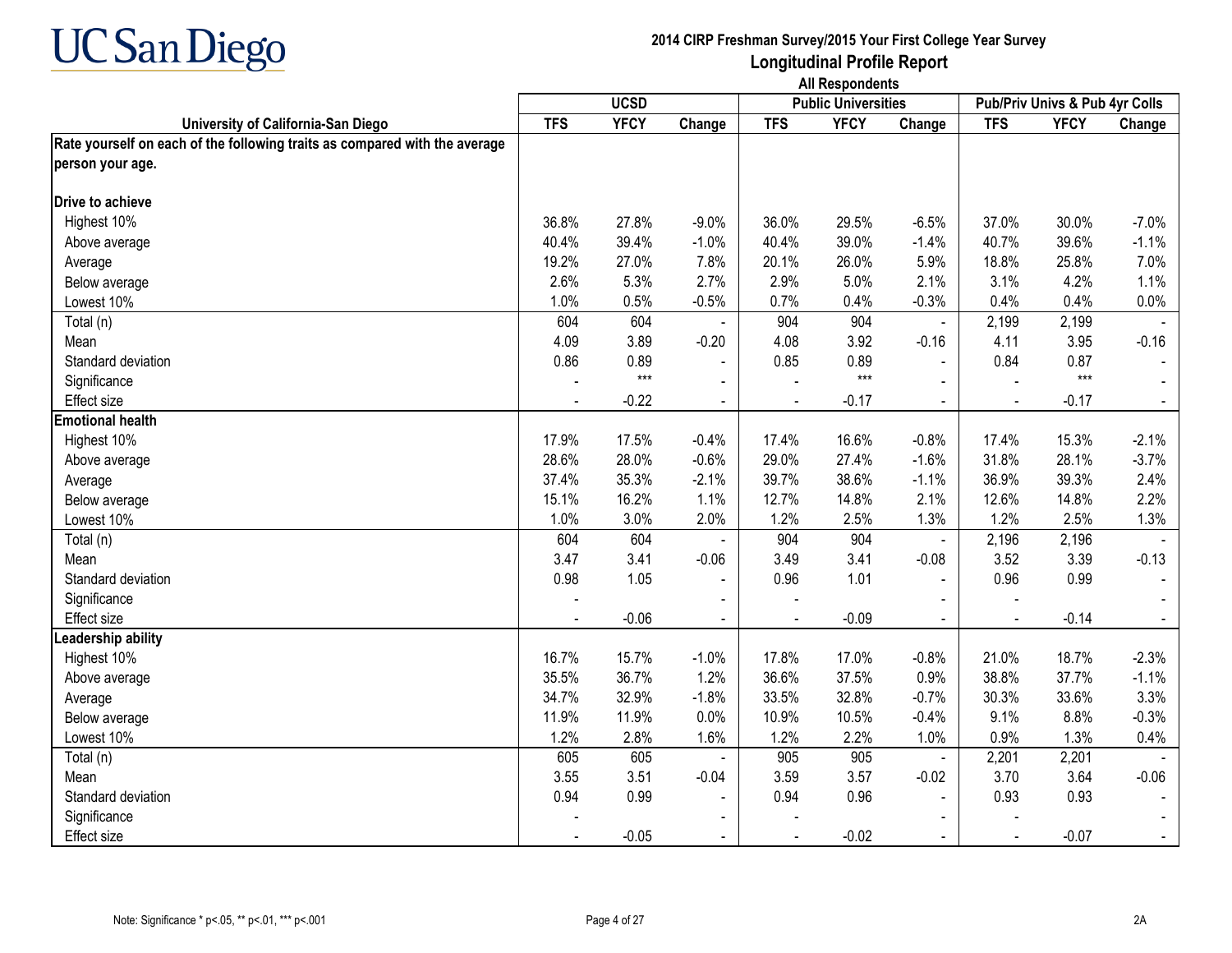

|                                                                            | <b>UCSD</b> |             |                |            | <b>Public Universities</b> |                | Pub/Priv Univs & Pub 4yr Colls |                 |                |
|----------------------------------------------------------------------------|-------------|-------------|----------------|------------|----------------------------|----------------|--------------------------------|-----------------|----------------|
| University of California-San Diego                                         | <b>TFS</b>  | <b>YFCY</b> | Change         | <b>TFS</b> | <b>YFCY</b>                | Change         | <b>TFS</b>                     | <b>YFCY</b>     | Change         |
| Rate yourself on each of the following traits as compared with the average |             |             |                |            |                            |                |                                |                 |                |
| person your age.                                                           |             |             |                |            |                            |                |                                |                 |                |
|                                                                            |             |             |                |            |                            |                |                                |                 |                |
| <b>Mathematical ability</b>                                                |             |             |                |            |                            |                |                                |                 |                |
| Highest 10%                                                                | 28.4%       | 16.4%       | $-12.0%$       | 22.4%      | 14.3%                      | $-8.1%$        | 17.6%                          | 13.1%           | $-4.5%$        |
| Above average                                                              | 40.5%       | 39.2%       | $-1.3%$        | 35.7%      | 36.1%                      | 0.4%           | 35.0%                          | 34.7%           | $-0.3%$        |
| Average                                                                    | 25.0%       | 31.4%       | 6.4%           | 28.5%      | 33.6%                      | 5.1%           | 32.7%                          | 36.3%           | 3.6%           |
| Below average                                                              | 5.1%        | 10.6%       | 5.5%           | 10.9%      | 12.2%                      | 1.3%           | 12.2%                          | 13.3%           | 1.1%           |
| Lowest 10%                                                                 | 1.0%        | 2.5%        | 1.5%           | 2.7%       | 3.9%                       | 1.2%           | 2.5%                           | 2.6%            | 0.1%           |
| Total (n)                                                                  | 605         | 605         |                | 903        | 903                        | ä,             | 2,196                          | 2,196           |                |
| Mean                                                                       | 3.90        | 3.56        | $-0.34$        | 3.64       | 3.45                       | $-0.19$        | 3.53                           | 3.42            | $-0.11$        |
| Standard deviation                                                         | 0.91        | 0.97        |                | 1.03       | 1.01                       |                | 1.00                           | 0.96            |                |
| Significance                                                               |             | $***$       | $\blacksquare$ |            | $***$                      |                |                                | $***$           |                |
| <b>Effect size</b>                                                         |             | $-0.43$     | $\mathbf{r}$   |            | $-0.24$                    | $\blacksquare$ | $\overline{a}$                 | $-0.14$         | $\blacksquare$ |
| <b>Physical health</b>                                                     |             |             |                |            |                            |                |                                |                 |                |
| Highest 10%                                                                | 14.7%       | 12.7%       | $-2.0%$        | 15.3%      | 13.7%                      | $-1.6%$        | 16.1%                          | 12.4%           | $-3.7%$        |
| Above average                                                              | 32.0%       | 29.5%       | $-2.5%$        | 33.2%      | 29.9%                      | $-3.3%$        | 32.8%                          | 30.3%           | $-2.5%$        |
| Average                                                                    | 39.9%       | 40.4%       | 0.5%           | 40.0%      | 41.6%                      | 1.6%           | 40.3%                          | 44.6%           | 4.3%           |
| Below average                                                              | 12.4%       | 14.9%       | 2.5%           | 10.9%      | 12.4%                      | 1.5%           | 10.0%                          | 10.9%           | 0.9%           |
| Lowest 10%                                                                 | 1.0%        | 2.5%        | 1.5%           | 0.7%       | 2.3%                       | 1.6%           | 0.7%                           | 1.7%            | 1.0%           |
| Total (n)                                                                  | 604         | 604         |                | 903        | 903                        | $\blacksquare$ | 2,196                          | 2,196           |                |
| Mean                                                                       | 3.47        | 3.35        | $-0.12$        | 3.52       | 3.40                       | $-0.12$        | 3.54                           | 3.41            | $-0.13$        |
| Standard deviation                                                         | 0.92        | 0.97        | $\blacksquare$ | 0.90       | 0.95                       |                | 0.90                           | 0.90            |                |
| Significance                                                               |             | $***$       | $\blacksquare$ |            | $***$                      |                |                                | $***$           |                |
| Effect size                                                                |             | $-0.15$     |                |            | $-0.15$                    |                | $\overline{a}$                 | $-0.16$         |                |
| Popularity                                                                 |             |             |                |            |                            |                |                                |                 |                |
| Highest 10%                                                                | 3.5%        | 3.6%        | 0.1%           | 3.9%       | 4.6%                       | 0.7%           | 4.9%                           | 4.6%            | $-0.3%$        |
| Above average                                                              | 20.1%       | 18.7%       | $-1.4%$        | 19.5%      | 20.1%                      | 0.6%           | 22.8%                          | 22.0%           | $-0.8%$        |
| Average                                                                    | 51.1%       | 47.1%       | $-4.0%$        | 54.4%      | 48.6%                      | $-5.8%$        | 54.1%                          | 51.3%           | $-2.8%$        |
| Below average                                                              | 22.2%       | 21.7%       | $-0.5%$        | 18.9%      | 19.6%                      | 0.7%           | 15.4%                          | 17.2%           | 1.8%           |
| Lowest 10%                                                                 | 3.2%        | 8.8%        | 5.6%           | 3.3%       | 7.1%                       | 3.8%           | 2.7%                           | 5.0%            | 2.3%           |
| Total (n)                                                                  | 603         | 603         |                | 901        | 901                        | $\blacksquare$ | 2,195                          | 2,195           |                |
| Mean                                                                       | 2.99        | 2.87        | $-0.12$        | 3.02       | 2.95                       | $-0.07$        | 3.12                           | 3.04            | $-0.08$        |
| Standard deviation                                                         | 0.83        | 0.94        | $\blacksquare$ | 0.82       | 0.93                       | $\blacksquare$ | 0.82                           | 0.88            |                |
| Significance                                                               |             | $**$        | $\blacksquare$ |            | $^{\star\star}$            |                |                                | $^{\star\star}$ |                |
| Effect size                                                                |             | $-0.13$     |                |            | $-0.08$                    |                |                                | $-0.09$         |                |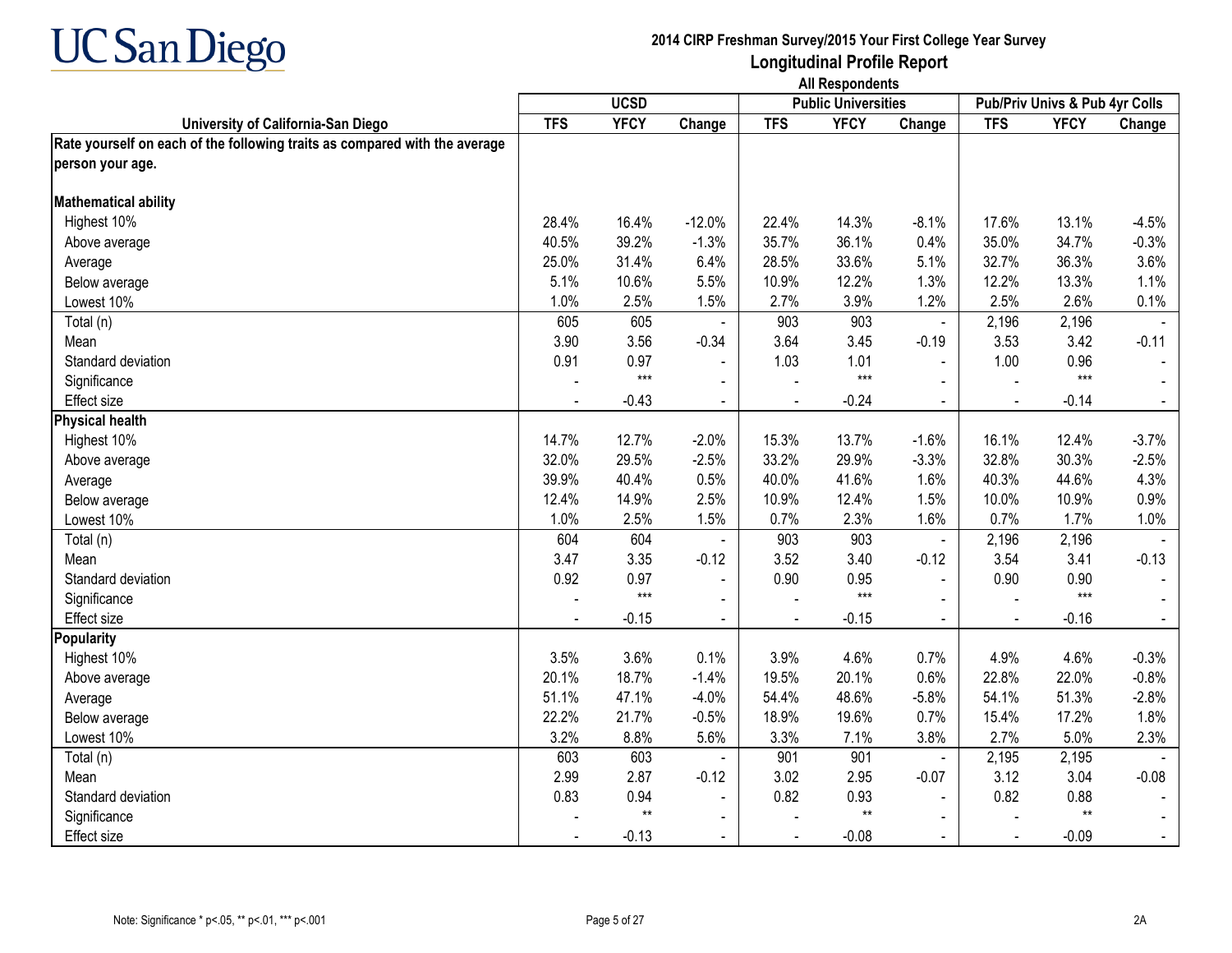

|                                                                            | <b>UCSD</b>  |              |                |              | <b>Public Universities</b> |                          | Pub/Priv Univs & Pub 4yr Colls |               |         |
|----------------------------------------------------------------------------|--------------|--------------|----------------|--------------|----------------------------|--------------------------|--------------------------------|---------------|---------|
| University of California-San Diego                                         | <b>TFS</b>   | <b>YFCY</b>  | Change         | <b>TFS</b>   | <b>YFCY</b>                | Change                   | <b>TFS</b>                     | <b>YFCY</b>   | Change  |
| Rate yourself on each of the following traits as compared with the average |              |              |                |              |                            |                          |                                |               |         |
| person your age.                                                           |              |              |                |              |                            |                          |                                |               |         |
| <b>Public speaking ability</b>                                             |              |              |                |              |                            |                          |                                |               |         |
| Highest 10%                                                                | 7.8%         | 8.6%         | 0.8%           | 8.4%         | 9.3%                       | 0.9%                     | 11.9%                          | 9.9%          | $-2.0%$ |
| Above average                                                              | 31.1%        | 27.7%        | $-3.4%$        | 29.0%        | 27.9%                      | $-1.1%$                  | 28.0%                          | 29.2%         | 1.2%    |
| Average                                                                    | 33.4%        | 36.5%        | 3.1%           | 35.1%        | 37.1%                      | 2.0%                     | 34.9%                          | 38.4%         | 3.5%    |
| Below average                                                              | 21.4%        | 20.4%        | $-1.0%$        | 21.4%        | 19.6%                      | $-1.8%$                  | 20.0%                          | 18.2%         | $-1.8%$ |
| Lowest 10%                                                                 | 6.3%         | 6.6%         | 0.3%           | 6.0%         | 6.1%                       | 0.1%                     | 5.2%                           | 4.3%          | $-0.9%$ |
| Total (n)                                                                  | 602          | 602          |                | 900          | 900                        | $\blacksquare$           | 2,192                          | 2,192         |         |
| Mean                                                                       | 3.13         | 3.11         | $-0.02$        | 3.12         | 3.15                       | 0.03                     | 3.21                           | 3.22          | 0.01    |
| Standard deviation                                                         | 1.04         | 1.04         | $\blacksquare$ | 1.03         | 1.04                       | $\blacksquare$           | 1.06                           | 1.00          |         |
| Significance                                                               |              |              |                |              |                            |                          |                                |               |         |
| <b>Effect size</b>                                                         |              | $-0.02$      |                |              | 0.04                       |                          |                                | 0.01          |         |
| <b>Risk-taking</b>                                                         |              |              |                |              |                            |                          |                                |               |         |
| Highest 10%                                                                | 8.2%         | 8.7%         | 0.5%           | 8.9%         | 9.4%                       | 0.5%                     | 9.8%                           | 8.8%          | $-1.0%$ |
|                                                                            | 28.5%        | 26.1%        | $-2.4%$        | 27.8%        | 26.1%                      | $-1.7%$                  | 28.5%                          | 28.3%         | $-0.2%$ |
| Above average                                                              | 42.6%        | 43.9%        | 1.3%           | 44.7%        | 44.8%                      | 0.1%                     | 43.6%                          | 45.9%         | 2.3%    |
| Average                                                                    | 18.5%        | 19.0%        | 0.5%           | 16.4%        | 17.6%                      | 1.2%                     | 16.1%                          | 15.2%         | $-0.9%$ |
| Below average<br>Lowest 10%                                                |              |              |                |              |                            |                          | 2.1%                           |               |         |
|                                                                            | 2.3%<br>601  | 2.3%<br>601  | 0.0%           | 2.2%         | 2.1%<br>900                | $-0.1%$                  |                                | 1.8%          | $-0.3%$ |
| Total (n)<br>Mean                                                          |              | 3.20         | $\blacksquare$ | 900<br>3.25  | 3.23                       | $\blacksquare$           | 2,194<br>3.28                  | 2,194<br>3.27 |         |
| Standard deviation                                                         | 3.22<br>0.92 | 0.92         | $-0.02$        | 0.91         | 0.92                       | $-0.02$                  | 0.92                           | 0.89          | $-0.01$ |
|                                                                            |              |              | $\blacksquare$ |              |                            | $\blacksquare$           |                                |               |         |
| Significance                                                               |              | $-0.02$      | $\mathbf{r}$   |              | $-0.02$                    |                          | $\overline{a}$                 | $-0.01$       |         |
| Effect size<br>Self-confidence (intellectual)                              |              |              |                |              |                            |                          |                                |               |         |
| Highest 10%                                                                | 20.7%        | 15.9%        | $-4.8%$        | 19.5%        | 16.1%                      | $-3.4%$                  | 18.2%                          | 16.1%         | $-2.1%$ |
|                                                                            | 40.3%        | 32.3%        | $-8.0%$        | 40.4%        | 33.3%                      | $-7.1%$                  | 40.3%                          | 36.2%         | $-4.1%$ |
| Above average                                                              | 30.2%        | 35.0%        | 4.8%           | 31.6%        | 35.9%                      | 4.3%                     | 32.2%                          | 35.7%         | 3.5%    |
| Average                                                                    | 7.8%         | 14.3%        | 6.5%           | 7.5%         | 12.6%                      | 5.1%                     | 8.2%                           | 10.4%         | 2.2%    |
| Below average<br>Lowest 10%                                                |              |              |                |              |                            |                          | 1.1%                           |               |         |
|                                                                            | 1.0%<br>603  | 2.5%<br>603  | 1.5%           | 1.0%<br>902  | 2.1%<br>902                | 1.1%                     | 2,194                          | 1.5%<br>2,194 | 0.4%    |
| Total (n)                                                                  |              |              |                |              |                            | $\overline{\phantom{a}}$ |                                |               |         |
| Mean                                                                       | 3.72         | 3.45<br>1.00 | $-0.27$        | 3.70<br>0.90 | 3.49                       | $-0.21$                  | 3.66                           | 3.55          | $-0.11$ |
| Standard deviation                                                         | 0.91         | $***$        | $\blacksquare$ |              | 0.98<br>$***$              |                          | 0.90                           | 0.93<br>$***$ |         |
| Significance                                                               |              |              | $\blacksquare$ |              |                            | $\sim$                   |                                |               |         |
| Effect size                                                                |              | $-0.28$      | $\blacksquare$ |              | $-0.22$                    |                          | $\overline{a}$                 | $-0.12$       |         |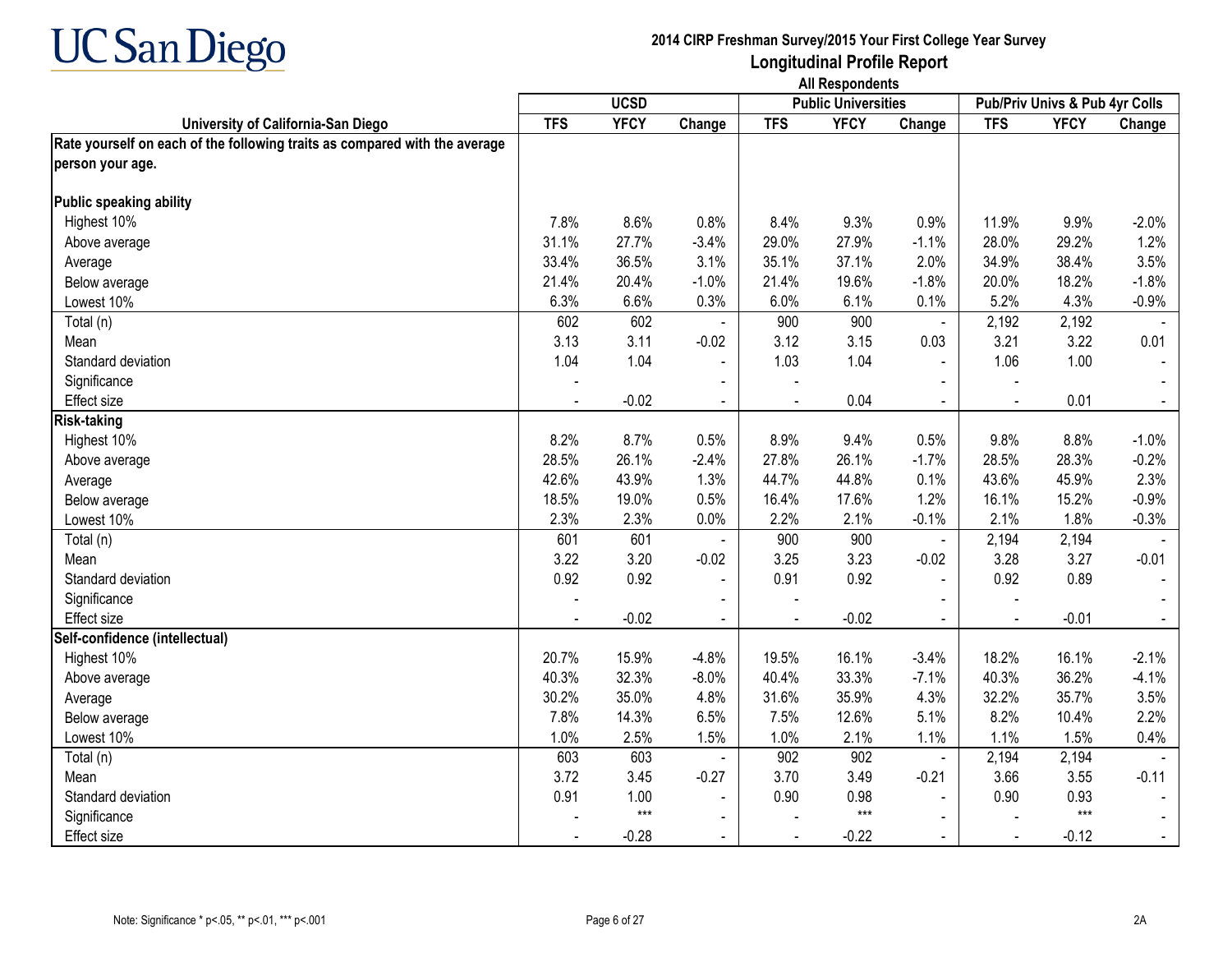

**Longitudinal Profile Report All Respondents**

|                                                                            | <b>UCSD</b> |             |                |            | <b>Public Universities</b> |                | Pub/Priv Univs & Pub 4yr Colls |             |         |
|----------------------------------------------------------------------------|-------------|-------------|----------------|------------|----------------------------|----------------|--------------------------------|-------------|---------|
| University of California-San Diego                                         | <b>TFS</b>  | <b>YFCY</b> | Change         | <b>TFS</b> | <b>YFCY</b>                | Change         | <b>TFS</b>                     | <b>YFCY</b> | Change  |
| Rate yourself on each of the following traits as compared with the average |             |             |                |            |                            |                |                                |             |         |
| person your age.                                                           |             |             |                |            |                            |                |                                |             |         |
| Self-confidence (social)                                                   |             |             |                |            |                            |                |                                |             |         |
| Highest 10%                                                                | 9.1%        | 8.3%        | $-0.8%$        | 9.7%       | 9.9%                       | 0.2%           | 11.1%                          | 11.1%       | 0.0%    |
| Above average                                                              | 24.2%       | 27.6%       | 3.4%           | 25.7%      | 28.7%                      | 3.0%           | 28.8%                          | 29.2%       | 0.4%    |
| Average                                                                    | 39.9%       | 35.9%       | $-4.0%$        | 40.2%      | 35.9%                      | $-4.3%$        | 38.9%                          | 37.7%       | $-1.2%$ |
| Below average                                                              | 23.0%       | 22.2%       | $-0.8%$        | 21.2%      | 20.7%                      | $-0.5%$        | 18.3%                          | 18.5%       | 0.2%    |
| Lowest 10%                                                                 | 3.8%        | 6.0%        | 2.2%           | 3.2%       | 4.9%                       | 1.7%           | 2.9%                           | 3.5%        | 0.6%    |
| Total (n)                                                                  | 604         | 604         |                | 903        | $\overline{903}$           | $\blacksquare$ | 2,198                          | 2,198       |         |
| Mean                                                                       | 3.12        | 3.10        | $-0.02$        | 3.18       | 3.18                       | 0.00           | 3.27                           | 3.26        | $-0.01$ |
| Standard deviation                                                         | 0.99        | 1.03        |                | 0.98       | 1.03                       | $\sim$         | 0.98                           | 1.00        |         |
| Significance                                                               |             |             |                |            |                            |                |                                |             |         |
| <b>Effect size</b>                                                         |             | $-0.02$     |                |            | 0.00                       | $\blacksquare$ |                                | $-0.01$     |         |
| Self-understanding                                                         |             |             |                |            |                            |                |                                |             |         |
| Highest 10%                                                                | 19.9%       | 22.4%       | 2.5%           | 19.3%      | 21.2%                      | 1.9%           | 19.6%                          | 19.6%       | 0.0%    |
| Above average                                                              | 34.9%       | 36.1%       | 1.2%           | 35.0%      | 36.0%                      | 1.0%           | 36.2%                          | 36.6%       | 0.4%    |
| Average                                                                    | 36.2%       | 31.2%       | $-5.0%$        | 37.6%      | 34.2%                      | $-3.4%$        | 37.4%                          | 37.1%       | $-0.3%$ |
| Below average                                                              | 8.0%        | 8.5%        | 0.5%           | 7.4%       | 7.1%                       | $-0.3%$        | 6.3%                           | 5.9%        | $-0.4%$ |
| Lowest 10%                                                                 | 1.0%        | 1.8%        | 0.8%           | 0.7%       | 1.5%                       | 0.8%           | 0.5%                           | 0.9%        | 0.4%    |
| Total (n)                                                                  | 599         | 599         |                | 896        | 896                        | $\blacksquare$ | 2,187                          | 2,187       |         |
| Mean                                                                       | 3.65        | 3.69        | 0.04           | 3.65       | 3.68                       | 0.03           | 3.68                           | 3.68        | 0.00    |
| Standard deviation                                                         | 0.92        | 0.97        | $\blacksquare$ | 0.90       | 0.93                       |                | 0.88                           | 0.88        |         |
| Significance                                                               |             |             |                |            |                            |                |                                |             |         |
| Effect size                                                                |             | 0.04        |                |            | 0.03                       |                |                                | 0.00        |         |
| <b>Spirituality</b>                                                        |             |             |                |            |                            |                |                                |             |         |
| Highest 10%                                                                | 8.2%        | 11.8%       | 3.6%           | 8.2%       | 12.2%                      | 4.0%           | 11.2%                          | 11.7%       | 0.5%    |
| Above average                                                              | 18.8%       | 22.3%       | 3.5%           | 21.1%      | 24.0%                      | 2.9%           | 23.9%                          | 25.9%       | 2.0%    |
| Average                                                                    | 38.7%       | 37.8%       | $-0.9%$        | 39.8%      | 39.1%                      | $-0.7%$        | 38.7%                          | 41.7%       | 3.0%    |
| Below average                                                              | 20.3%       | 17.3%       | $-3.0%$        | 18.7%      | 15.5%                      | $-3.2%$        | 17.0%                          | 13.1%       | $-3.9%$ |
| Lowest 10%                                                                 | 14.0%       | 10.7%       | $-3.3%$        | 12.2%      | 9.3%                       | $-2.9%$        | 9.2%                           | 7.7%        | $-1.5%$ |
| Total (n)                                                                  | 600         | 600         |                | 897        | 897                        |                | 2,190                          | 2,190       |         |
| Mean                                                                       | 2.87        | 3.07        | 0.20           | 2.95       | 3.14                       | 0.19           | 3.11                           | 3.21        | 0.10    |
| Standard deviation                                                         | 1.12        | 1.14        | $\blacksquare$ | 1.10       | 1.11                       |                | 1.10                           | 1.06        |         |
| Significance                                                               |             | $***$       |                |            | $***$                      |                |                                | $***$       |         |
| Effect size                                                                |             | 0.19        |                |            | 0.18                       |                |                                | 0.10        |         |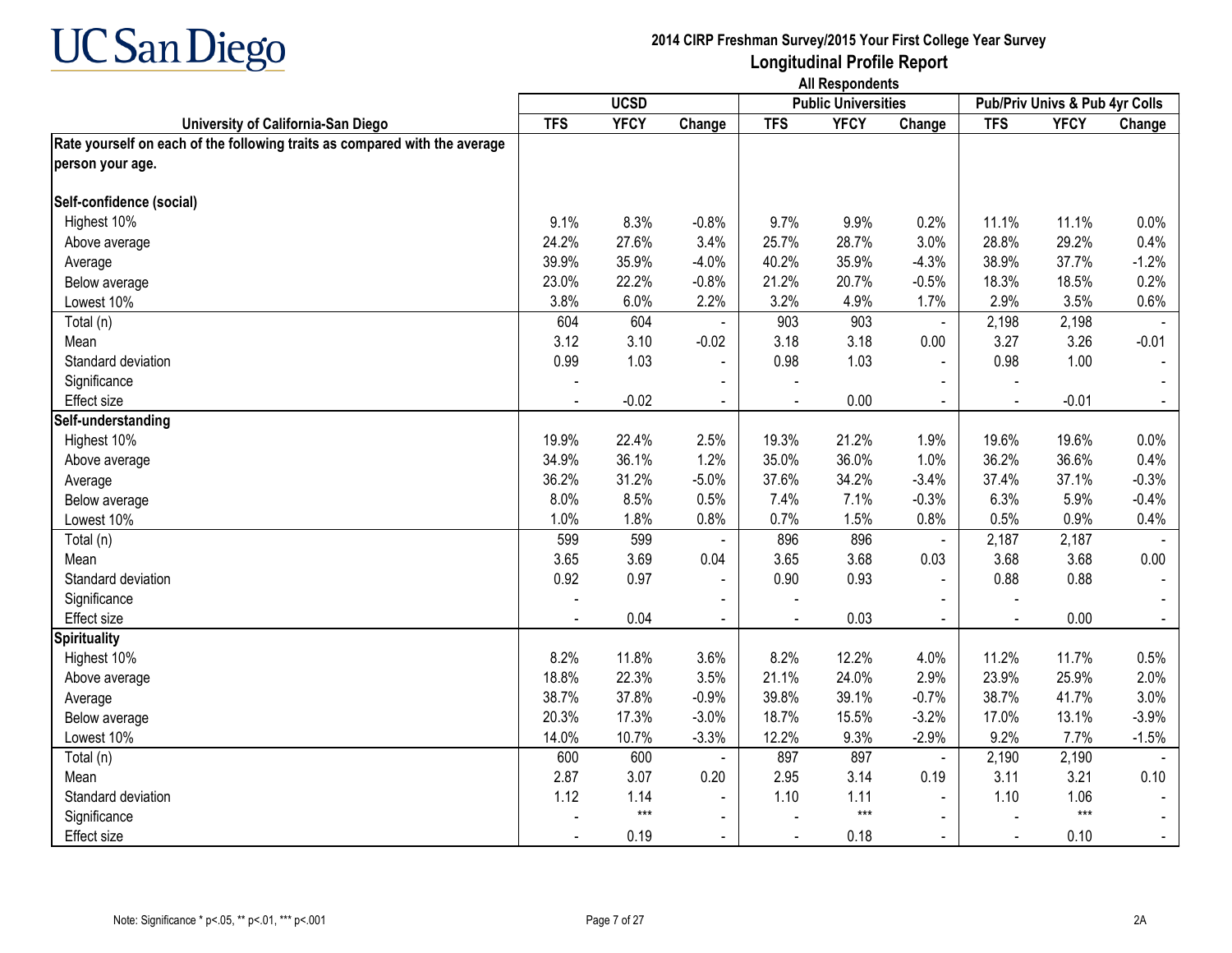

**Longitudinal Profile Report All Respondents**

|                                                                            |                | <b>UCSD</b> |                |            | <b>Public Universities</b> |                          |                | Pub/Priv Univs & Pub 4yr Colls |         |
|----------------------------------------------------------------------------|----------------|-------------|----------------|------------|----------------------------|--------------------------|----------------|--------------------------------|---------|
| University of California-San Diego                                         | <b>TFS</b>     | <b>YFCY</b> | Change         | <b>TFS</b> | <b>YFCY</b>                | Change                   | <b>TFS</b>     | <b>YFCY</b>                    | Change  |
| Rate yourself on each of the following traits as compared with the average |                |             |                |            |                            |                          |                |                                |         |
| person your age.                                                           |                |             |                |            |                            |                          |                |                                |         |
| <b>Understanding of others</b>                                             |                |             |                |            |                            |                          |                |                                |         |
| Highest 10%                                                                | 22.3%          | 21.6%       | $-0.7%$        | 22.9%      | 22.8%                      | $-0.1%$                  | 25.8%          | 23.2%                          | $-2.6%$ |
| Above average                                                              | 50.7%          | 42.8%       | $-7.9%$        | 47.7%      | 43.0%                      | $-4.7%$                  | 47.6%          | 44.1%                          | $-3.5%$ |
| Average                                                                    | 23.6%          | 30.3%       | 6.7%           | 26.4%      | 30.0%                      | 3.6%                     | 24.4%          | 29.6%                          | 5.2%    |
| Below average                                                              | 3.0%           | 4.7%        | 1.7%           | 2.8%       | 3.6%                       | 0.8%                     | 2.1%           | 2.7%                           | 0.6%    |
| Lowest 10%                                                                 | 0.3%           | 0.7%        | 0.4%           | 0.2%       | 0.6%                       | 0.4%                     | 0.1%           | 0.3%                           | 0.2%    |
| Total (n)                                                                  | 601            | 601         |                | 899        | 899                        | $\blacksquare$           | 2,194          | 2,194                          |         |
| Mean                                                                       | 3.92           | 3.80        | $-0.12$        | 3.90       | 3.84                       | $-0.06$                  | 3.97           | 3.87                           | $-0.10$ |
| Standard deviation                                                         | 0.78           | 0.85        | $\blacksquare$ | 0.78       | 0.83                       | $\blacksquare$           | 0.77           | 0.81                           |         |
| Significance                                                               |                | $**$        | $\blacksquare$ |            | $***$                      |                          |                | $**$                           |         |
| Effect size                                                                |                | $-0.14$     |                |            | $-0.07$                    |                          |                | $-0.12$                        |         |
| <b>Writing ability</b>                                                     |                |             |                |            |                            |                          |                |                                |         |
| Highest 10%                                                                | 10.0%          | 9.1%        | $-0.9%$        | 11.0%      | 11.6%                      | 0.6%                     | 12.1%          | 12.9%                          | 0.8%    |
| Above average                                                              | 35.4%          | 33.6%       | $-1.8%$        | 36.1%      | 35.3%                      | $-0.8%$                  | 36.5%          | 36.8%                          | 0.3%    |
| Average                                                                    | 40.2%          | 42.2%       | 2.0%           | 39.8%      | 40.1%                      | 0.3%                     | 38.9%          | 39.5%                          | 0.6%    |
| Below average                                                              | 12.6%          | 12.0%       | $-0.6%$        | 11.7%      | 10.6%                      | $-1.1%$                  | 11.3%          | 9.1%                           | $-2.2%$ |
| Lowest 10%                                                                 | 1.8%           | 3.2%        | 1.4%           | 1.4%       | 2.4%                       | 1.0%                     | 1.2%           | 1.6%                           | 0.4%    |
| Total (n)                                                                  | 602            | 602         |                | 900        | 900                        | $\overline{\phantom{a}}$ | 2,195          | 2,195                          |         |
| Mean                                                                       | 3.39           | 3.34        | $-0.05$        | 3.44       | 3.43                       | $-0.01$                  | 3.47           | 3.50                           | 0.03    |
| Standard deviation                                                         | 0.89           | 0.91        |                | 0.89       | 0.91                       |                          | 0.89           | 0.89                           |         |
| Significance                                                               |                |             |                |            |                            |                          |                |                                |         |
| Effect size                                                                | $\blacksquare$ | $-0.06$     | $\sim$         |            | $-0.01$                    | $\sim$                   | $\blacksquare$ | 0.04                           | $\sim$  |
| How would you rate yourself in the following areas:                        |                |             |                |            |                            |                          |                |                                |         |
| Ability to see the world from someone else's perspective                   |                |             |                |            |                            |                          |                |                                |         |
| A major strength                                                           | 29.2%          | 28.4%       | $-0.8%$        | 30.2%      | 30.5%                      | 0.3%                     | 31.6%          | 32.1%                          | 0.5%    |
| Somewhat strong                                                            | 46.8%          | 44.7%       | $-2.1%$        | 44.7%      | 44.0%                      | $-0.7%$                  | 46.2%          | 44.7%                          | $-1.5%$ |
| Average                                                                    | 21.1%          | 22.9%       | 1.8%           | 22.6%      | 22.0%                      | $-0.6%$                  | 20.1%          | 20.4%                          | 0.3%    |
| Somewhat weak                                                              | 2.5%           | 3.7%        | 1.2%           | 2.2%       | 3.0%                       | 0.8%                     | 1.9%           | 2.5%                           | 0.6%    |
| A major weakness                                                           | 0.3%           | 0.3%        | 0.0%           | 0.3%       | 0.4%                       | 0.1%                     | 0.2%           | 0.3%                           | 0.1%    |
| Total (n)                                                                  | 602            | 602         |                | 895        | 895                        | $\blacksquare$           | 2,196          | 2,196                          |         |
| Mean                                                                       | 4.02           | 3.97        | $-0.05$        | 4.02       | 4.01                       | $-0.01$                  | 4.07           | 4.06                           | $-0.01$ |
| Standard deviation                                                         | 0.80           | 0.83        | $\sim$         | 0.80       | 0.83                       |                          | 0.78           | 0.81                           |         |
| Significance                                                               |                |             |                |            |                            |                          |                |                                |         |
| Effect size                                                                |                | $-0.06$     |                |            | $-0.01$                    |                          |                | $-0.01$                        |         |
|                                                                            |                |             |                |            |                            |                          |                |                                |         |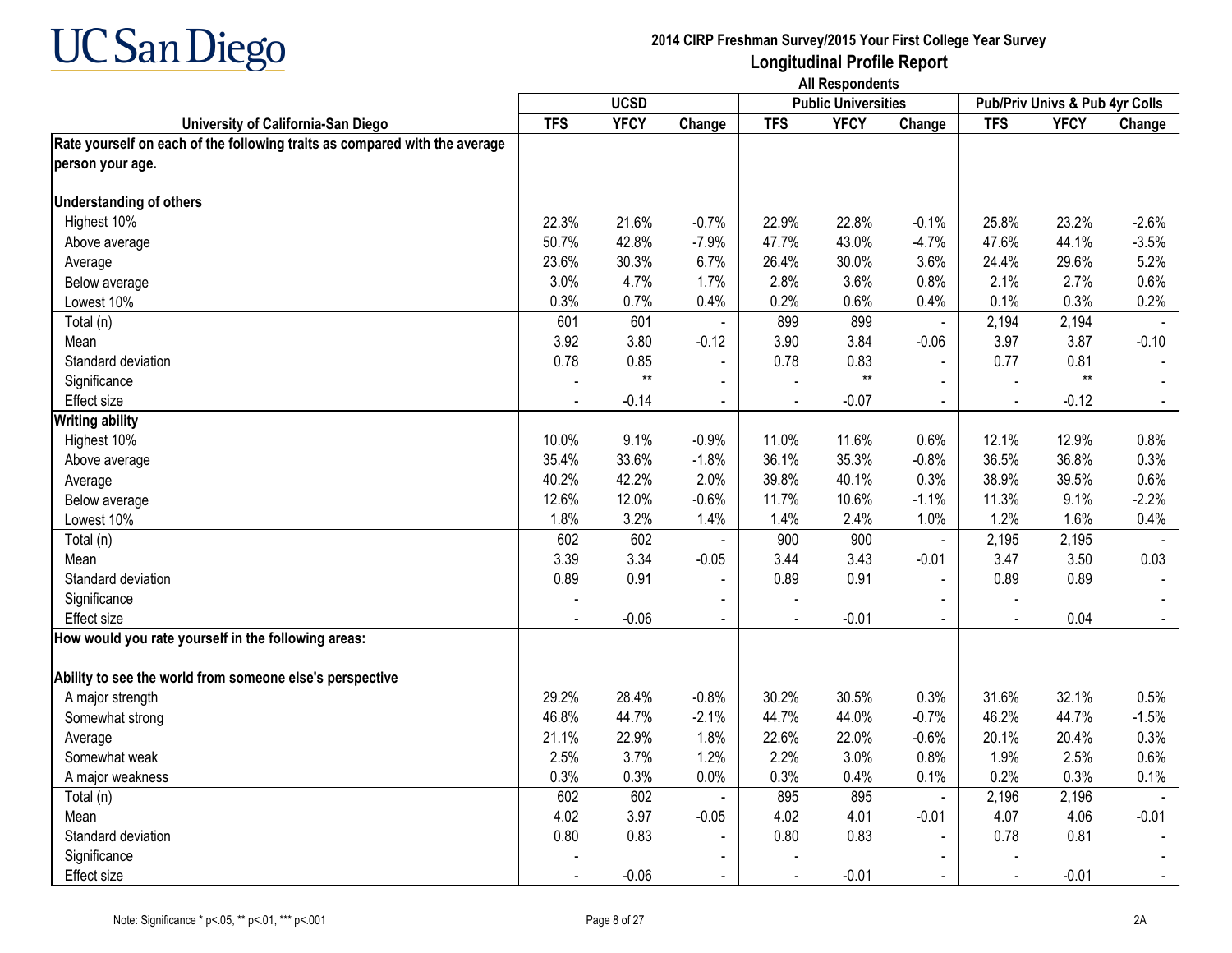

|                                                       |            | <b>UCSD</b> |                |            | <b>Public Universities</b> |                |                | Pub/Priv Univs & Pub 4yr Colls |                |
|-------------------------------------------------------|------------|-------------|----------------|------------|----------------------------|----------------|----------------|--------------------------------|----------------|
| University of California-San Diego                    | <b>TFS</b> | <b>YFCY</b> | Change         | <b>TFS</b> | <b>YFCY</b>                | Change         | <b>TFS</b>     | <b>YFCY</b>                    | Change         |
| How would you rate yourself in the following areas:   |            |             |                |            |                            |                |                |                                |                |
| Tolerance of others with different beliefs            |            |             |                |            |                            |                |                |                                |                |
| A major strength                                      | 54.4%      | 38.3%       | $-16.1%$       | 51.5%      | 40.3%                      | $-11.2%$       | 48.3%          | 40.4%                          | $-7.9%$        |
| Somewhat strong                                       | 35.0%      | 43.9%       | 8.9%           | 34.7%      | 40.7%                      | 6.0%           | 36.3%          | 40.4%                          | 4.1%           |
| Average                                               | 9.8%       | 15.3%       | 5.5%           | 12.3%      | 16.3%                      | 4.0%           | 13.4%          | 16.6%                          | 3.2%           |
| Somewhat weak                                         | 0.8%       | 1.8%        | 1.0%           | 1.6%       | 2.2%                       | 0.6%           | 1.7%           | 2.2%                           | 0.5%           |
| A major weakness                                      | 0.0%       | 0.7%        | 0.7%           | 0.0%       | 0.4%                       | 0.4%           | 0.3%           | 0.4%                           | 0.1%           |
| Total (n)                                             | 603        | 603         |                | 896        | 896                        | $\blacksquare$ | 2,192          | 2,192                          |                |
| Mean                                                  | 4.43       | 4.17        | $-0.26$        | 4.36       | 4.18                       | $-0.18$        | 4.31           | 4.18                           | $-0.13$        |
| Standard deviation                                    | 0.70       | 0.80        |                | 0.76       | 0.81                       | $\blacksquare$ | 0.79           | 0.81                           |                |
| Significance                                          |            | $***$       | $\blacksquare$ |            | $***$                      |                |                | $***$                          |                |
| <b>Effect size</b>                                    |            | $-0.29$     | $\blacksquare$ |            | $-0.20$                    | $\blacksquare$ |                | $-0.15$                        |                |
| Openness to having my own views challenged            |            |             |                |            |                            |                |                |                                |                |
| A major strength                                      | 22.9%      | 23.7%       | 0.8%           | 23.4%      | 25.6%                      | 2.2%           | 25.0%          | 26.7%                          | 1.7%           |
| Somewhat strong                                       | 38.6%      | 43.8%       | 5.2%           | 38.2%      | 41.9%                      | 3.7%           | 37.8%          | 42.5%                          | 4.7%           |
| Average                                               | 32.1%      | 25.6%       | $-6.5%$        | 31.5%      | 26.3%                      | $-5.2%$        | 29.3%          | 25.5%                          | $-3.8%$        |
| Somewhat weak                                         | 5.9%       | 5.7%        | $-0.2%$        | 6.4%       | 5.3%                       | $-1.1%$        | 7.0%           | 4.8%                           | $-2.2%$        |
| A major weakness                                      | 0.5%       | 1.2%        | 0.7%           | 0.6%       | 0.9%                       | 0.3%           | 0.9%           | 0.5%                           | $-0.4%$        |
| Total (n)                                             | 598        | 598         |                | 890        | 890                        | $\blacksquare$ | 2,187          | 2,187                          |                |
| Mean                                                  | 3.78       | 3.83        | 0.05           | 3.77       | 3.86                       | 0.09           | 3.79           | 3.90                           | 0.11           |
| Standard deviation                                    | 0.88       | 0.89        | $\blacksquare$ | 0.90       | 0.89                       | $\sim$         | 0.93           | 0.87                           |                |
| Significance                                          |            |             | $\blacksquare$ |            |                            |                |                |                                |                |
| Effect size                                           |            | 0.05        | $\blacksquare$ |            | 0.09                       | $\sim$         | $\blacksquare$ | 0.10                           | $\blacksquare$ |
| Ability to discuss and negotiate controversial issues |            |             |                |            |                            |                |                |                                |                |
| A major strength                                      | 30.5%      | 28.5%       | $-2.0%$        | 30.4%      | 29.2%                      | $-1.2%$        | 33.4%          | 29.3%                          | $-4.1%$        |
| Somewhat strong                                       | 36.2%      | 38.5%       | 2.3%           | 35.6%      | 37.6%                      | 2.0%           | 34.2%          | 39.5%                          | 5.3%           |
| Average                                               | 25.2%      | 25.9%       | 0.7%           | 25.8%      | 25.6%                      | $-0.2%$        | 24.5%          | 24.6%                          | 0.1%           |
| Somewhat weak                                         | 7.3%       | 5.5%        | $-1.8%$        | 7.4%       | 5.9%                       | $-1.5%$        | 6.8%           | 5.6%                           | $-1.2%$        |
| A major weakness                                      | 0.8%       | 1.7%        | 0.9%           | 0.9%       | 1.7%                       | 0.8%           | 1.0%           | 1.0%                           | 0.0%           |
| Total (n)                                             | 603        | 603         |                | 896        | 896                        | $\blacksquare$ | 2,192          | 2,192                          |                |
| Mean                                                  | 3.88       | 3.87        | $-0.01$        | 3.87       | 3.87                       | 0.00           | 3.92           | 3.91                           | $-0.01$        |
| Standard deviation                                    | 0.95       | 0.95        | $\blacksquare$ | 0.96       | 0.96                       |                | 0.97           | 0.92                           |                |
| Significance                                          |            |             |                |            |                            |                |                |                                |                |
| Effect size                                           |            | $-0.01$     |                |            | 0.00                       | $\blacksquare$ | $\sim$         | $-0.01$                        |                |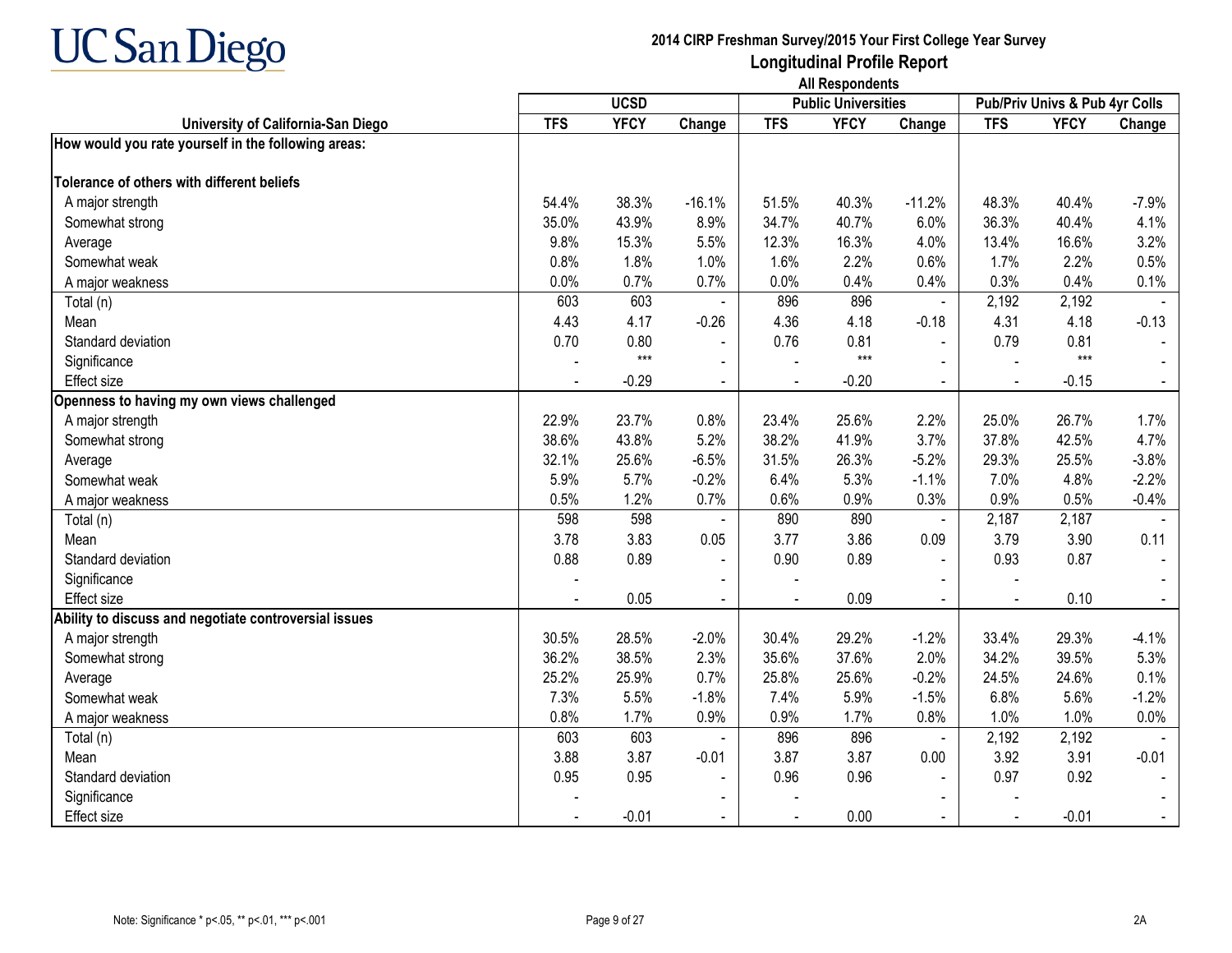

|                                                     | <b>UCSD</b> |             |                | <b>Public Universities</b> |             | Pub/Priv Univs & Pub 4yr Colls |                |             |          |
|-----------------------------------------------------|-------------|-------------|----------------|----------------------------|-------------|--------------------------------|----------------|-------------|----------|
| University of California-San Diego                  | <b>TFS</b>  | <b>YFCY</b> | Change         | <b>TFS</b>                 | <b>YFCY</b> | Change                         | <b>TFS</b>     | <b>YFCY</b> | Change   |
| How would you rate yourself in the following areas: |             |             |                |                            |             |                                |                |             |          |
|                                                     |             |             |                |                            |             |                                |                |             |          |
| Ability to work cooperatively with diverse people   |             |             |                |                            |             |                                |                |             |          |
| A major strength                                    | 48.5%       | 40.7%       | $-7.8%$        | 47.8%                      | 42.2%       | $-5.6%$                        | 49.0%          | 41.8%       | $-7.2%$  |
| Somewhat strong                                     | 34.7%       | 42.5%       | 7.8%           | 35.0%                      | 40.3%       | 5.3%                           | 34.9%          | 40.5%       | 5.6%     |
| Average                                             | 15.4%       | 15.1%       | $-0.3%$        | 15.4%                      | 15.5%       | 0.1%                           | 14.1%          | 15.9%       | 1.8%     |
| Somewhat weak                                       | 1.2%        | 1.3%        | 0.1%           | 1.7%                       | 1.7%        | 0.0%                           | 1.8%           | 1.6%        | $-0.2%$  |
| A major weakness                                    | 0.2%        | 0.3%        | 0.1%           | 0.1%                       | 0.3%        | 0.2%                           | 0.1%           | 0.2%        | 0.1%     |
| Total (n)                                           | 602         | 602         |                | 894                        | 894         | $\blacksquare$                 | 2,189          | 2,189       |          |
| Mean                                                | 4.30        | 4.22        | $-0.08$        | 4.29                       | 4.22        | $-0.07$                        | 4.31           | 4.22        | $-0.09$  |
| Standard deviation                                  | 0.78        | 0.77        | $\blacksquare$ | 0.79                       | 0.79        | $\blacksquare$                 | 0.79           | 0.78        |          |
| Significance                                        |             |             |                |                            | $\star$     |                                |                | $\star$     |          |
| Effect size                                         |             | $-0.09$     | $\blacksquare$ |                            | $-0.08$     | $\sim$                         | $\overline{a}$ | $-0.10$     |          |
| Since entering this college, how often have you:    |             |             |                |                            |             |                                |                |             |          |
| Attended a religious service                        |             |             |                |                            |             |                                |                |             |          |
| Frequently                                          | 25.1%       | 13.0%       | $-12.1%$       | 27.0%                      | 14.0%       | $-13.0%$                       | 35.3%          | 21.4%       | $-13.9%$ |
| Occasionally                                        | 25.9%       | 19.8%       | $-6.1%$        | 30.3%                      | 21.3%       | $-9.0%$                        | 32.7%          | 26.6%       | $-6.1%$  |
| Not at all                                          | 49.0%       | 67.2%       | 18.2%          | 42.7%                      | 64.7%       | 22.0%                          | 32.0%          | 52.0%       | 20.0%    |
| Total (n)                                           | 606         | 606         |                | 897                        | 897         |                                | 2,199          | 2,199       |          |
| Mean                                                | 1.76        | 1.46        | $-0.30$        | 1.84                       | 1.49        | $-0.35$                        | 2.03           | 1.69        | $-0.34$  |
| Standard deviation                                  | 0.83        | 0.71        | $\blacksquare$ | 0.82                       | 0.73        |                                | 0.82           | 0.80        |          |
| Significance                                        |             | $***$       | $\blacksquare$ |                            | $***$       |                                |                | $***$       |          |
| Effect size                                         |             | $-0.39$     | $\blacksquare$ |                            | $-0.46$     | $\sim$                         | $\blacksquare$ | $-0.44$     |          |
| Been bored in class                                 |             |             |                |                            |             |                                |                |             |          |
| Frequently                                          | 39.7%       | 42.1%       | 2.4%           | 37.5%                      | 42.0%       | 4.5%                           | 37.2%          | 39.4%       | 2.2%     |
| Occasionally                                        | 55.3%       | 54.1%       | $-1.2%$        | 57.5%                      | 54.0%       | $-3.5%$                        | 57.2%          | 56.3%       | $-0.9%$  |
| Not at all                                          | 5.0%        | 3.8%        | $-1.2%$        | 5.0%                       | 4.0%        | $-1.0%$                        | 5.6%           | 4.3%        | $-1.3%$  |
| Total $(n)$                                         | 604         | 604         |                | 896                        | 896         |                                | 2,198          | 2,198       |          |
| Mean                                                | 2.35        | 2.38        | 0.03           | 2.32                       | 2.38        | 0.06                           | 2.32           | 2.35        | 0.03     |
| Standard deviation                                  | 0.57        | 0.56        | $\blacksquare$ | 0.57                       | 0.56        | $\sim$                         | 0.57           | 0.56        |          |
| Significance                                        |             |             |                |                            |             |                                |                |             |          |
| <b>Effect size</b>                                  |             | 0.05        |                |                            | 0.09        | $\sim$                         |                | 0.05        |          |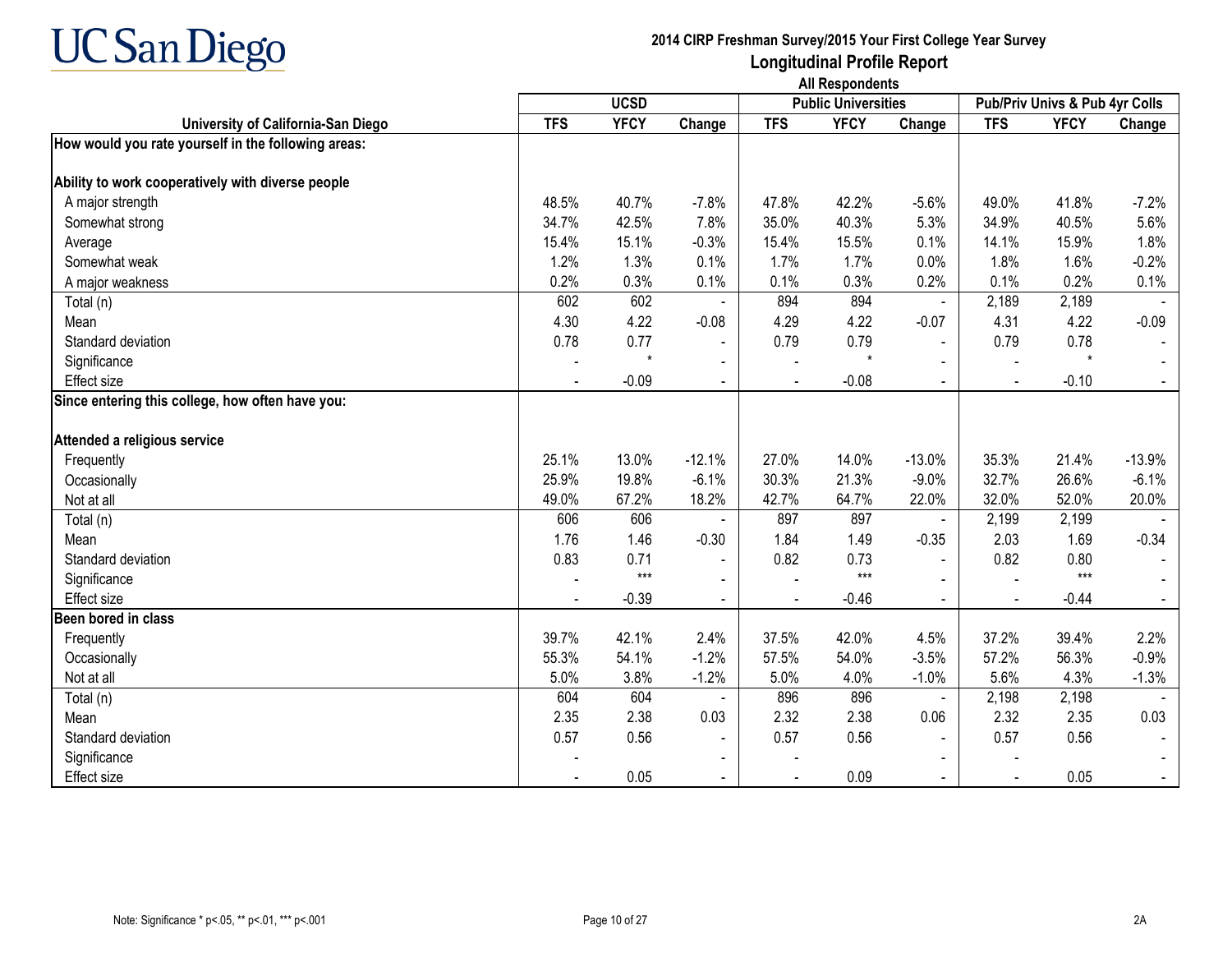

|                                                          |            | <b>UCSD</b> |                |                | <b>Public Universities</b> |                |                | Pub/Priv Univs & Pub 4yr Colls |                |
|----------------------------------------------------------|------------|-------------|----------------|----------------|----------------------------|----------------|----------------|--------------------------------|----------------|
| University of California-San Diego                       | <b>TFS</b> | <b>YFCY</b> | Change         | <b>TFS</b>     | <b>YFCY</b>                | Change         | <b>TFS</b>     | <b>YFCY</b>                    | Change         |
| Since entering this college, how often have you:         |            |             |                |                |                            |                |                |                                |                |
| Demonstrated for a cause (e.g., boycott, rally, protest) |            |             |                |                |                            |                |                |                                |                |
| Frequently                                               | 2.3%       | 2.6%        | 0.3%           | 2.8%           | 2.9%                       | 0.1%           | 3.3%           | 3.1%                           | $-0.2%$        |
| Occasionally                                             | 16.7%      | 20.9%       | 4.2%           | 17.4%          | 20.1%                      | 2.7%           | 18.8%          | 19.2%                          | 0.4%           |
| Not at all                                               | 81.0%      | 76.5%       | $-4.5%$        | 79.8%          | 77.0%                      | $-2.8%$        | 77.9%          | 77.7%                          | $-0.2%$        |
| Total (n)                                                | 604        | 604         | $\blacksquare$ | 894            | 894                        | $\blacksquare$ | 2,186          | 2,186                          |                |
| Mean                                                     | 1.21       | 1.26        | 0.05           | 1.23           | 1.26                       | 0.03           | 1.25           | 1.25                           | 0.00           |
| Standard deviation                                       | 0.46       | 0.50        | $\blacksquare$ | 0.48           | 0.50                       | $\sim$         | 0.51           | 0.50                           |                |
| Significance                                             |            |             | $\blacksquare$ |                | $\star$                    | $\sim$         | $\blacksquare$ | $\star$                        |                |
| Effect size                                              |            | 0.08        | $\blacksquare$ | $\sim$         | 0.05                       | $\sim$         | $\blacksquare$ | 0.00                           | $\sim$         |
| <b>Studied with other students</b>                       |            |             |                |                |                            |                |                |                                |                |
| Frequently                                               | 41.2%      | 37.9%       | $-3.3%$        | 37.3%          | 34.0%                      | $-3.3%$        | 39.4%          | 38.5%                          | $-0.9%$        |
| Occasionally                                             | 49.8%      | 53.4%       | 3.6%           | 52.3%          | 55.5%                      | 3.2%           | 51.4%          | 53.2%                          | 1.8%           |
| Not at all                                               | 9.1%       | 8.8%        | $-0.3%$        | 10.4%          | 10.6%                      | 0.2%           | 9.2%           | 8.3%                           | $-0.9%$        |
| Total (n)                                                | 605        | 605         | $\blacksquare$ | 898            | 898                        | $\omega$       | 2,198          | 2,198                          |                |
| Mean                                                     | 2.32       | 2.29        | $-0.03$        | 2.27           | 2.23                       | $-0.04$        | 2.30           | 2.30                           | 0.00           |
| Standard deviation                                       | 0.63       | 0.62        | $\blacksquare$ | 0.64           | 0.63                       | $\sim$         | 0.63           | 0.61                           |                |
| Significance                                             |            |             | $\blacksquare$ |                |                            | $\sim$         |                |                                |                |
| <b>Effect size</b>                                       |            | $-0.04$     | $\sim$         | $\overline{a}$ | $-0.06$                    | $\blacksquare$ | $\tilde{a}$    | 0.00                           |                |
| <b>Smoked cigarettes</b>                                 |            |             |                |                |                            |                |                |                                |                |
| Frequently                                               | 0.2%       | 1.0%        | 0.8%           | 0.9%           | 2.2%                       | 1.3%           | 1.1%           | 2.7%                           | 1.6%           |
| Occasionally                                             | 2.1%       | 6.9%        | 4.8%           | 2.7%           | 8.0%                       | 5.3%           | 4.1%           | 11.3%                          | 7.2%           |
| Not at all                                               | 97.7%      | 92.1%       | $-5.6%$        | 96.4%          | 89.8%                      | $-6.6%$        | 94.8%          | 85.9%                          | $-8.9%$        |
| Total (n)                                                | 606        | 606         |                | 898            | 898                        | $\blacksquare$ | 2,195          | 2,195                          |                |
| Mean                                                     | 1.02       | 1.09        | 0.07           | 1.04           | 1.12                       | 0.08           | 1.06           | 1.17                           | 0.11           |
| Standard deviation                                       | 0.17       | 0.32        |                | 0.25           | 0.39                       |                | 0.28           | 0.44                           |                |
| Significance                                             |            | $***$       | $\sim$         |                | $***$                      | $\sim$         | $\blacksquare$ | $***$                          |                |
| Effect size                                              |            | 0.23        | $\sim$         |                | 0.27                       | $\sim$         |                | 0.37                           |                |
| <b>Drank beer</b>                                        |            |             |                |                |                            |                |                |                                |                |
| Frequently                                               | 1.2%       | 4.0%        | 2.8%           | 1.6%           | 4.9%                       | 3.3%           | 4.4%           | 9.7%                           | 5.3%           |
| Occasionally                                             | 18.4%      | 24.6%       | 6.2%           | 20.5%          | 27.6%                      | 7.1%           | 26.4%          | 30.6%                          | 4.2%           |
| Not at all                                               | 80.4%      | 71.4%       | $-9.0%$        | 77.9%          | 67.5%                      | $-10.4%$       | 69.2%          | 59.7%                          | $-9.5%$        |
| Total (n)                                                | 602        | 602         | $\blacksquare$ | 891            | 891                        | $\blacksquare$ | 2,188          | 2,188                          |                |
| Mean                                                     | 1.21       | 1.33        | 0.12           | 1.24           | 1.37                       | 0.13           | 1.35           | 1.50                           | 0.15           |
| Standard deviation                                       | 0.43       | 0.55        | $\blacksquare$ | 0.46           | 0.58                       |                | 0.56           | 0.67                           |                |
| Significance                                             |            | $***$       | $\sim$         |                | $***$                      | $\sim$         |                | $***$                          |                |
| Effect size                                              |            | 0.22        | $\blacksquare$ | $\sim$         | 0.24                       | $\sim$         | $\blacksquare$ | 0.28                           | $\blacksquare$ |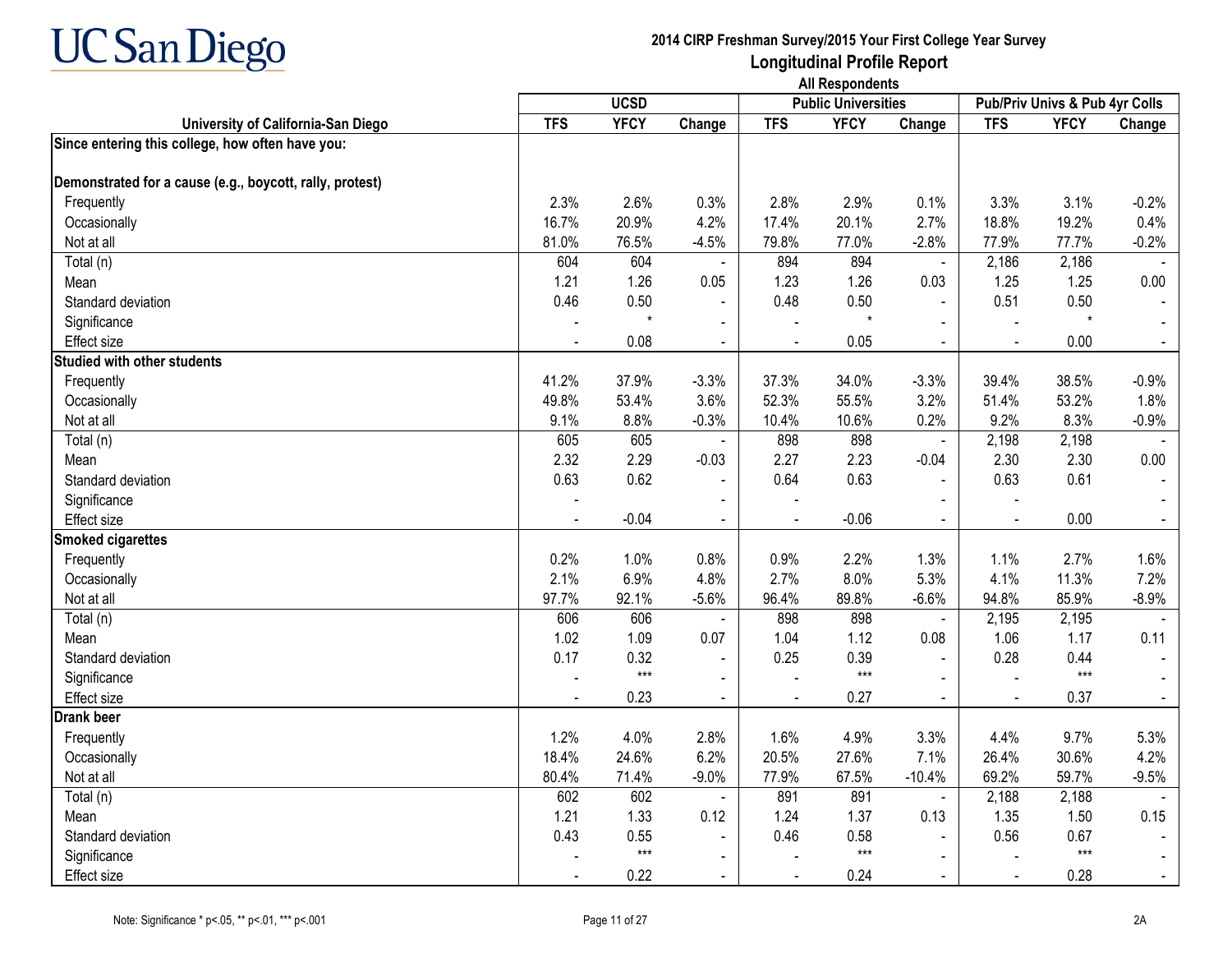

|                                                  |            | <b>UCSD</b>   |                          |                | <b>Public Universities</b> |                |                | Pub/Priv Univs & Pub 4yr Colls |          |
|--------------------------------------------------|------------|---------------|--------------------------|----------------|----------------------------|----------------|----------------|--------------------------------|----------|
| University of California-San Diego               | <b>TFS</b> | <b>YFCY</b>   | Change                   | <b>TFS</b>     | <b>YFCY</b>                | Change         | <b>TFS</b>     | <b>YFCY</b>                    | Change   |
| Since entering this college, how often have you: |            |               |                          |                |                            |                |                |                                |          |
| Drank wine or liquor                             |            |               |                          |                |                            |                |                |                                |          |
| Frequently                                       | 1.3%       | 6.5%          | 5.2%                     | 1.7%           | 7.6%                       | 5.9%           | 4.9%           | 12.5%                          | 7.6%     |
| Occasionally                                     | 23.0%      | 28.6%         | 5.6%                     | 26.7%          | 32.6%                      | 5.9%           | 31.3%          | 35.1%                          | 3.8%     |
| Not at all                                       | 75.7%      | 64.9%         | $-10.8%$                 | 71.7%          | 59.7%                      | $-12.0%$       | 63.8%          | 52.4%                          | $-11.4%$ |
| Total (n)                                        | 601        | 601           |                          | 889            | 889                        | $\blacksquare$ | 2,183          | 2,183                          |          |
| Mean                                             | 1.26       | 1.42          | 0.16                     | 1.30           | 1.48                       | 0.18           | 1.41           | 1.60                           | 0.19     |
| Standard deviation                               | 0.47       | 0.61          |                          | 0.49           | 0.63                       | $\sim$         | 0.58           | 0.70                           |          |
| Significance                                     |            | $***$         | $\sim$                   |                | $***$                      |                |                | $***$                          |          |
| Effect size                                      |            | 0.27          | $\blacksquare$           |                | 0.31                       | $\blacksquare$ | $\sim$         | 0.33                           |          |
| Felt overwhelmed by all you had to do            |            |               |                          |                |                            |                |                |                                |          |
| Frequently                                       | 29.3%      | 42.9%         | 13.6%                    | 31.0%          | 42.5%                      | 11.5%          | 36.1%          | 45.9%                          | 9.8%     |
| Occasionally                                     | 57.9%      | 51.8%         | $-6.1%$                  | 56.6%          | 51.1%                      | $-5.5%$        | 53.9%          | 47.1%                          | $-6.8%$  |
| Not at all                                       | 12.7%      | 5.3%          | $-7.4%$                  | 12.4%          | 6.4%                       | $-6.0%$        | 10.0%          | 7.0%                           | $-3.0%$  |
| Total (n)                                        | 604        | 604           |                          | 896            | 896                        | $\blacksquare$ | 2,200          | 2,200                          | $\sim$   |
| Mean                                             | 2.17       | 2.38          | 0.21                     | 2.19           | 2.36                       | 0.17           | 2.26           | 2.39                           | 0.13     |
| Standard deviation                               | 0.63       | 0.58          | $\blacksquare$           | 0.63           | 0.60                       | $\blacksquare$ | 0.63           | 0.61                           |          |
| Significance                                     |            | $***$         |                          |                | $***$                      |                |                | $***$                          |          |
| Effect size                                      |            | 0.31          |                          | $\blacksquare$ | 0.25                       | $\sim$         | $\blacksquare$ | 0.19                           |          |
| <b>Felt depressed</b>                            |            |               |                          |                |                            |                |                |                                |          |
| Frequently                                       | 8.7%       | 16.2%         | 7.5%                     | 9.1%           | 15.8%                      | 6.7%           | 9.9%           | 15.6%                          | 5.7%     |
| Occasionally                                     | 46.0%      | 49.5%         | 3.5%                     | 43.1%          | 48.4%                      | 5.3%           | 42.0%          | 46.5%                          | 4.5%     |
| Not at all                                       | 45.2%      | 34.3%         | $-10.9%$                 | 47.9%          | 35.8%                      | $-12.1%$       | 48.1%          | 37.9%                          | $-10.2%$ |
| Total (n)                                        | 606        | 606           |                          | 894            | 894                        | $\blacksquare$ | 2,196          | 2,196                          |          |
| Mean                                             | 1.64       | 1.82          | 0.18                     | 1.61           | 1.80                       | 0.19           | 1.62           | 1.78                           | 0.16     |
| Standard deviation                               | 0.64       | 0.69          |                          | 0.65           | 0.69                       |                | 0.66           | 0.70                           |          |
| Significance                                     |            | $***$         | $\overline{\phantom{a}}$ |                | $***$                      |                |                | $***$                          |          |
| Effect size                                      |            | 0.25          | $\blacksquare$           |                | 0.26                       | $\blacksquare$ |                | 0.22                           |          |
| Performed volunteer work                         |            |               |                          |                |                            |                |                |                                |          |
| Frequently                                       | 45.5%      | 10.3%         | $-35.2%$                 | 41.3%          | 10.9%                      | $-30.4%$       | 42.7%          | 13.0%                          | $-29.7%$ |
| Occasionally                                     | 48.3%      | 40.2%         | $-8.1%$                  | 50.6%          | 41.2%                      | $-9.4%$        | 49.4%          | 49.7%                          | 0.3%     |
| Not at all                                       | 6.1%       | 49.5%         | 43.4%                    | 8.0%           | 47.8%                      | 39.8%          | 7.8%           | 37.4%                          | 29.6%    |
| Total (n)                                        | 604        | 604           |                          | 895            | 895                        | $\blacksquare$ | 2,193          | 2,193                          |          |
| Mean                                             | 2.39       | 1.61          | $-0.78$                  | 2.33           | 1.63                       | $-0.70$        | 2.35           | 1.76                           | $-0.59$  |
| Standard deviation                               | 0.60       | 0.67<br>$***$ | $\blacksquare$           | 0.62           | 0.67<br>$***$              |                | 0.62           | 0.67<br>$***$                  |          |
| Significance                                     |            |               | $\sim$                   |                |                            |                |                |                                |          |
| Effect size                                      |            | $-0.98$       | $\blacksquare$           | $\sim$         | $-0.88$                    | $\blacksquare$ | $\blacksquare$ | $-0.74$                        |          |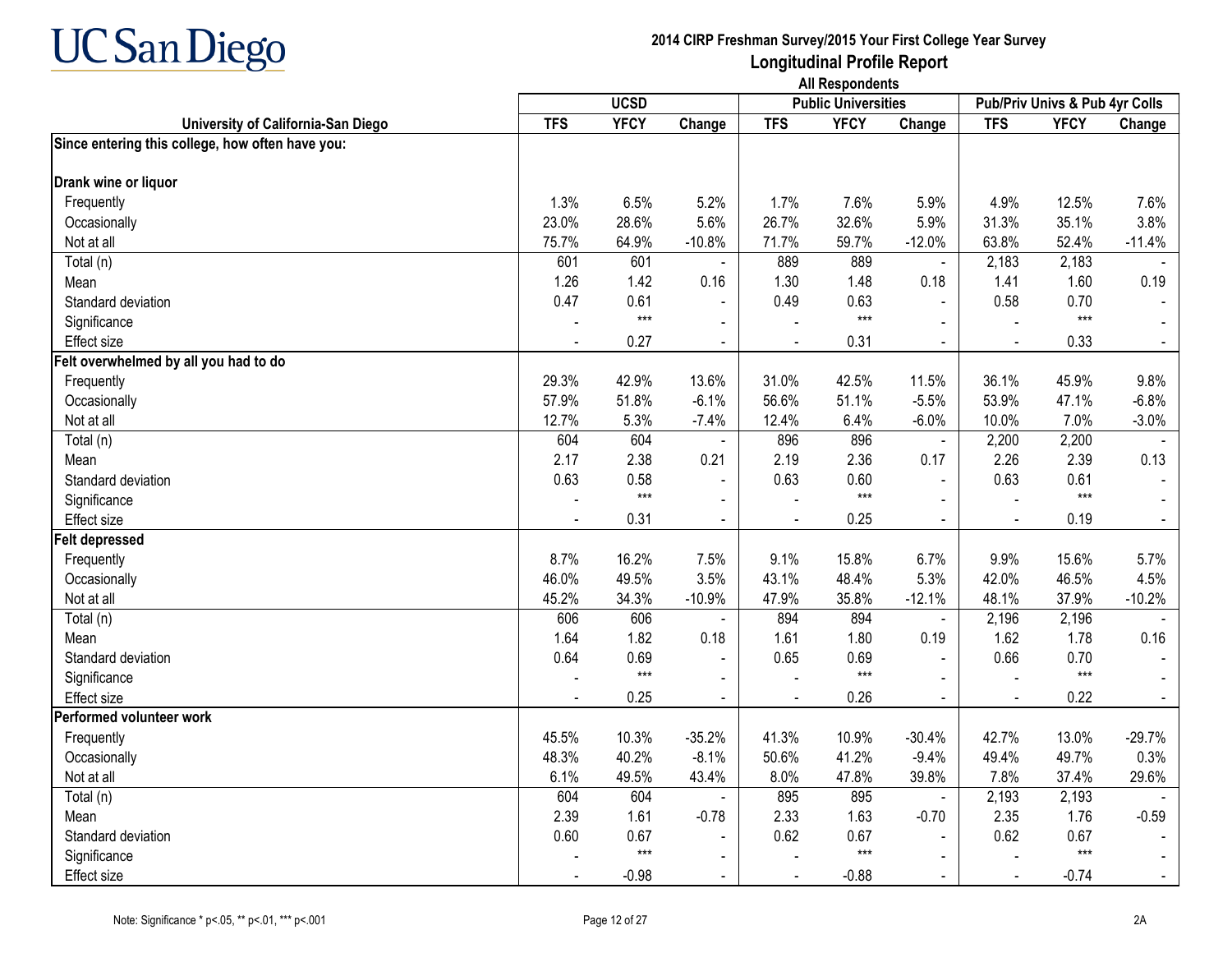

|                                                          |            | <b>UCSD</b> |                          |            | <b>Public Universities</b> |                |                | <b>Pub/Priv Univs &amp; Pub 4yr Colls</b> |          |
|----------------------------------------------------------|------------|-------------|--------------------------|------------|----------------------------|----------------|----------------|-------------------------------------------|----------|
| University of California-San Diego                       | <b>TFS</b> | <b>YFCY</b> | Change                   | <b>TFS</b> | <b>YFCY</b>                | Change         | <b>TFS</b>     | <b>YFCY</b>                               | Change   |
| Since entering this college, how often have you:         |            |             |                          |            |                            |                |                |                                           |          |
|                                                          |            |             |                          |            |                            |                |                |                                           |          |
| Asked a professor for advice after class                 |            |             |                          |            |                            |                |                |                                           |          |
| Frequently                                               | 31.5%      | 6.3%        | $-25.2%$                 | 30.8%      | 10.1%                      | $-20.7%$       | 33.0%          | 15.8%                                     | $-17.2%$ |
| Occasionally                                             | 56.1%      | 49.1%       | $-7.0%$                  | 55.7%      | 50.6%                      | $-5.1%$        | 55.6%          | 58.6%                                     | 3.0%     |
| Not at all                                               | 12.4%      | 44.6%       | 32.2%                    | 13.5%      | 39.4%                      | 25.9%          | 11.5%          | 25.6%                                     | 14.1%    |
| Total (n)                                                | 603        | 603         |                          | 894        | 894                        | $\blacksquare$ | 2,197          | 2,197                                     |          |
| Mean                                                     | 2.19       | 1.62        | $-0.57$                  | 2.17       | 1.71                       | $-0.46$        | 2.21           | 1.90                                      | $-0.31$  |
| Standard deviation                                       | 0.64       | 0.60        | $\overline{\phantom{a}}$ | 0.64       | 0.64                       | $\blacksquare$ | 0.63           | 0.64                                      |          |
| Significance                                             |            | $***$       |                          |            | $***$                      |                |                | $***$                                     |          |
| <b>Effect size</b>                                       |            | $-0.77$     | $\blacksquare$           |            | $-0.62$                    | $\blacksquare$ | $\blacksquare$ | $-0.42$                                   |          |
| Worked on a local, state, or national political campaign |            |             |                          |            |                            |                |                |                                           |          |
| Frequently                                               | 1.0%       | 0.8%        | $-0.2%$                  | 1.0%       | 1.3%                       | 0.3%           | 1.3%           | 1.8%                                      | 0.5%     |
| Occasionally                                             | 6.7%       | 6.4%        | $-0.3%$                  | 6.4%       | 6.8%                       | 0.4%           | 7.4%           | 9.0%                                      | 1.6%     |
| Not at all                                               | 92.3%      | 92.8%       | 0.5%                     | 92.6%      | 92.0%                      | $-0.6%$        | 91.3%          | 89.1%                                     | $-2.2%$  |
| Total $(n)$                                              | 596        | 596         |                          | 874        | 874                        | $\sim$         | 2,167          | 2,167                                     |          |
| Mean                                                     | 1.09       | 1.08        | $-0.01$                  | 1.08       | 1.09                       | 0.01           | 1.10           | 1.13                                      | 0.03     |
| Standard deviation                                       | 0.32       | 0.30        |                          | 0.31       | 0.33                       | $\blacksquare$ | 0.34           | 0.38                                      |          |
| Significance                                             |            |             |                          |            |                            |                |                |                                           |          |
| <b>Effect size</b>                                       |            | $-0.02$     |                          |            | 0.02                       |                | $\blacksquare$ | 0.07                                      |          |
| Socialized with someone of another racial/ethnic group   |            |             |                          |            |                            |                |                |                                           |          |
| Frequently                                               | 79.2%      | 67.2%       | $-12.0%$                 | 76.0%      | 63.4%                      | $-12.6%$       | 75.5%          | 64.5%                                     | $-11.0%$ |
| Occasionally                                             | 16.8%      | 29.0%       | 12.2%                    | 20.5%      | 32.3%                      | 11.8%          | 21.3%          | 31.3%                                     | 10.0%    |
| Not at all                                               | 4.0%       | 3.8%        | $-0.2%$                  | 3.5%       | 4.3%                       | 0.8%           | 3.2%           | 4.2%                                      | 1.0%     |
| Total (n)                                                | 600        | 600         |                          | 882        | 882                        | $\sim$         | 2,174          | 2,174                                     |          |
| Mean                                                     | 2.75       | 2.63        | $-0.12$                  | 2.72       | 2.59                       | $-0.13$        | 2.72           | 2.60                                      | $-0.12$  |
| Standard deviation                                       | 0.52       | 0.56        |                          | 0.52       | 0.57                       | $\blacksquare$ | 0.51           | 0.57                                      |          |
| Significance                                             |            | $***$       | $\overline{\phantom{0}}$ |            | $***$                      | $\sim$         |                | $***$                                     |          |
| <b>Effect size</b>                                       |            | $-0.20$     | $\blacksquare$           |            | $-0.21$                    | $\sim$         | $\blacksquare$ | $-0.20$                                   |          |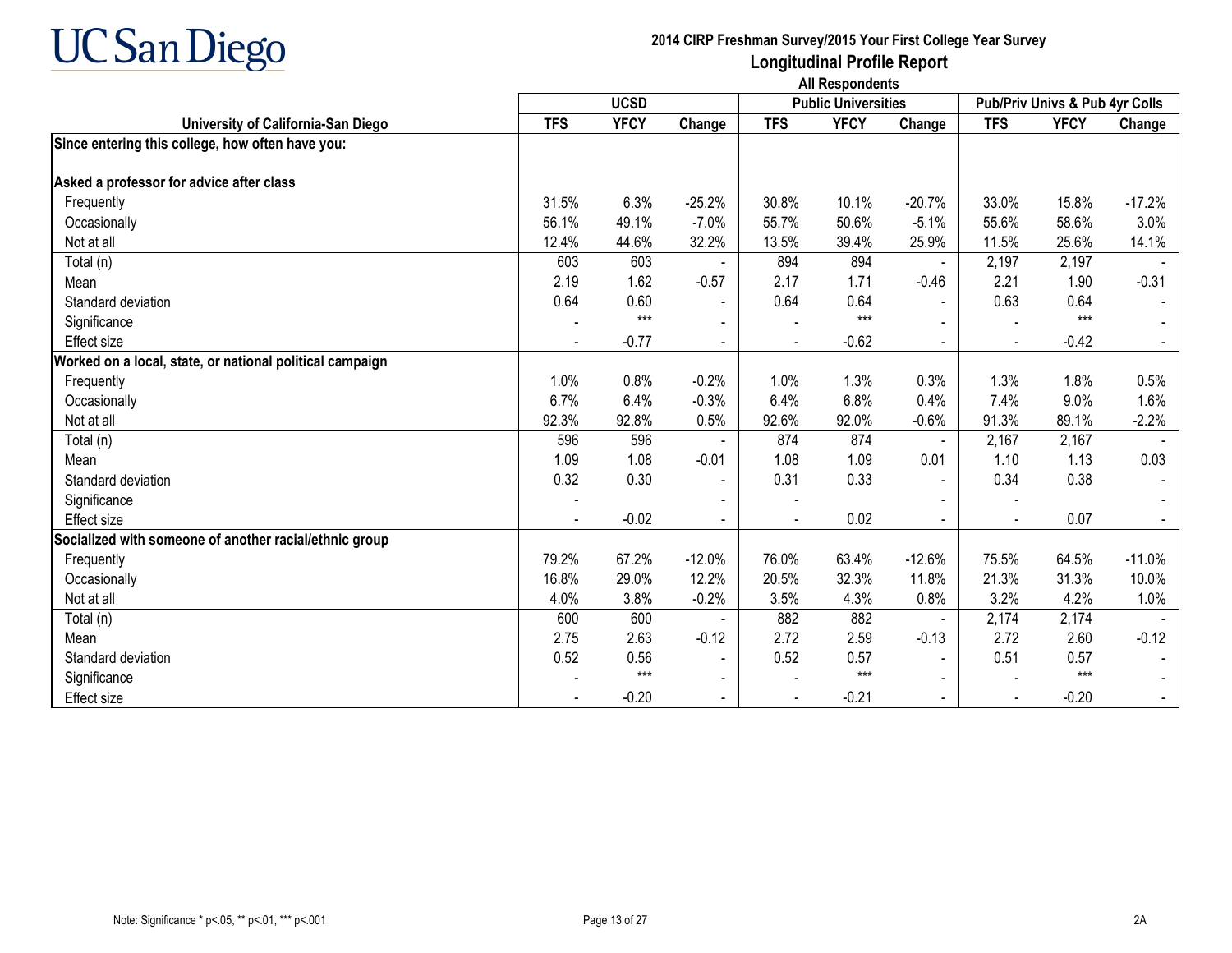

|                                                  |            | <b>UCSD</b> |                |            | <b>Public Universities</b> |                |                | Pub/Priv Univs & Pub 4yr Colls |          |
|--------------------------------------------------|------------|-------------|----------------|------------|----------------------------|----------------|----------------|--------------------------------|----------|
| University of California-San Diego               | <b>TFS</b> | <b>YFCY</b> | Change         | <b>TFS</b> | <b>YFCY</b>                | Change         | <b>TFS</b>     | <b>YFCY</b>                    | Change   |
| Since entering this college, how often have you: |            |             |                |            |                            |                |                |                                |          |
|                                                  |            |             |                |            |                            |                |                |                                |          |
| Come late to class                               |            |             |                |            |                            |                |                |                                |          |
| Frequently                                       | 10.1%      | 8.1%        | $-2.0%$        | 9.0%       | 7.2%                       | $-1.8%$        | 8.0%           | 7.8%                           | $-0.2%$  |
| Occasionally                                     | 42.4%      | 57.9%       | 15.5%          | 40.4%      | 52.5%                      | 12.1%          | 42.8%          | 52.2%                          | 9.4%     |
| Not at all                                       | 47.5%      | 34.1%       | $-13.4%$       | 50.6%      | 40.3%                      | $-10.3%$       | 49.1%          | 40.0%                          | $-9.1%$  |
| Total (n)                                        | 596        | 596         |                | 876        | 876                        | $\blacksquare$ | 2,166          | 2,166                          |          |
| Mean                                             | 1.63       | 1.74        | 0.11           | 1.58       | 1.67                       | 0.09           | 1.59           | 1.68                           | 0.09     |
| Standard deviation                               | 0.66       | 0.60        | $\blacksquare$ | 0.65       | 0.60                       | $\sim$         | 0.63           | 0.61                           |          |
| Significance                                     |            | $***$       |                |            | $***$                      |                |                | $***$                          |          |
| <b>Effect</b> size                               |            | 0.15        | $\blacksquare$ |            | 0.12                       | $\blacksquare$ | $\blacksquare$ | 0.12                           |          |
| Performed community service as part of class     |            |             |                |            |                            |                |                |                                |          |
| Frequently                                       | 16.3%      | 1.0%        | $-15.3%$       | 15.3%      | 2.4%                       | $-12.9%$       | 19.6%          | 4.7%                           | $-14.9%$ |
| Occasionally                                     | 32.4%      | 11.4%       | $-21.0%$       | 34.8%      | 15.7%                      | $-19.1%$       | 37.3%          | 24.8%                          | $-12.5%$ |
| Not at all                                       | 51.3%      | 87.6%       | 36.3%          | 49.9%      | 81.9%                      | 32.0%          | 43.1%          | 70.5%                          | 27.4%    |
| Total (n)                                        | 595        | 595         |                | 874        | 874                        | $\blacksquare$ | 2,168          | 2,168                          |          |
| Mean                                             | 1.65       | 1.13        | $-0.52$        | 1.65       | 1.20                       | $-0.45$        | 1.77           | 1.34                           | $-0.43$  |
| Standard deviation                               | 0.74       | 0.37        |                | 0.73       | 0.46                       | $\blacksquare$ | 0.76           | 0.56                           |          |
| Significance                                     |            | $***$       |                |            | $***$                      |                |                | $***$                          |          |
| <b>Effect size</b>                               |            | $-0.68$     |                |            | $-0.59$                    |                | $\blacksquare$ | $-0.56$                        |          |
| <b>Discussed religion</b>                        |            |             |                |            |                            |                |                |                                |          |
| Frequently                                       | 22.6%      | 19.1%       | $-3.5%$        | 24.3%      | 18.8%                      | $-5.5%$        | 30.9%          | 26.0%                          | $-4.9%$  |
| Occasionally                                     | 52.8%      | 55.4%       | 2.6%           | 51.5%      | 56.6%                      | 5.1%           | 50.0%          | 55.3%                          | 5.3%     |
| Not at all                                       | 24.6%      | 25.5%       | 0.9%           | 24.3%      | 24.6%                      | 0.3%           | 19.1%          | 18.7%                          | $-0.4%$  |
| Total (n)                                        | 597        | 597         |                | 878        | 878                        |                | 2,174          | 2,174                          |          |
| Mean                                             | 1.98       | 1.94        | $-0.04$        | 2.00       | 1.94                       | $-0.06$        | 2.12           | 2.07                           | $-0.05$  |
| Standard deviation                               | 0.69       | 0.67        | $\blacksquare$ | 0.70       | 0.66                       | $\blacksquare$ | 0.70           | 0.66                           |          |
| Significance                                     |            |             |                |            |                            |                |                |                                |          |
| <b>Effect size</b>                               |            | $-0.05$     | $\blacksquare$ |            | $-0.08$                    |                | $\blacksquare$ | $-0.06$                        |          |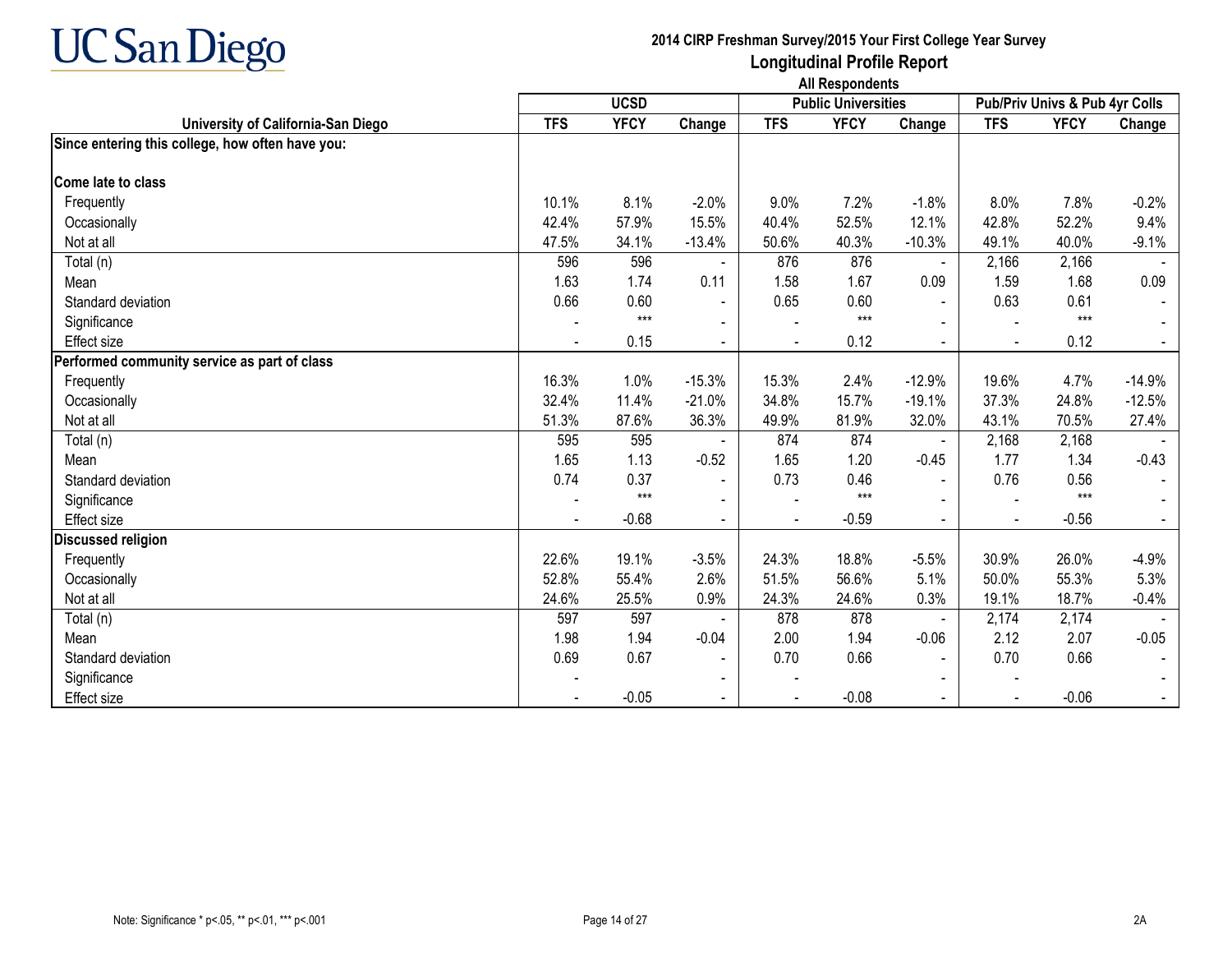

|                                                                      |            | <b>UCSD</b> |                |            | <b>Public Universities</b> |                          |                | Pub/Priv Univs & Pub 4yr Colls |          |
|----------------------------------------------------------------------|------------|-------------|----------------|------------|----------------------------|--------------------------|----------------|--------------------------------|----------|
| University of California-San Diego                                   | <b>TFS</b> | <b>YFCY</b> | Change         | <b>TFS</b> | <b>YFCY</b>                | Change                   | <b>TFS</b>     | <b>YFCY</b>                    | Change   |
| Since entering this college, how often have you:                     |            |             |                |            |                            |                          |                |                                |          |
|                                                                      |            |             |                |            |                            |                          |                |                                |          |
| <b>Discussed politics</b>                                            |            |             |                |            |                            |                          |                |                                |          |
| Frequently                                                           | 27.9%      | 15.2%       | $-12.7%$       | 27.1%      | 16.3%                      | $-10.8%$                 | 30.3%          | 18.2%                          | $-12.1%$ |
| Occasionally                                                         | 52.0%      | 51.2%       | $-0.8%$        | 51.6%      | 52.6%                      | 1.0%                     | 50.8%          | 54.8%                          | 4.0%     |
| Not at all                                                           | 20.0%      | 33.7%       | 13.7%          | 21.3%      | 31.1%                      | 9.8%                     | 18.9%          | 27.0%                          | 8.1%     |
| Total (n)                                                            | 594        | 594         |                | 876        | 876                        |                          | 2,167          | 2,167                          |          |
| Mean                                                                 | 2.08       | 1.81        | $-0.27$        | 2.06       | 1.85                       | $-0.21$                  | 2.11           | 1.91                           | $-0.20$  |
| Standard deviation                                                   | 0.69       | 0.67        | $\blacksquare$ | 0.69       | 0.67                       |                          | 0.69           | 0.67                           |          |
| Significance                                                         |            | $***$       |                |            | $***$                      |                          |                | $***$                          |          |
| Effect size                                                          |            | $-0.36$     | $\blacksquare$ |            | $-0.28$                    | $\sim$                   |                | $-0.27$                        |          |
| Helped raise money for a cause or campaign                           |            |             |                |            |                            |                          |                |                                |          |
| Frequently                                                           | 11.7%      | 5.9%        | $-5.8%$        | 12.8%      | 7.2%                       | $-5.6%$                  | 14.5%          | 7.9%                           | $-6.6%$  |
| Occasionally                                                         | 42.7%      | 23.1%       | $-19.6%$       | 44.0%      | 23.8%                      | $-20.2%$                 | 42.7%          | 29.2%                          | $-13.5%$ |
| Not at all                                                           | 45.6%      | 71.0%       | 25.4%          | 43.2%      | 69.0%                      | 25.8%                    | 42.9%          | 62.9%                          | 20.0%    |
| Total (n)                                                            | 597        | 597         |                | 877        | 877                        |                          | 2,166          | 2,166                          |          |
| Mean                                                                 | 1.66       | 1.35        | $-0.31$        | 1.70       | 1.38                       | $-0.32$                  | 1.72           | 1.45                           | $-0.27$  |
| Standard deviation                                                   | 0.68       | 0.59        |                | 0.68       | 0.62                       |                          | 0.70           | 0.64                           |          |
| Significance                                                         |            | $***$       |                |            | $***$                      |                          |                | $***$                          |          |
| Effect size                                                          |            | $-0.38$     | $\sim$         |            | $-0.40$                    | $\sim$                   | $\blacksquare$ | $-0.33$                        |          |
| Publicly communicated your opinion about a cause (e.g., blog, email, |            |             |                |            |                            |                          |                |                                |          |
| petition)                                                            |            |             |                |            |                            |                          |                |                                |          |
| Frequently                                                           | 12.2%      | 6.4%        | $-5.8%$        | 12.9%      | 9.4%                       | $-3.5%$                  | 13.3%          | 9.5%                           | $-3.8%$  |
| Occasionally                                                         | 31.2%      | 27.0%       | $-4.2%$        | 33.4%      | 27.9%                      | $-5.5%$                  | 33.0%          | 29.4%                          | $-3.6%$  |
| Not at all                                                           | 56.5%      | 66.6%       | 10.1%          | 53.6%      | 62.7%                      | 9.1%                     | 53.7%          | 61.1%                          | 7.4%     |
| Total (n)                                                            | 596        | 596         |                | 873        | 873                        | $\overline{\phantom{a}}$ | 2,119          | 2,119                          |          |
| Mean                                                                 | 1.56       | 1.40        | $-0.16$        | 1.59       | 1.47                       | $-0.12$                  | 1.60           | 1.48                           | $-0.12$  |
| Standard deviation                                                   | 0.70       | 0.61        |                | 0.71       | 0.66                       | $\blacksquare$           | 0.71           | 0.66                           |          |
| Significance                                                         |            | $***$       | $\blacksquare$ |            | $***$                      |                          |                | $***$                          |          |
| <b>Effect size</b>                                                   |            | $-0.21$     |                |            | $-0.15$                    |                          |                | $-0.15$                        |          |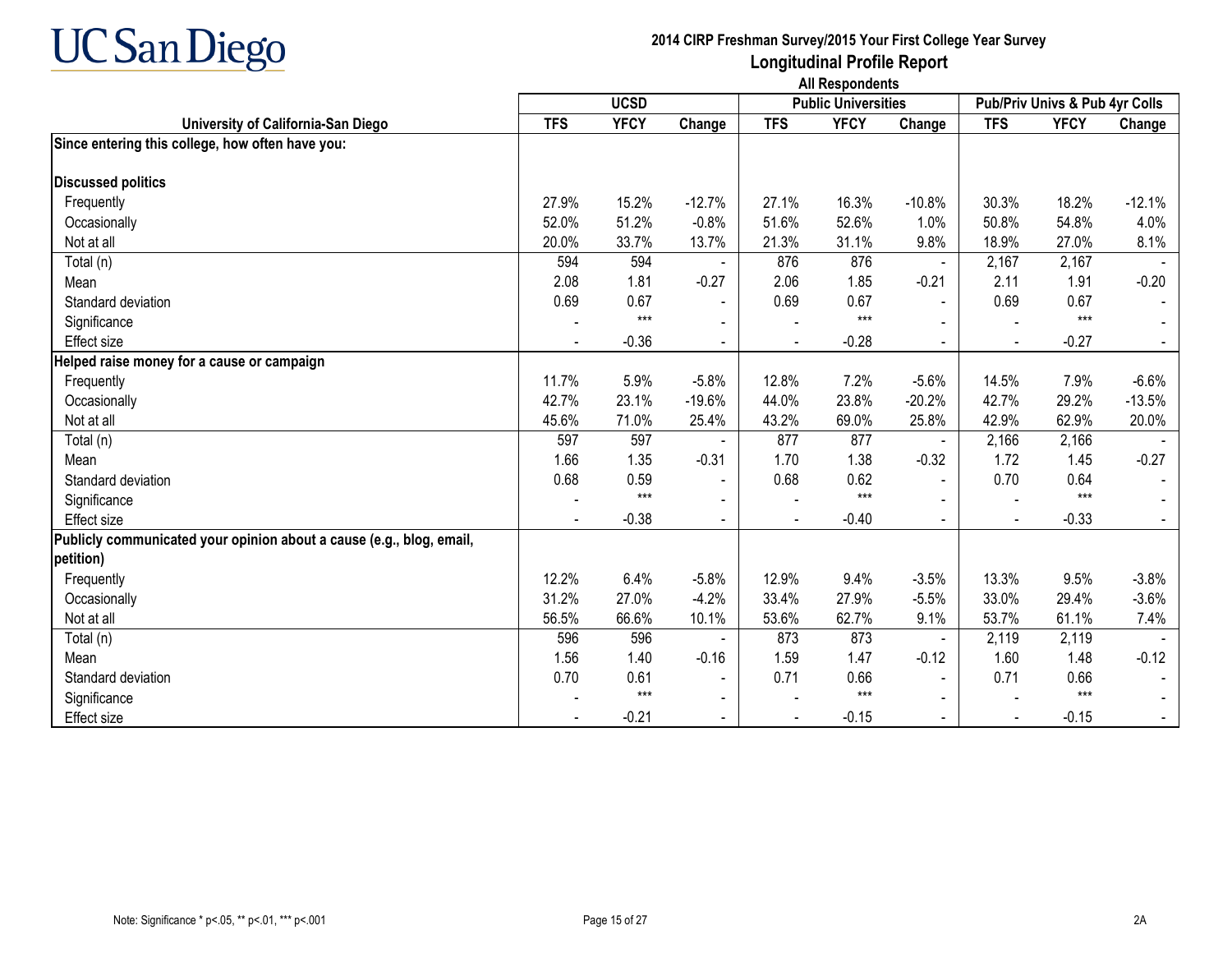

|                                                                            | <b>All Respondents</b> |             |                          |            |                            |                          |            |                                |                |
|----------------------------------------------------------------------------|------------------------|-------------|--------------------------|------------|----------------------------|--------------------------|------------|--------------------------------|----------------|
|                                                                            |                        | <b>UCSD</b> |                          |            | <b>Public Universities</b> |                          |            | Pub/Priv Univs & Pub 4yr Colls |                |
| University of California-San Diego                                         | <b>TFS</b>             | <b>YFCY</b> | Change                   | <b>TFS</b> | <b>YFCY</b>                | Change                   | <b>TFS</b> | <b>YFCY</b>                    | Change         |
| Since entering this college, how much time have you spent during a typical |                        |             |                          |            |                            |                          |            |                                |                |
| week doing the following activities?                                       |                        |             |                          |            |                            |                          |            |                                |                |
| Studying/homework                                                          |                        |             |                          |            |                            |                          |            |                                |                |
| Over 20 hrs/wk                                                             | 12.5%                  | 10.3%       | $-2.2%$                  | 9.3%       | 9.3%                       | 0.0%                     | 8.3%       | 10.5%                          | 2.2%           |
| 16 to 20 hrs/wk                                                            | 9.5%                   | 9.5%        | 0.0%                     | 8.2%       | 8.6%                       | 0.4%                     | 9.8%       | 10.2%                          | 0.4%           |
| 11 to 15 hrs/wk                                                            | 15.6%                  | 19.8%       | 4.2%                     | 13.7%      | 17.8%                      | 4.1%                     | 16.5%      | 18.8%                          | 2.3%           |
| 6 to 10 hrs/wk                                                             | 26.3%                  | 36.0%       | 9.7%                     | 24.8%      | 34.2%                      | 9.4%                     | 24.7%      | 33.0%                          | 8.3%           |
| 3 to 5 hrs/wk                                                              | 22.8%                  | 19.6%       | $-3.2%$                  | 25.3%      | 22.9%                      | $-2.4%$                  | 23.8%      | 21.6%                          | $-2.2%$        |
| 1 to 2 hrs/wk                                                              | 9.3%                   | 3.9%        | $-5.4%$                  | 12.3%      | 5.4%                       | $-6.9%$                  | 11.5%      | 4.7%                           | $-6.8%$        |
| Less than one hr/wk                                                        | 2.9%                   | 0.6%        | $-2.3%$                  | 4.9%       | 1.1%                       | $-3.8%$                  | 4.2%       | 0.9%                           | $-3.3%$        |
| None                                                                       | 1.2%                   | 0.2%        | $-1.0%$                  | 1.5%       | 0.7%                       | $-0.8%$                  | 1.1%       | 0.4%                           | $-0.7%$        |
| Total (n)                                                                  | 514                    | 514         |                          | 754        | 754                        | $\blacksquare$           | 1,977      | 1,977                          |                |
| Mean                                                                       | 5.17                   | 5.40        | 0.23                     | 4.87       | 5.23                       | 0.36                     | 4.97       | 5.36                           | 0.39           |
| Standard deviation                                                         | 1.64                   | 1.34        | $\overline{\phantom{a}}$ | 1.65       | 1.40                       |                          | 1.60       | 1.40                           |                |
| Significance                                                               |                        | $**$        | $\blacksquare$           |            | $**$                       |                          |            | $**$                           |                |
| <b>Effect size</b>                                                         |                        | 0.13        | $\sim$                   |            | 0.20                       | $\blacksquare$           |            | 0.22                           | $\sim$         |
| Socializing with friends in person                                         |                        |             |                          |            |                            |                          |            |                                |                |
| Over 20 hrs/wk                                                             | 7.6%                   | 7.6%        | 0.0%                     | 8.5%       | 8.5%                       | 0.0%                     | 7.8%       | 10.6%                          | 2.8%           |
| 16 to 20 hrs/wk                                                            | 5.6%                   | 4.7%        | $-0.9%$                  | 5.4%       | 5.0%                       | $-0.4%$                  | 7.4%       | 9.3%                           | 1.9%           |
| 11 to 15 hrs/wk                                                            | 15.1%                  | 15.0%       | $-0.1%$                  | 15.0%      | 14.1%                      | $-0.9%$                  | 15.9%      | 15.2%                          | $-0.7%$        |
| 6 to 10 hrs/wk                                                             | 29.5%                  | 28.9%       | $-0.6%$                  | 30.0%      | 28.0%                      | $-2.0%$                  | 30.0%      | 28.5%                          | $-1.5%$        |
| 3 to 5 hrs/wk                                                              | 26.4%                  | 29.5%       | 3.1%                     | 26.5%      | 29.3%                      | 2.8%                     | 25.8%      | 23.7%                          | $-2.1%$        |
| 1 to 2 hrs/wk                                                              | 12.0%                  | 9.7%        | $-2.3%$                  | 11.1%      | 9.8%                       | $-1.3%$                  | 10.3%      | 8.8%                           | $-1.5%$        |
| Less than one hr/wk                                                        | 3.1%                   | 3.3%        | 0.2%                     | 3.1%       | 3.8%                       | 0.7%                     | 2.3%       | 2.8%                           | 0.5%           |
| None                                                                       | 0.6%                   | 1.4%        | 0.8%                     | 0.4%       | 1.5%                       | 1.1%                     | 0.5%       | 1.1%                           | 0.6%           |
| Total (n)                                                                  | 515                    | 515         |                          | 754        | 754                        |                          | 1,981      | 1,981                          |                |
| Mean                                                                       | 4.87                   | 4.83        | $-0.04$                  | 4.92       | 4.83                       | $-0.09$                  | 4.99       | 5.12                           | 0.13           |
| Standard deviation                                                         | 1.47                   | 1.48        | $\blacksquare$           | 1.48       | 1.53                       | $\blacksquare$           | 1.46       | 1.57                           |                |
| Significance                                                               |                        |             | $\overline{\phantom{0}}$ |            |                            | $\overline{\phantom{0}}$ |            |                                |                |
| Effect size                                                                |                        | $-0.02$     | $\blacksquare$           |            | $-0.05$                    |                          |            | 0.07                           | $\blacksquare$ |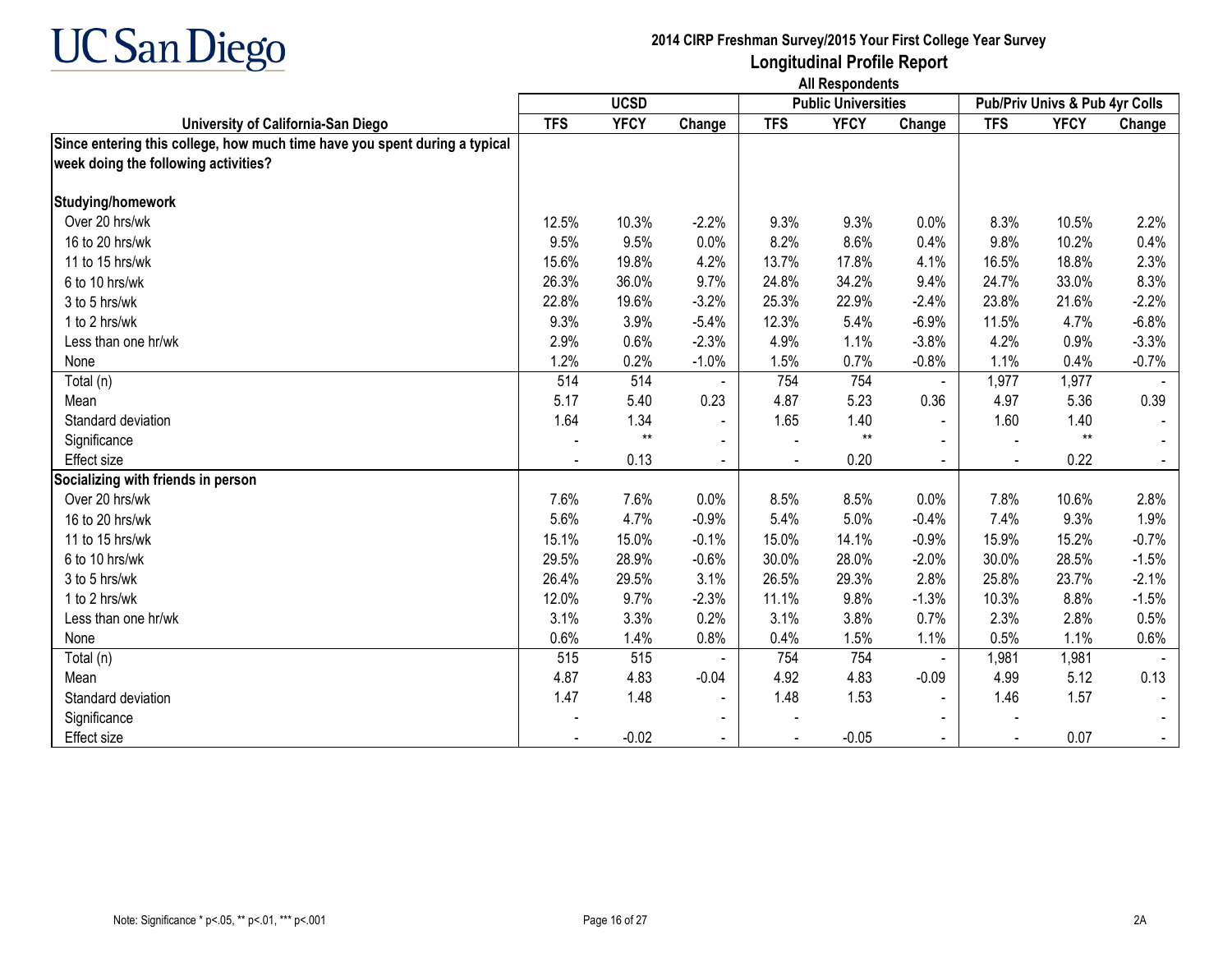

|                                                                            | <b>All Respondents</b> |             |                          |            |                            |                |            |                                |         |
|----------------------------------------------------------------------------|------------------------|-------------|--------------------------|------------|----------------------------|----------------|------------|--------------------------------|---------|
|                                                                            |                        | <b>UCSD</b> |                          |            | <b>Public Universities</b> |                |            | Pub/Priv Univs & Pub 4yr Colls |         |
| University of California-San Diego                                         | <b>TFS</b>             | <b>YFCY</b> | Change                   | <b>TFS</b> | <b>YFCY</b>                | Change         | <b>TFS</b> | <b>YFCY</b>                    | Change  |
| Since entering this college, how much time have you spent during a typical |                        |             |                          |            |                            |                |            |                                |         |
| week doing the following activities?                                       |                        |             |                          |            |                            |                |            |                                |         |
| <b>Exercising or sports</b>                                                |                        |             |                          |            |                            |                |            |                                |         |
| Over 20 hrs/wk                                                             | 5.2%                   | 0.8%        | $-4.4%$                  | 6.0%       | 1.6%                       | $-4.4%$        | 7.7%       | 3.0%                           | $-4.7%$ |
| 16 to 20 hrs/wk                                                            | 6.6%                   | 2.1%        | $-4.5%$                  | 6.2%       | 2.9%                       | $-3.3%$        | 6.6%       | 3.0%                           | $-3.6%$ |
| 11 to 15 hrs/wk                                                            | 12.0%                  | 3.9%        | $-8.1%$                  | 13.0%      | 4.1%                       | $-8.9%$        | 13.9%      | 5.8%                           | $-8.1%$ |
| 6 to 10 hrs/wk                                                             | 16.2%                  | 15.5%       | $-0.7%$                  | 16.2%      | 14.7%                      | $-1.5%$        | 18.7%      | 15.5%                          | $-3.2%$ |
| 3 to 5 hrs/wk                                                              | 19.1%                  | 26.3%       | 7.2%                     | 18.8%      | 23.3%                      | 4.5%           | 19.5%      | 26.0%                          | 6.5%    |
| 1 to 2 hrs/wk                                                              | 21.9%                  | 23.4%       | 1.5%                     | 21.8%      | 24.9%                      | 3.1%           | 17.9%      | 21.6%                          | 3.7%    |
| Less than one hr/wk                                                        | 13.5%                  | 18.0%       | 4.5%                     | 13.1%      | 17.8%                      | 4.7%           | 10.8%      | 16.0%                          | 5.2%    |
| None                                                                       | 5.4%                   | 10.1%       | 4.7%                     | 4.9%       | 10.6%                      | 5.7%           | 4.7%       | 9.1%                           | 4.4%    |
| Total (n)                                                                  | 517                    | 517         |                          | 754        | 754                        | $\blacksquare$ | 1,975      | 1,975                          |         |
| Mean                                                                       | 4.16                   | 3.43        | $-0.73$                  | 4.22       | 3.46                       | $-0.76$        | 4.44       | 3.67                           | $-0.77$ |
| Standard deviation                                                         | 1.82                   | 1.47        | $\overline{\phantom{a}}$ | 1.83       | 1.57                       | $\blacksquare$ | 1.85       | 1.65                           |         |
| Significance                                                               |                        | $***$       | $\blacksquare$           |            | $***$                      | $\sim$         |            | $***$                          |         |
| <b>Effect size</b>                                                         |                        | $-0.44$     | $\blacksquare$           |            | $-0.46$                    | $\blacksquare$ |            | $-0.47$                        |         |
| Partying                                                                   |                        |             |                          |            |                            |                |            |                                |         |
| Over 20 hrs/wk                                                             | 0.0%                   | 0.2%        | 0.2%                     | 0.1%       | 0.3%                       | 0.2%           | 0.6%       | 0.7%                           | 0.1%    |
| 16 to 20 hrs/wk                                                            | 0.2%                   | 0.0%        | $-0.2%$                  | 0.1%       | 0.1%                       | 0.0%           | 0.6%       | 0.4%                           | $-0.2%$ |
| 11 to 15 hrs/wk                                                            | 1.0%                   | 0.8%        | $-0.2%$                  | 1.1%       | 0.9%                       | $-0.2%$        | 1.4%       | 1.8%                           | 0.4%    |
| 6 to 10 hrs/wk                                                             | 2.9%                   | 4.3%        | 1.4%                     | 3.3%       | 3.7%                       | 0.4%           | 4.9%       | 6.9%                           | 2.0%    |
| 3 to 5 hrs/wk                                                              | 6.8%                   | 10.7%       | 3.9%                     | 8.4%       | 10.5%                      | 2.1%           | 11.7%      | 16.3%                          | 4.6%    |
| 1 to 2 hrs/wk                                                              | 12.2%                  | 14.1%       | 1.9%                     | 13.6%      | 15.3%                      | 1.7%           | 14.9%      | 14.2%                          | $-0.7%$ |
| Less than one hr/wk                                                        | 17.8%                  | 19.6%       | 1.8%                     | 17.3%      | 19.5%                      | 2.2%           | 17.9%      | 17.7%                          | $-0.2%$ |
| None                                                                       | 59.1%                  | 50.4%       | $-8.7%$                  | 56.1%      | 49.6%                      | $-6.5%$        | 48.1%      | 42.1%                          | $-6.0%$ |
| Total (n)                                                                  | 516                    | 516         |                          | 752        | 752                        |                | 1,969      | 1,969                          |         |
| Mean                                                                       | 1.80                   | 2.02        | 0.22                     | 1.90       | 2.04                       | 0.14           | 2.17       | 2.39                           | 0.22    |
| Standard deviation                                                         | 1.19                   | 1.29        | $\blacksquare$           | 1.25       | 1.30                       | $\blacksquare$ | 1.44       | 1.52                           |         |
| Significance                                                               |                        | $***$       | $\blacksquare$           |            | $***$                      | $\blacksquare$ |            | $***$                          |         |
| Effect size                                                                |                        | 0.16        | $\blacksquare$           |            | 0.10                       | $\sim$         |            | 0.16                           |         |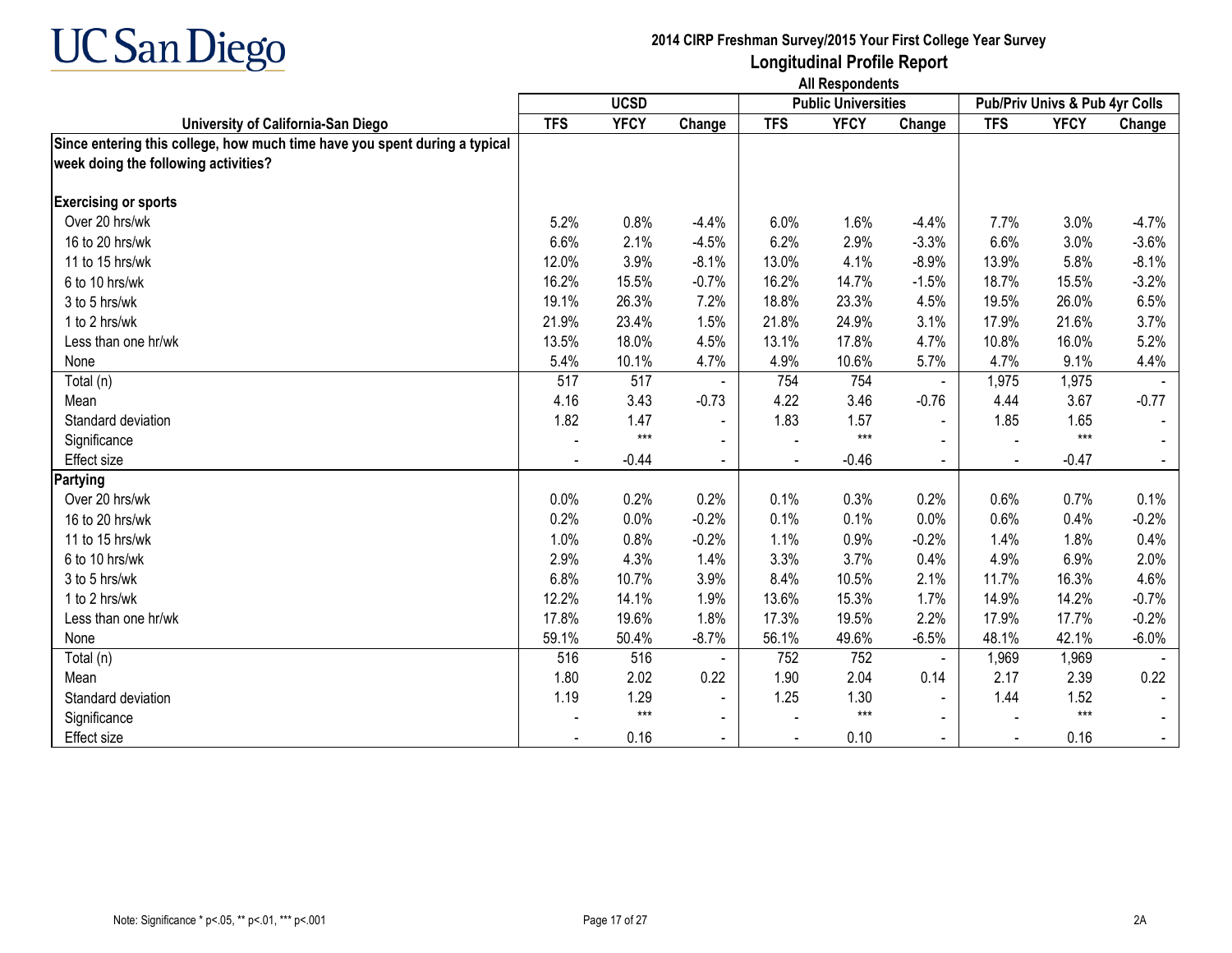

|                                                                                                                    | <b>All Respondents</b> |             |                |            |                            |                          |            |                                |          |
|--------------------------------------------------------------------------------------------------------------------|------------------------|-------------|----------------|------------|----------------------------|--------------------------|------------|--------------------------------|----------|
|                                                                                                                    |                        | <b>UCSD</b> |                |            | <b>Public Universities</b> |                          |            | Pub/Priv Univs & Pub 4yr Colls |          |
| University of California-San Diego                                                                                 | <b>TFS</b>             | <b>YFCY</b> | Change         | <b>TFS</b> | <b>YFCY</b>                | Change                   | <b>TFS</b> | <b>YFCY</b>                    | Change   |
| Since entering this college, how much time have you spent during a typical<br>week doing the following activities? |                        |             |                |            |                            |                          |            |                                |          |
| <b>Student clubs and groups</b>                                                                                    |                        |             |                |            |                            |                          |            |                                |          |
| Over 20 hrs/wk                                                                                                     | 1.9%                   | 0.6%        | $-1.3%$        | 2.1%       | 0.8%                       | $-1.3%$                  | 2.7%       | 1.0%                           | $-1.7%$  |
| 16 to 20 hrs/wk                                                                                                    | 1.0%                   | 1.4%        | 0.4%           | 1.2%       | 0.9%                       | $-0.3%$                  | 1.9%       | 0.8%                           | $-1.1%$  |
| 11 to 15 hrs/wk                                                                                                    | 4.5%                   | 3.1%        | $-1.4%$        | 4.5%       | 2.4%                       | $-2.1%$                  | 4.7%       | 2.3%                           | $-2.4%$  |
| 6 to 10 hrs/wk                                                                                                     | 14.0%                  | 8.8%        | $-5.2%$        | 11.7%      | 7.3%                       | $-4.4%$                  | 12.4%      | 7.1%                           | $-5.3%$  |
| 3 to 5 hrs/wk                                                                                                      | 25.5%                  | 14.8%       | $-10.7%$       | 23.4%      | 14.6%                      | $-8.8%$                  | 21.2%      | 16.0%                          | $-5.2%$  |
| 1 to 2 hrs/wk                                                                                                      | 28.4%                  | 24.3%       | $-4.1%$        | 27.8%      | 23.0%                      | $-4.8%$                  | 28.0%      | 20.5%                          | $-7.5%$  |
| Less than one hr/wk                                                                                                | 12.8%                  | 11.3%       | $-1.5%$        | 13.5%      | 11.7%                      | $-1.8%$                  | 12.4%      | 12.7%                          | 0.3%     |
| None                                                                                                               | 11.9%                  | 35.8%       | 23.9%          | 15.8%      | 39.3%                      | 23.5%                    | 16.7%      | 39.7%                          | 23.0%    |
| Total (n)                                                                                                          | 514                    | 514         |                | 749        | 749                        | $\blacksquare$           | 1,954      | 1,954                          |          |
| Mean                                                                                                               | 3.44                   | 2.67        | $-0.77$        | 3.31       | 2.54                       | $-0.77$                  | 3.35       | 2.53                           | $-0.82$  |
| Standard deviation                                                                                                 | 1.51                   | 1.61        | $\sim$         | 1.58       | 1.58                       | $\sim$                   | 1.66       | 1.58                           |          |
| Significance                                                                                                       |                        | $***$       | $\blacksquare$ |            | $***$                      |                          |            | $***$                          |          |
| <b>Effect</b> size                                                                                                 |                        | $-0.39$     | $\blacksquare$ |            | $-0.39$                    | $\overline{\phantom{a}}$ |            | $-0.42$                        |          |
| Household/childcare duties                                                                                         |                        |             |                |            |                            |                          |            |                                |          |
| Over 20 hrs/wk                                                                                                     | 0.4%                   | 0.6%        | 0.2%           | 0.3%       | 0.9%                       | 0.6%                     | 0.6%       | 1.0%                           | 0.4%     |
| 16 to 20 hrs/wk                                                                                                    | 1.2%                   | 0.6%        | $-0.6%$        | 0.8%       | 0.4%                       | $-0.4%$                  | 0.9%       | 0.2%                           | $-0.7%$  |
| 11 to 15 hrs/wk                                                                                                    | 1.2%                   | 0.2%        | $-1.0%$        | 1.6%       | 0.8%                       | $-0.8%$                  | 2.3%       | 0.8%                           | $-1.5%$  |
| 6 to 10 hrs/wk                                                                                                     | 6.6%                   | 0.6%        | $-6.0%$        | 6.0%       | 0.9%                       | $-5.1%$                  | 5.4%       | 1.6%                           | $-3.8%$  |
| 3 to 5 hrs/wk                                                                                                      | 14.5%                  | 4.7%        | $-9.8%$        | 16.1%      | 6.3%                       | $-9.8%$                  | 15.5%      | 5.8%                           | $-9.7%$  |
| 1 to 2 hrs/wk                                                                                                      | 26.7%                  | 7.4%        | $-19.3%$       | 28.9%      | 9.5%                       | $-19.4%$                 | 30.0%      | 7.5%                           | $-22.5%$ |
| Less than one hr/wk                                                                                                | 23.4%                  | 8.3%        | $-15.1%$       | 23.2%      | 8.7%                       | $-14.5%$                 | 20.6%      | 8.6%                           | $-12.0%$ |
| None                                                                                                               | 26.0%                  | 77.7%       | 51.7%          | 23.2%      | 72.6%                      | 49.4%                    | 24.7%      | 74.5%                          | 49.8%    |
| Total (n)                                                                                                          | 516                    | 516         |                | 751        | 751                        | $\blacksquare$           | 1,966      | 1,966                          |          |
| Mean                                                                                                               | 2.62                   | 1.48        | $-1.14$        | 2.68       | 1.63                       | $-1.05$                  | 2.70       | 1.60                           | $-1.10$  |
| Standard deviation                                                                                                 | 1.39                   | 1.10        | $\blacksquare$ | 1.34       | 1.26                       | $\blacksquare$           | 1.41       | 1.26                           |          |
| Significance                                                                                                       |                        | $***$       | $\blacksquare$ |            | $***$                      |                          |            | $***$                          |          |
| <b>Effect size</b>                                                                                                 |                        | $-0.69$     | $\sim$         |            | $-0.64$                    | $\overline{\phantom{0}}$ |            | $-0.67$                        | $\sim$   |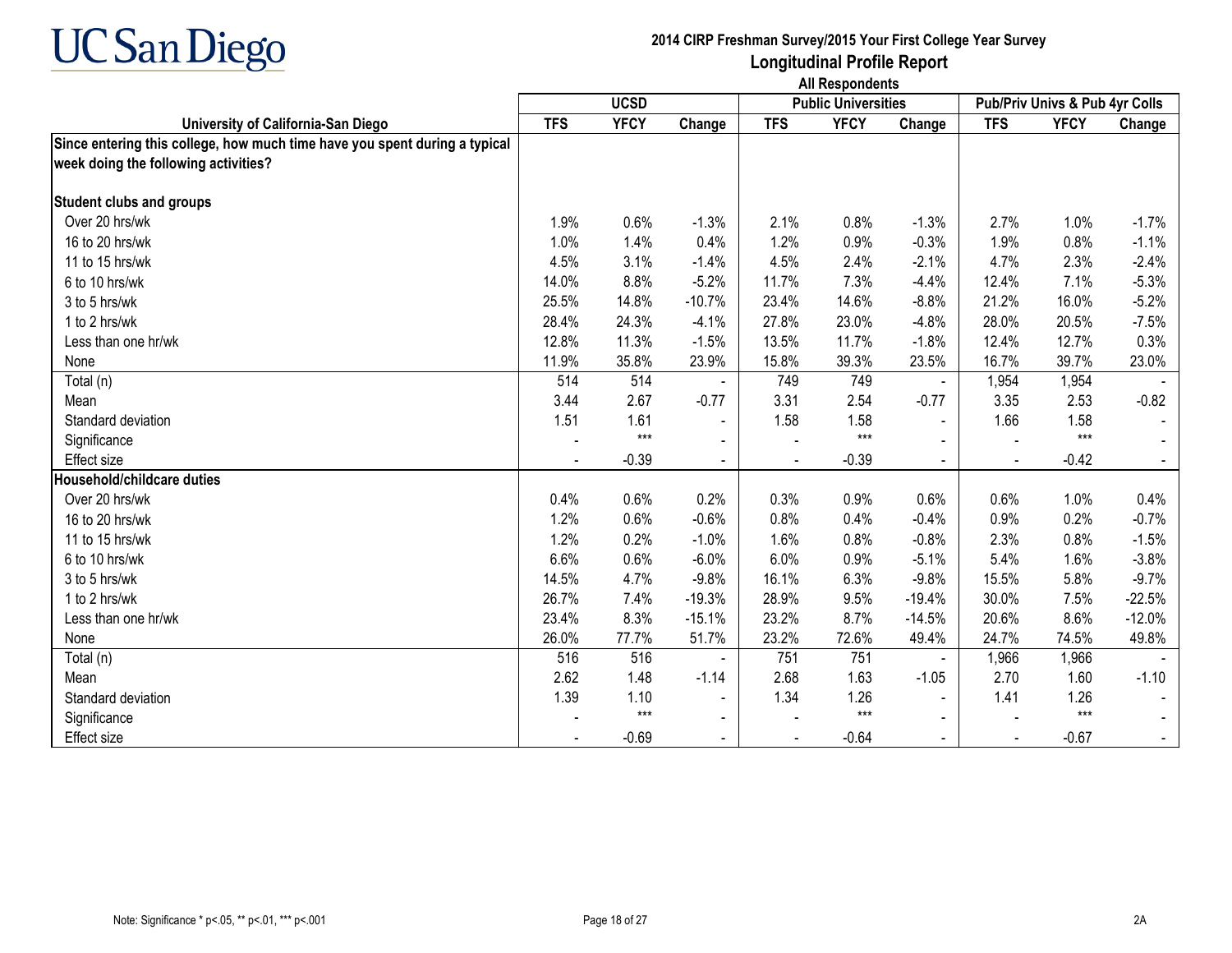

|                                                                                                                    | <b>All Respondents</b> |             |                |            |                            |                |            |                                |                |
|--------------------------------------------------------------------------------------------------------------------|------------------------|-------------|----------------|------------|----------------------------|----------------|------------|--------------------------------|----------------|
|                                                                                                                    |                        | <b>UCSD</b> |                |            | <b>Public Universities</b> |                |            | Pub/Priv Univs & Pub 4yr Colls |                |
| University of California-San Diego                                                                                 | <b>TFS</b>             | <b>YFCY</b> | Change         | <b>TFS</b> | <b>YFCY</b>                | Change         | <b>TFS</b> | <b>YFCY</b>                    | Change         |
| Since entering this college, how much time have you spent during a typical<br>week doing the following activities? |                        |             |                |            |                            |                |            |                                |                |
| Online social networks (Facebook, Twitter, etc.)                                                                   |                        |             |                |            |                            |                |            |                                |                |
| Over 20 hrs/wk                                                                                                     | 6.0%                   | 6.6%        | 0.6%           | 6.4%       | 6.5%                       | 0.1%           | 4.9%       | 5.1%                           | 0.2%           |
| 16 to 20 hrs/wk                                                                                                    | 2.9%                   | 3.1%        | 0.2%           | 2.4%       | 3.3%                       | 0.9%           | 2.5%       | 2.8%                           | 0.3%           |
| 11 to 15 hrs/wk                                                                                                    | 3.3%                   | 7.0%        | 3.7%           | 4.9%       | 7.2%                       | 2.3%           | 6.4%       | 6.6%                           | 0.2%           |
| 6 to 10 hrs/wk                                                                                                     | 17.3%                  | 21.0%       | 3.7%           | 15.5%      | 19.5%                      | 4.0%           | 14.2%      | 17.8%                          | 3.6%           |
| 3 to 5 hrs/wk                                                                                                      | 27.6%                  | 27.6%       | 0.0%           | 26.3%      | 26.1%                      | $-0.2%$        | 26.9%      | 27.4%                          | 0.5%           |
| 1 to 2 hrs/wk                                                                                                      | 24.3%                  | 21.7%       | $-2.6%$        | 24.1%      | 22.9%                      | $-1.2%$        | 24.8%      | 24.2%                          | $-0.6%$        |
| Less than one hr/wk                                                                                                | 12.2%                  | 11.1%       | $-1.1%$        | 14.7%      | 11.6%                      | $-3.1%$        | 14.3%      | 11.6%                          | $-2.7%$        |
| None                                                                                                               | 6.4%                   | 1.9%        | $-4.5%$        | 5.7%       | 2.8%                       | $-2.9%$        | 6.0%       | 4.6%                           | $-1.4%$        |
| Total (n)                                                                                                          | 515                    | 515         |                | 750        | 750                        | $\blacksquare$ | 1,969      | 1,969                          |                |
| Mean                                                                                                               | 3.89                   | 4.21        | 0.32           | 3.87       | 4.15                       | 0.28           | 3.83       | 3.98                           | 0.15           |
| Standard deviation                                                                                                 | 1.68                   | 1.62        | $\blacksquare$ | 1.71       | 1.66                       | $\blacksquare$ | 1.66       | 1.62                           |                |
| Significance                                                                                                       |                        | $***$       | $\blacksquare$ |            | $***$                      | $\sim$         |            | $***$                          |                |
| <b>Effect size</b>                                                                                                 |                        | 0.19        | $\blacksquare$ |            | 0.17                       | $\blacksquare$ | $\sim$     | 0.09                           |                |
| How often in the past year did you:                                                                                |                        |             |                |            |                            |                |            |                                |                |
| Ask questions in class                                                                                             |                        |             |                |            |                            |                |            |                                |                |
| Frequently                                                                                                         | 43.9%                  | 6.7%        | $-37.2%$       | 47.2%      | 14.3%                      | $-32.9%$       | 52.0%      | 26.5%                          | $-25.5%$       |
| Occasionally                                                                                                       | 51.1%                  | 52.1%       | 1.0%           | 48.5%      | 53.4%                      | 4.9%           | 44.6%      | 55.7%                          | 11.1%          |
| Not at all                                                                                                         | 5.0%                   | 41.2%       | 36.2%          | 4.3%       | 32.3%                      | 28.0%          | 3.4%       | 17.7%                          | 14.3%          |
| Total (n)                                                                                                          | 658                    | 658         |                | 994        | 994                        |                | 2,327      | 2,327                          |                |
| Mean                                                                                                               | 2.39                   | 1.66        | $-0.73$        | 2.43       | 1.82                       | $-0.61$        | 2.49       | 2.09                           | $-0.40$        |
| Standard deviation                                                                                                 | 0.58                   | 0.60        |                | 0.58       | 0.66                       | $\sim$         | 0.56       | 0.66                           |                |
| Significance                                                                                                       |                        | $***$       |                |            | $***$                      |                |            | $***$                          |                |
| <b>Effect size</b>                                                                                                 |                        | $-1.05$     | $\blacksquare$ |            | $-0.88$                    | $\sim$         |            | $-0.58$                        | $\mathbf{u}$   |
| Support your opinions with a logical argument                                                                      |                        |             |                |            |                            |                |            |                                |                |
| Frequently                                                                                                         | 64.0%                  | 53.0%       | $-11.0%$       | 60.4%      | 52.0%                      | $-8.4%$        | 61.9%      | 56.7%                          | $-5.2%$        |
| Occasionally                                                                                                       | 34.6%                  | 42.1%       | 7.5%           | 37.1%      | 42.8%                      | 5.7%           | 35.2%      | 40.0%                          | 4.8%           |
| Not at all                                                                                                         | 1.4%                   | 4.9%        | 3.5%           | 2.4%       | 5.2%                       | 2.8%           | 2.9%       | 3.4%                           | 0.5%           |
| Total (n)                                                                                                          | 656                    | 656         | $\sim$         | 991        | 991                        | $\mathbf{r}$   | 2,319      | 2,319                          |                |
| Mean                                                                                                               | 2.63                   | 2.48        | $-0.15$        | 2.58       | 2.47                       | $-0.11$        | 2.59       | 2.53                           | $-0.06$        |
| Standard deviation                                                                                                 | 0.51                   | 0.59        | $\blacksquare$ | 0.54       | 0.60                       | $\sim$         | 0.55       | 0.56                           |                |
| Significance                                                                                                       |                        | $***$       | $\blacksquare$ |            | $***$                      |                |            | $***$                          | $\blacksquare$ |
| Effect size                                                                                                        |                        | $-0.23$     | $\blacksquare$ |            | $-0.17$                    | $\sim$         | $\sim$     | $-0.09$                        | $\sim$         |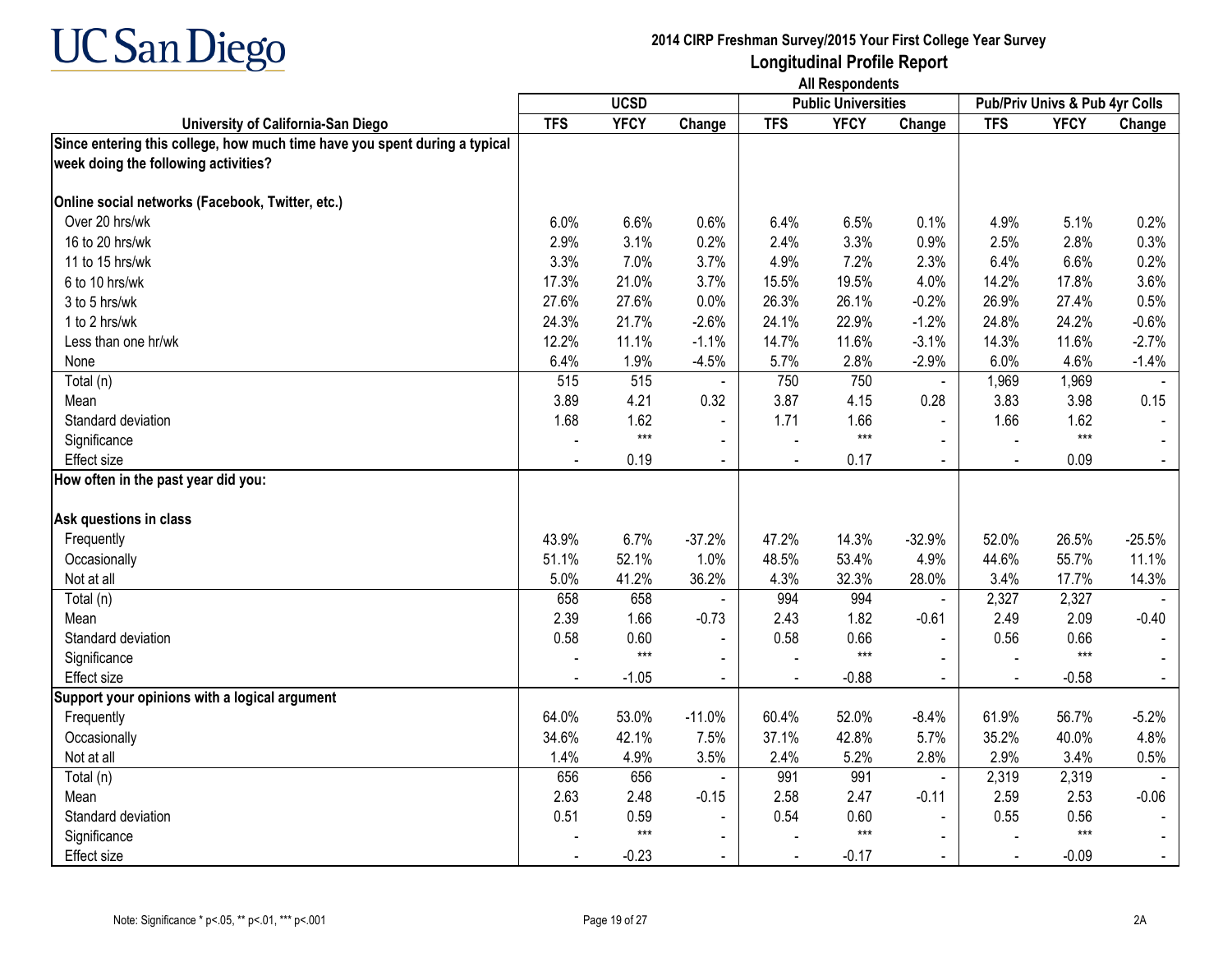

|                                                                 |            | <b>UCSD</b> |                |                | <b>Public Universities</b> |                |                | Pub/Priv Univs & Pub 4yr Colls |         |
|-----------------------------------------------------------------|------------|-------------|----------------|----------------|----------------------------|----------------|----------------|--------------------------------|---------|
| University of California-San Diego                              | <b>TFS</b> | <b>YFCY</b> | Change         | <b>TFS</b>     | <b>YFCY</b>                | Change         | <b>TFS</b>     | <b>YFCY</b>                    | Change  |
| How often in the past year did you:                             |            |             |                |                |                            |                |                |                                |         |
| Seek solutions to problems and explain them to others           |            |             |                |                |                            |                |                |                                |         |
| Frequently                                                      | 65.0%      | 48.4%       | $-16.6%$       | 59.8%          | 46.9%                      | $-12.9%$       | 60.6%          | 52.9%                          | $-7.7%$ |
| Occasionally                                                    | 32.9%      | 47.9%       | 15.0%          | 37.5%          | 49.2%                      | 11.7%          | 36.9%          | 43.9%                          | 7.0%    |
| Not at all                                                      | 2.1%       | 3.7%        | 1.6%           | 2.7%           | 3.9%                       | 1.2%           | 2.4%           | 3.2%                           | 0.8%    |
| Total (n)                                                       | 657        | 657         | $\sim$         | 990            | 990                        | $\sim$         | 2,310          | 2,310                          |         |
| Mean                                                            | 2.63       | 2.45        | $-0.18$        | 2.57           | 2.43                       | $-0.14$        | 2.58           | 2.50                           | $-0.08$ |
| Standard deviation                                              | 0.53       | 0.57        | $\blacksquare$ | 0.55           | 0.57                       |                | 0.54           | 0.56                           |         |
| Significance                                                    |            | $***$       |                |                | $***$                      |                |                | $***$                          |         |
| Effect size                                                     |            | $-0.27$     | $\sim$         | $\blacksquare$ | $-0.21$                    | $\sim$         | $\blacksquare$ | $-0.12$                        | $\sim$  |
| Revise your papers to improve your writing                      |            |             |                |                |                            |                |                |                                |         |
| Frequently                                                      | 46.7%      | 56.7%       | 10.0%          | 49.0%          | 58.3%                      | 9.3%           | 53.6%          | 57.7%                          | 4.1%    |
| Occasionally                                                    | 46.0%      | 38.1%       | $-7.9%$        | 44.7%          | 37.3%                      | $-7.4%$        | 41.4%          | 37.8%                          | $-3.6%$ |
| Not at all                                                      | 7.3%       | 5.2%        | $-2.1%$        | 6.4%           | 4.4%                       | $-2.0%$        | 5.0%           | 4.5%                           | $-0.5%$ |
| Total (n)                                                       | 658        | 658         | $\blacksquare$ | 992            | 992                        | $\blacksquare$ | 2,310          | 2,310                          |         |
| Mean                                                            | 2.39       | 2.52        | 0.13           | 2.43           | 2.54                       | 0.11           | 2.49           | 2.53                           | 0.04    |
| Standard deviation                                              | 0.62       | 0.59        | $\blacksquare$ | 0.61           | 0.58                       | $\blacksquare$ | 0.59           | 0.58                           |         |
| Significance                                                    |            | $***$       | $\blacksquare$ |                | $***$                      |                |                | $***$                          |         |
| <b>Effect size</b>                                              |            | 0.17        | $\blacksquare$ |                | 0.15                       | $\sim$         |                | 0.05                           |         |
| Evaluate the quality or reliability of information you received |            |             |                |                |                            |                |                |                                |         |
| Frequently                                                      | 51.7%      | 47.3%       | $-4.4%$        | 48.1%          | 47.9%                      | $-0.2%$        | 49.4%          | 50.6%                          | 1.2%    |
| Occasionally                                                    | 44.4%      | 47.9%       | 3.5%           | 48.0%          | 47.3%                      | $-0.7%$        | 46.9%          | 45.3%                          | $-1.6%$ |
| Not at all                                                      | 4.0%       | 4.9%        | 0.9%           | 3.9%           | 4.8%                       | 0.9%           | 3.6%           | 4.1%                           | 0.5%    |
| Total (n)                                                       | 656        | 656         |                | 985            | 985                        |                | 2,309          | 2,309                          |         |
| Mean                                                            | 2.48       | 2.42        | $-0.06$        | 2.44           | 2.43                       | $-0.01$        | 2.46           | 2.47                           | 0.01    |
| Standard deviation                                              | 0.57       | 0.59        |                | 0.57           | 0.58                       |                | 0.57           | 0.57                           |         |
| Significance                                                    |            |             |                |                |                            |                |                |                                |         |
| <b>Effect size</b>                                              |            | $-0.08$     | $\blacksquare$ |                | $-0.01$                    | $\blacksquare$ |                | 0.01                           |         |
| Take a risk because you felt you had more to gain               |            |             |                |                |                            |                |                |                                |         |
| Frequently                                                      | 32.9%      | 32.5%       | $-0.4%$        | 32.9%          | 31.8%                      | $-1.1%$        | 35.9%          | 35.0%                          | $-0.9%$ |
| Occasionally                                                    | 58.7%      | 55.3%       | $-3.4%$        | 59.1%          | 56.3%                      | $-2.8%$        | 57.4%          | 55.6%                          | $-1.8%$ |
| Not at all                                                      | 8.4%       | 12.2%       | 3.8%           | 8.0%           | 11.9%                      | 3.9%           | 6.8%           | 9.4%                           | 2.6%    |
| Total (n)                                                       | 656        | 656         |                | 988            | 988                        | $\blacksquare$ | 2,315          | 2,315                          |         |
| Mean                                                            | 2.25       | 2.20        | $-0.05$        | 2.25           | 2.20                       | $-0.05$        | 2.29           | 2.26                           | $-0.03$ |
| Standard deviation                                              | 0.59       | 0.64        | $\blacksquare$ | 0.59           | 0.63                       |                | 0.58           | 0.62                           |         |
| Significance                                                    |            |             |                |                |                            |                |                |                                |         |
| <b>Effect size</b>                                              |            | $-0.07$     |                |                | $-0.07$                    |                |                | $-0.04$                        |         |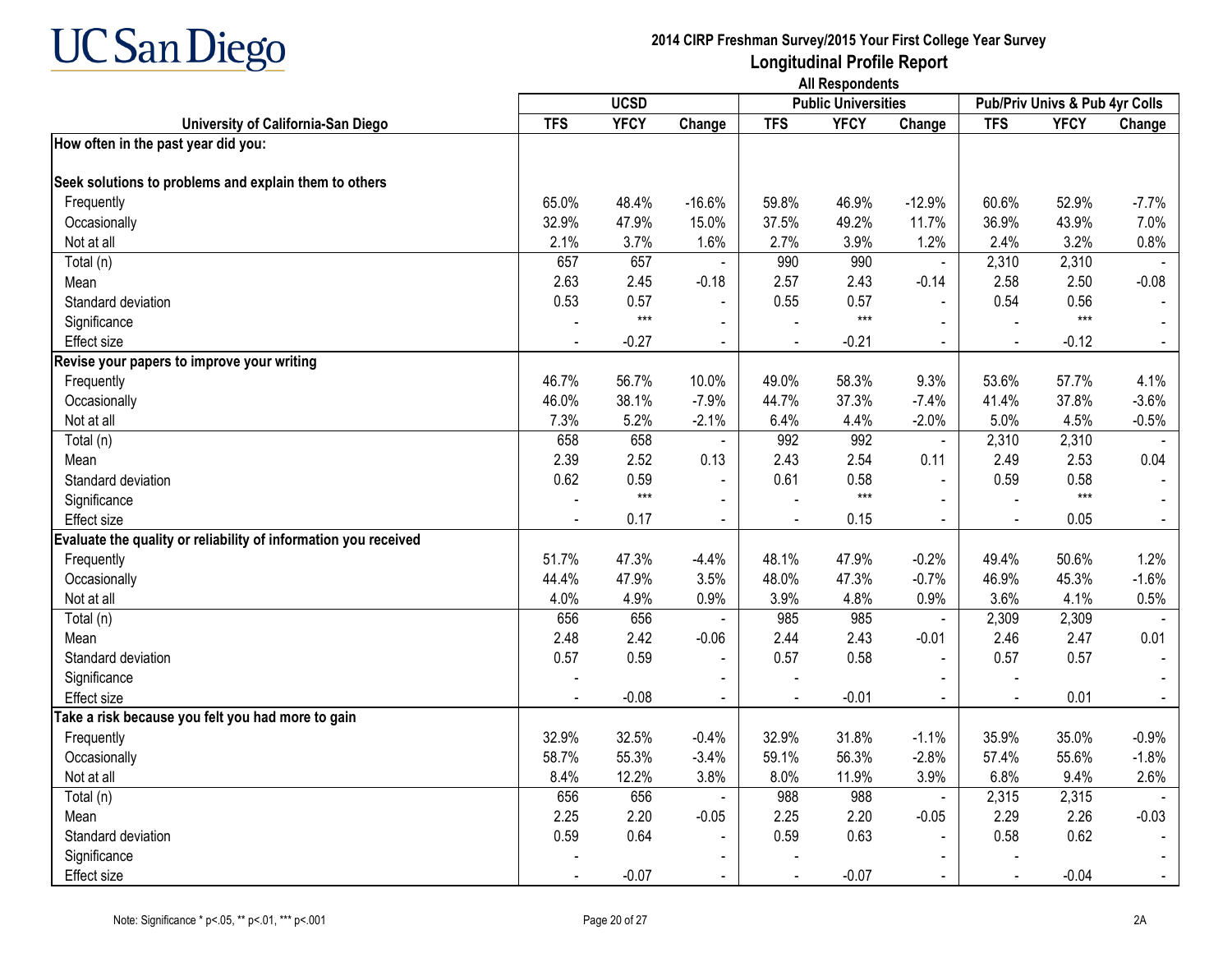

|                                                                         |            | <b>UCSD</b> |                |                | <b>Public Universities</b> |                |                | Pub/Priv Univs & Pub 4yr Colls |         |
|-------------------------------------------------------------------------|------------|-------------|----------------|----------------|----------------------------|----------------|----------------|--------------------------------|---------|
| University of California-San Diego                                      | <b>TFS</b> | <b>YFCY</b> | Change         | <b>TFS</b>     | <b>YFCY</b>                | Change         | <b>TFS</b>     | <b>YFCY</b>                    | Change  |
| How often in the past year did you:                                     |            |             |                |                |                            |                |                |                                |         |
| Seek alternative solutions to a problem                                 |            |             |                |                |                            |                |                |                                |         |
| Frequently                                                              | 47.8%      | 40.9%       | $-6.9%$        | 45.4%          | 41.6%                      | $-3.8%$        | 48.6%          | 45.7%                          | $-2.9%$ |
| Occasionally                                                            | 50.1%      | 53.4%       | 3.3%           | 52.4%          | 53.4%                      | 1.0%           | 49.4%          | 50.7%                          | 1.3%    |
| Not at all                                                              | 2.1%       | 5.6%        | 3.5%           | 2.1%           | 5.0%                       | 2.9%           | 2.0%           | 3.7%                           | 1.7%    |
| Total (n)                                                               | 657        | 657         | $\blacksquare$ | 988            | 988                        | $\blacksquare$ | 2,313          | 2,313                          |         |
| Mean                                                                    | 2.46       | 2.35        | $-0.11$        | 2.43           | 2.37                       | $-0.06$        | 2.47           | 2.42                           | $-0.05$ |
| Standard deviation                                                      | 0.54       | 0.58        | $\blacksquare$ | 0.54           | 0.58                       |                | 0.54           | 0.56                           |         |
| Significance                                                            |            | $***$       | $\blacksquare$ |                | $***$                      |                |                | $***$                          |         |
| Effect size                                                             |            | $-0.16$     | $\blacksquare$ | $\blacksquare$ | $-0.09$                    | $\blacksquare$ | $\blacksquare$ | $-0.07$                        | $\sim$  |
| Look up scientific research articles and resources                      |            |             |                |                |                            |                |                |                                |         |
| Frequently                                                              | 33.3%      | 31.0%       | $-2.3%$        | 29.4%          | 32.8%                      | 3.4%           | 30.8%          | 39.1%                          | 8.3%    |
| Occasionally                                                            | 52.8%      | 50.7%       | $-2.1%$        | 52.2%          | 51.7%                      | $-0.5%$        | 52.2%          | 48.4%                          | $-3.8%$ |
| Not at all                                                              | 13.9%      | 18.3%       | 4.4%           | 18.4%          | 15.4%                      | $-3.0%$        | 17.0%          | 12.6%                          | $-4.4%$ |
| Total (n)                                                               | 655        | 655         | $\blacksquare$ | 984            | 984                        | $\blacksquare$ | 2,306          | 2,306                          |         |
| Mean                                                                    | 2.19       | 2.13        | $-0.06$        | 2.11           | 2.17                       | 0.06           | 2.14           | 2.26                           | 0.12    |
| Standard deviation                                                      | 0.66       | 0.69        | $\blacksquare$ | 0.68           | 0.67                       | $\sim$         | 0.68           | 0.67                           |         |
| Significance                                                            |            | $\star$     |                |                | $\star$                    |                |                | $\star$                        |         |
| <b>Effect size</b>                                                      |            | $-0.07$     |                |                | 0.07                       |                |                | 0.15                           |         |
| Explore topics on your own, even though it was not required for a class |            |             |                |                |                            |                |                |                                |         |
| Frequently                                                              | 42.4%      | 31.1%       | $-11.3%$       | 39.3%          | 32.0%                      | $-7.3%$        | 39.7%          | 33.9%                          | $-5.8%$ |
| Occasionally                                                            | 47.6%      | 52.7%       | 5.1%           | 48.4%          | 51.8%                      | 3.4%           | 48.7%          | 51.9%                          | 3.2%    |
| Not at all                                                              | 10.0%      | 16.2%       | 6.2%           | 12.3%          | 16.2%                      | 3.9%           | 11.5%          | 14.2%                          | 2.7%    |
| Total (n)                                                               | 653        | 653         |                | 985            | 985                        | $\blacksquare$ | 2,312          | 2,312                          |         |
| Mean                                                                    | 2.32       | 2.15        | $-0.17$        | 2.27           | 2.16                       | $-0.11$        | 2.28           | 2.20                           | $-0.08$ |
| Standard deviation                                                      | 0.65       | 0.67        |                | 0.67           | 0.68                       |                | 0.66           | 0.67                           |         |
| Significance                                                            |            | $***$       | $\sim$         |                | $***$                      |                |                | $***$                          |         |
| <b>Effect size</b>                                                      |            | $-0.22$     | $\blacksquare$ |                | $-0.15$                    | $\Delta$       |                | $-0.11$                        |         |
| Accept mistakes as part of the learning process                         |            |             |                |                |                            |                |                |                                |         |
| Frequently                                                              | 58.9%      | 64.1%       | 5.2%           | 57.4%          | 61.2%                      | 3.8%           | 58.5%          | 60.8%                          | 2.3%    |
| Occasionally                                                            | 39.2%      | 33.6%       | $-5.6%$        | 40.4%          | 36.5%                      | $-3.9%$        | 39.5%          | 36.7%                          | $-2.8%$ |
| Not at all                                                              | 1.8%       | 2.3%        | 0.5%           | 2.1%           | 2.3%                       | 0.2%           | 2.0%           | 2.5%                           | 0.5%    |
| Total (n)                                                               | 655        | 655         |                | 984            | 984                        | $\blacksquare$ | 2,307          | 2,307                          |         |
| Mean                                                                    | 2.57       | 2.62        | 0.05           | 2.55           | 2.59                       | 0.04           | 2.57           | 2.58                           | 0.01    |
| Standard deviation                                                      | 0.53       | 0.53        | $\blacksquare$ | 0.54           | 0.54                       |                | 0.53           | 0.54                           |         |
| Significance                                                            |            |             |                |                |                            |                |                |                                |         |
| Effect size                                                             |            | 0.08        | $\blacksquare$ | $\sim$         | 0.06                       | $\sim$         | $\mathbf{r}$   | 0.02                           |         |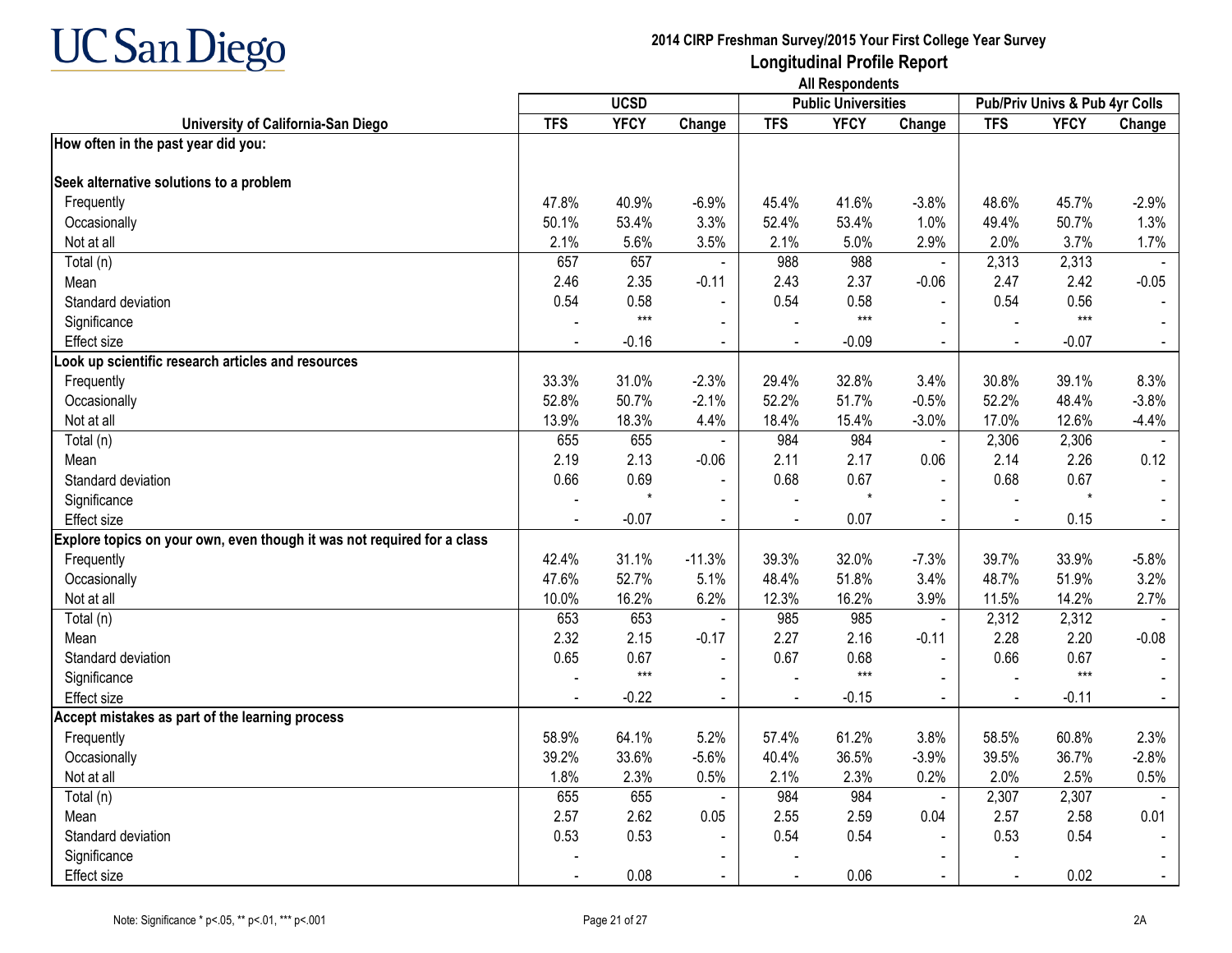

|                                                                       |            | <b>UCSD</b> |                |            | <b>Public Universities</b> |                |                | Pub/Priv Univs & Pub 4yr Colls |          |
|-----------------------------------------------------------------------|------------|-------------|----------------|------------|----------------------------|----------------|----------------|--------------------------------|----------|
| University of California-San Diego                                    | <b>TFS</b> | <b>YFCY</b> | Change         | <b>TFS</b> | <b>YFCY</b>                | Change         | <b>TFS</b>     | <b>YFCY</b>                    | Change   |
| How often in the past year did you:                                   |            |             |                |            |                            |                |                |                                |          |
|                                                                       |            |             |                |            |                            |                |                |                                |          |
| Seek feedback on your academic work                                   |            |             |                |            |                            |                |                |                                |          |
| Frequently                                                            | 45.4%      | 44.9%       | $-0.5%$        | 46.4%      | 48.6%                      | 2.2%           | 51.2%          | 49.0%                          | $-2.2%$  |
| Occasionally                                                          | 46.6%      | 48.9%       | 2.3%           | 46.9%      | 46.5%                      | $-0.4%$        | 43.3%          | 46.9%                          | 3.6%     |
| Not at all                                                            | 8.0%       | 6.1%        | $-1.9%$        | 6.7%       | 4.9%                       | $-1.8%$        | 5.6%           | 4.1%                           | $-1.5%$  |
| Total (n)                                                             | 652        | 652         | $\blacksquare$ | 981        | 981                        | $\blacksquare$ | 2,305          | 2,305                          |          |
| Mean                                                                  | 2.37       | 2.39        | 0.02           | 2.40       | 2.44                       | 0.04           | 2.46           | 2.45                           | $-0.01$  |
| Standard deviation                                                    | 0.63       | 0.60        | $\blacksquare$ | 0.61       | 0.59                       |                | 0.60           | 0.57                           |          |
| Significance                                                          |            |             |                |            |                            |                |                |                                |          |
| <b>Effect size</b>                                                    |            | 0.03        | $\blacksquare$ |            | 0.05                       |                |                | $-0.01$                        |          |
| Integrate skills and knowledge from different sources and experiences |            |             |                |            |                            |                |                |                                |          |
| Frequently                                                            | 63.3%      | 62.1%       | $-1.2%$        | 58.7%      | 61.1%                      | 2.4%           | 61.7%          | 62.4%                          | 0.7%     |
| Occasionally                                                          | 35.6%      | 36.9%       | 1.3%           | 40.1%      | 37.8%                      | $-2.3%$        | 37.1%          | 36.6%                          | $-0.5%$  |
| Not at all                                                            | 1.1%       | 1.1%        | 0.0%           | 1.2%       | 1.0%                       | $-0.2%$        | 1.3%           | 1.1%                           | $-0.2%$  |
| Total (n)                                                             | 654        | 654         |                | 983        | 983                        | $\blacksquare$ | 2,303          | 2,303                          |          |
| Mean                                                                  | 2.62       | 2.61        | $-0.01$        | 2.57       | 2.60                       | 0.03           | 2.60           | 2.61                           | 0.01     |
| Standard deviation                                                    | 0.51       | 0.51        | $\blacksquare$ | 0.52       | 0.51                       |                | 0.51           | 0.51                           |          |
| Significance                                                          |            |             |                |            |                            |                |                |                                |          |
| <b>Effect size</b>                                                    |            | $-0.02$     | $\blacksquare$ |            | 0.05                       |                | $\blacksquare$ | 0.02                           |          |
| Indicate the importance to you personally of each of the following:   |            |             |                |            |                            |                |                |                                |          |
|                                                                       |            |             |                |            |                            |                |                |                                |          |
| Becoming accomplished in one of the performing arts (acting, dancing, |            |             |                |            |                            |                |                |                                |          |
| etc.)                                                                 |            |             |                |            |                            |                |                |                                |          |
| Essential                                                             | 7.0%       | 7.8%        | 0.8%           | 6.7%       | 9.7%                       | 3.0%           | 7.5%           | 10.0%                          | 2.5%     |
| Very important                                                        | 8.2%       | 14.1%       | 5.9%           | 8.3%       | 12.4%                      | 4.1%           | 9.8%           | 13.8%                          | 4.0%     |
| Somewhat important                                                    | 32.1%      | 34.8%       | 2.7%           | 29.1%      | 32.4%                      | 3.3%           | 25.6%          | 30.3%                          | 4.7%     |
| Not important                                                         | 52.6%      | 43.2%       | $-9.4%$        | 55.9%      | 45.4%                      | $-10.5%$       | 57.0%          | 45.9%                          | $-11.1%$ |
| Total (n)                                                             | 511        | 511         |                | 749        | 749                        |                | 1,963          | 1,963                          |          |
| Mean                                                                  | 1.70       | 1.86        | 0.16           | 1.66       | 1.87                       | 0.21           | 1.68           | 1.88                           | 0.20     |
| Standard deviation                                                    | 0.89       | 0.93        |                | 0.89       | 0.98                       |                | 0.93           | 0.99                           |          |
| Significance                                                          |            | $***$       | $\blacksquare$ |            | $***$                      |                |                | $***$                          |          |
| <b>Effect size</b>                                                    |            | 0.17        | $\sim$         |            | 0.23                       | $\sim$         | $\blacksquare$ | 0.22                           |          |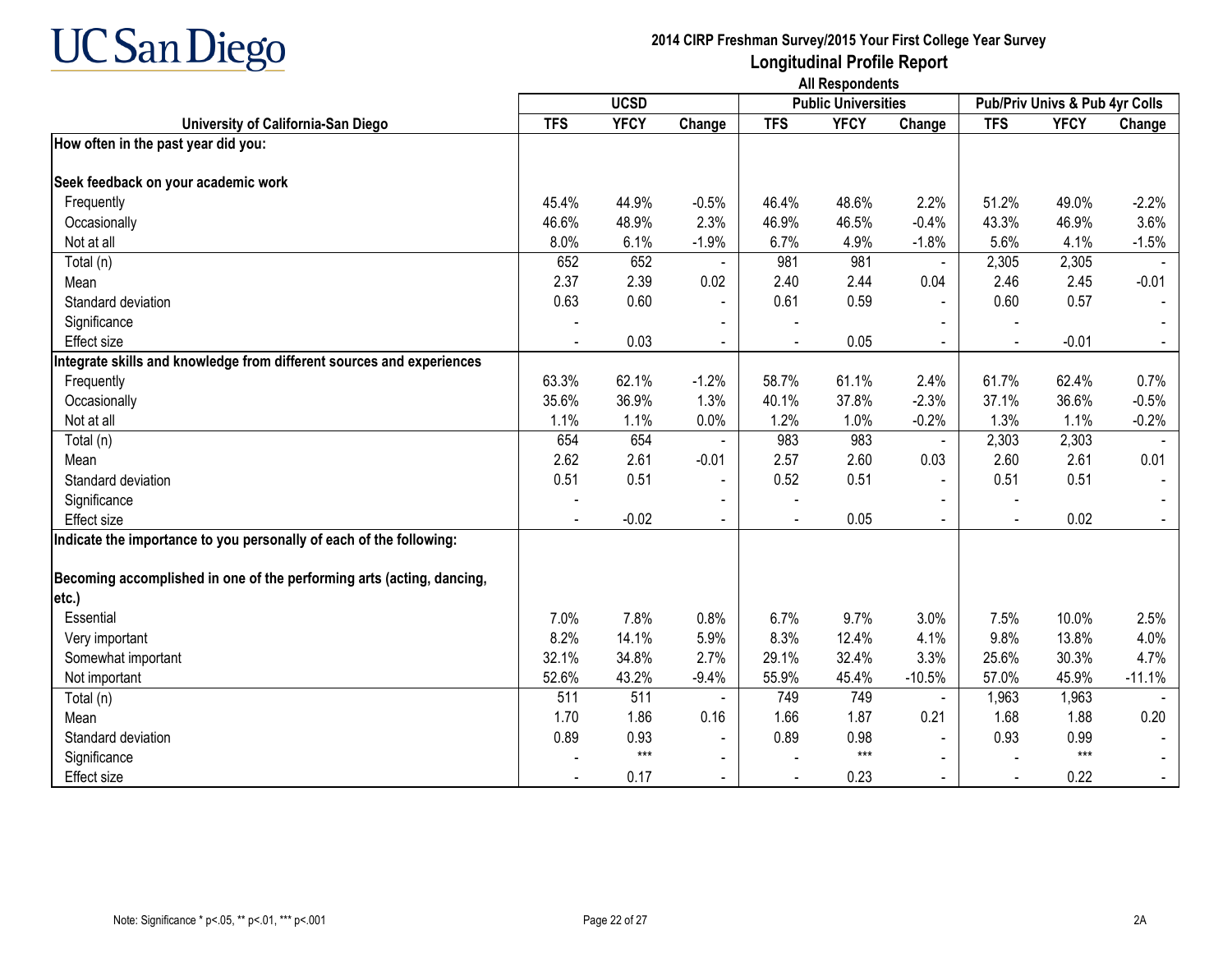

|                                                                                   | <b>UCSD</b> |              |                          |            | <b>Public Universities</b> |                | Pub/Priv Univs & Pub 4yr Colls |              |         |
|-----------------------------------------------------------------------------------|-------------|--------------|--------------------------|------------|----------------------------|----------------|--------------------------------|--------------|---------|
| University of California-San Diego                                                | <b>TFS</b>  | <b>YFCY</b>  | Change                   | <b>TFS</b> | <b>YFCY</b>                | Change         | <b>TFS</b>                     | <b>YFCY</b>  | Change  |
| Indicate the importance to you personally of each of the following:               |             |              |                          |            |                            |                |                                |              |         |
| Obtaining recognition from my colleagues for contributions to my special<br>field |             |              |                          |            |                            |                |                                |              |         |
| Essential                                                                         | 16.2%       | 13.8%        | $-2.4%$                  | 17.6%      | 16.8%                      | $-0.8%$        | 19.1%                          | 15.5%        | $-3.6%$ |
| Very important                                                                    | 40.6%       | 36.9%        | $-3.7%$                  | 37.4%      | 37.1%                      | $-0.3%$        | 39.6%                          | 39.8%        | 0.2%    |
| Somewhat important                                                                | 37.3%       | 39.3%        | 2.0%                     | 39.1%      | 37.1%                      | $-2.0%$        | 34.9%                          | 37.1%        | 2.2%    |
|                                                                                   | 5.9%        | 10.1%        | 4.2%                     | 5.9%       | 9.0%                       |                | 6.4%                           | 7.6%         | 1.2%    |
| Not important                                                                     | 507         | 507          |                          | 744        | 744                        | 3.1%           |                                |              |         |
| Total (n)                                                                         |             | 2.54         | $-0.13$                  | 2.67       | 2.62                       | $\blacksquare$ | 1,958<br>2.71                  | 1,958        | $-0.08$ |
| Mean                                                                              | 2.67        |              |                          |            |                            | $-0.05$        |                                | 2.63         |         |
| Standard deviation                                                                | 0.81        | 0.85<br>$**$ | $\blacksquare$           | 0.83       | 0.87<br>$**$               |                | 0.85                           | 0.83<br>$**$ |         |
| Significance                                                                      |             |              |                          |            |                            |                |                                |              |         |
| <b>Effect size</b>                                                                |             | $-0.14$      | $\blacksquare$           |            | $-0.06$                    | $\blacksquare$ |                                | $-0.09$      |         |
| Influencing the political structure                                               |             |              |                          |            |                            |                |                                |              |         |
| Essential                                                                         | 6.1%        | 6.1%         | 0.0%                     | 5.9%       | 7.1%                       | 1.2%           | 7.0%                           | 6.8%         | $-0.2%$ |
| Very important                                                                    | 8.8%        | 14.5%        | 5.7%                     | 10.1%      | 14.1%                      | 4.0%           | 12.9%                          | 17.9%        | 5.0%    |
| Somewhat important                                                                | 36.8%       | 34.4%        | $-2.4%$                  | 38.3%      | 36.1%                      | $-2.2%$        | 38.9%                          | 38.0%        | $-0.9%$ |
| Not important                                                                     | 48.3%       | 45.0%        | $-3.3%$                  | 45.7%      | 42.8%                      | $-2.9%$        | 41.3%                          | 37.3%        | $-4.0%$ |
| Total (n)                                                                         | 511         | 511          |                          | 746        | 746                        | $\blacksquare$ | 1,956                          | 1,956        |         |
| Mean                                                                              | 1.73        | 1.82         | 0.09                     | 1.76       | 1.86                       | 0.10           | 1.85                           | 1.94         | 0.09    |
| Standard deviation                                                                | 0.86        | 0.90         | $\blacksquare$           | 0.86       | 0.91                       |                | 0.89                           | 0.91         |         |
| Significance                                                                      |             |              | $\blacksquare$           |            | $\star$                    |                | $\overline{\phantom{a}}$       | $\star$      |         |
| <b>Effect size</b>                                                                |             | 0.10         | $\blacksquare$           |            | 0.11                       | $\blacksquare$ | $\blacksquare$                 | 0.10         |         |
| Influencing social values                                                         |             |              |                          |            |                            |                |                                |              |         |
| Essential                                                                         | 8.8%        | 11.6%        | 2.8%                     | 9.2%       | 14.2%                      | 5.0%           | 12.3%                          | 14.4%        | 2.1%    |
| Very important                                                                    | 29.7%       | 31.4%        | 1.7%                     | 31.0%      | 32.9%                      | 1.9%           | 32.2%                          | 35.8%        | 3.6%    |
| Somewhat important                                                                | 40.3%       | 39.1%        | $-1.2%$                  | 40.3%      | 37.1%                      | $-3.2%$        | 39.4%                          | 36.3%        | $-3.1%$ |
| Not important                                                                     | 21.2%       | 17.9%        | $-3.3%$                  | 19.5%      | 15.9%                      | $-3.6%$        | 16.1%                          | 13.4%        | $-2.7%$ |
| Total (n)                                                                         | 509         | 509          |                          | 742        | 742                        |                | 1,956                          | 1,956        |         |
| Mean                                                                              | 2.26        | 2.37         | 0.11                     | 2.30       | 2.45                       | 0.15           | 2.41                           | 2.51         | 0.10    |
| Standard deviation                                                                | 0.89        | 0.91         | $\blacksquare$           | 0.89       | 0.92                       |                | 0.90                           | 0.90         |         |
| Significance                                                                      |             | $\star$      | $\sim$                   |            | $\star$                    |                |                                | $\star$      |         |
| Effect size                                                                       |             | 0.12         | $\overline{\phantom{a}}$ |            | 0.16                       | $\blacksquare$ |                                | 0.10         |         |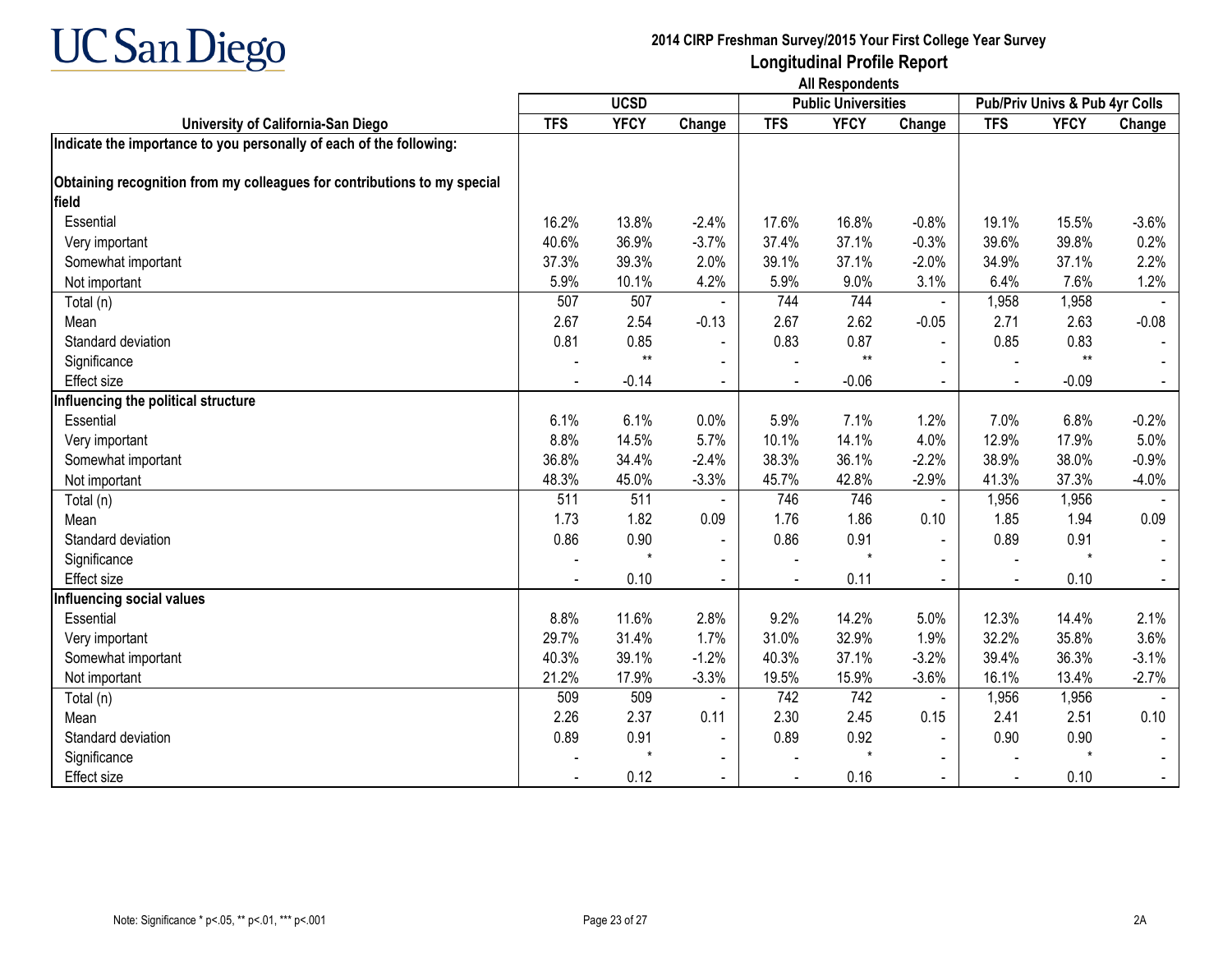

|                                                                     |            | <b>UCSD</b> |                          |            | <b>Public Universities</b> |                          |            | Pub/Priv Univs & Pub 4yr Colls |         |
|---------------------------------------------------------------------|------------|-------------|--------------------------|------------|----------------------------|--------------------------|------------|--------------------------------|---------|
| University of California-San Diego                                  | <b>TFS</b> | <b>YFCY</b> | Change                   | <b>TFS</b> | <b>YFCY</b>                | Change                   | <b>TFS</b> | <b>YFCY</b>                    | Change  |
| Indicate the importance to you personally of each of the following: |            |             |                          |            |                            |                          |            |                                |         |
|                                                                     |            |             |                          |            |                            |                          |            |                                |         |
| Raising a family                                                    |            |             |                          |            |                            |                          |            |                                |         |
| Essential                                                           | 25.6%      | 26.2%       | 0.6%                     | 29.1%      | 29.4%                      | 0.3%                     | 39.5%      | 35.7%                          | $-3.8%$ |
| Very important                                                      | 31.7%      | 29.5%       | $-2.2%$                  | 32.6%      | 30.7%                      | $-1.9%$                  | 31.1%      | 31.7%                          | 0.6%    |
| Somewhat important                                                  | 28.3%      | 25.8%       | $-2.5%$                  | 25.8%      | 24.1%                      | $-1.7%$                  | 20.4%      | 20.7%                          | 0.3%    |
| Not important                                                       | 14.4%      | 18.4%       | 4.0%                     | 12.5%      | 15.8%                      | 3.3%                     | 9.0%       | 11.9%                          | 2.9%    |
| Total (n)                                                           | 515        | 515         |                          | 752        | 752                        |                          | 1,965      | 1,965                          |         |
| Mean                                                                | 2.69       | 2.63        | $-0.06$                  | 2.78       | 2.74                       | $-0.04$                  | 3.01       | 2.91                           | $-0.10$ |
| Standard deviation                                                  | 1.01       | 1.06        | $\blacksquare$           | 1.00       | 1.05                       | $\blacksquare$           | 0.98       | 1.02                           |         |
| Significance                                                        |            |             |                          |            |                            |                          |            |                                |         |
| Effect size                                                         |            | $-0.07$     |                          |            | $-0.04$                    |                          |            | $-0.11$                        |         |
| Being very well off financially                                     |            |             |                          |            |                            |                          |            |                                |         |
| Essential                                                           | 40.9%      | 37.4%       | $-3.5%$                  | 42.6%      | 41.0%                      | $-1.6%$                  | 47.1%      | 42.2%                          | $-4.9%$ |
| Very important                                                      | 38.4%      | 41.3%       | 2.9%                     | 38.6%      | 39.4%                      | 0.8%                     | 35.6%      | 37.6%                          | 2.0%    |
| Somewhat important                                                  | 19.7%      | 18.7%       | $-1.0%$                  | 18.1%      | 17.6%                      | $-0.5%$                  | 15.9%      | 17.9%                          | 2.0%    |
| Not important                                                       | 1.0%       | 2.6%        | 1.6%                     | 0.7%       | 2.0%                       | 1.3%                     | 1.4%       | 2.3%                           | 0.9%    |
| Total (n)                                                           | 508        | 508         |                          | 744        | 744                        | $\blacksquare$           | 1,959      | 1,959                          |         |
| Mean                                                                | 3.19       | 3.14        | $-0.05$                  | 3.23       | 3.19                       | $-0.04$                  | 3.28       | 3.20                           | $-0.08$ |
| Standard deviation                                                  | 0.78       | 0.80        | $\blacksquare$           | 0.76       | 0.79                       | $\blacksquare$           | 0.78       | 0.81                           |         |
| Significance                                                        |            |             | $\overline{\phantom{0}}$ |            |                            |                          |            |                                |         |
| Effect size                                                         |            | $-0.06$     |                          |            | $-0.05$                    |                          |            | $-0.10$                        |         |
| Helping others who are in difficulty                                |            |             |                          |            |                            |                          |            |                                |         |
| Essential                                                           | 27.2%      | 26.8%       | $-0.4%$                  | 27.5%      | 30.2%                      | 2.7%                     | 30.8%      | 33.8%                          | 3.0%    |
| Very important                                                      | 39.8%      | 48.0%       | 8.2%                     | 41.0%      | 45.2%                      | 4.2%                     | 42.4%      | 44.4%                          | 2.0%    |
| Somewhat important                                                  | 30.7%      | 22.0%       | $-8.7%$                  | 29.3%      | 21.9%                      | $-7.4%$                  | 24.8%      | 19.6%                          | $-5.2%$ |
| Not important                                                       | 2.4%       | 3.1%        | 0.7%                     | 2.2%       | 2.7%                       | 0.5%                     | 2.0%       | 2.3%                           | 0.3%    |
| Total (n)                                                           | 508        | 508         |                          | 741        | 741                        | $\blacksquare$           | 1,957      | 1,957                          |         |
| Mean                                                                | 2.92       | 2.98        | 0.06                     | 2.94       | 3.03                       | 0.09                     | 3.02       | 3.10                           | 0.08    |
| Standard deviation                                                  | 0.82       | 0.78        | $\blacksquare$           | 0.81       | 0.79                       |                          | 0.80       | 0.79                           |         |
| Significance                                                        |            |             |                          |            |                            |                          |            |                                |         |
| <b>Effect size</b>                                                  |            | 0.07        | $\sim$                   |            | 0.11                       | $\overline{\phantom{0}}$ |            | 0.10                           | $\sim$  |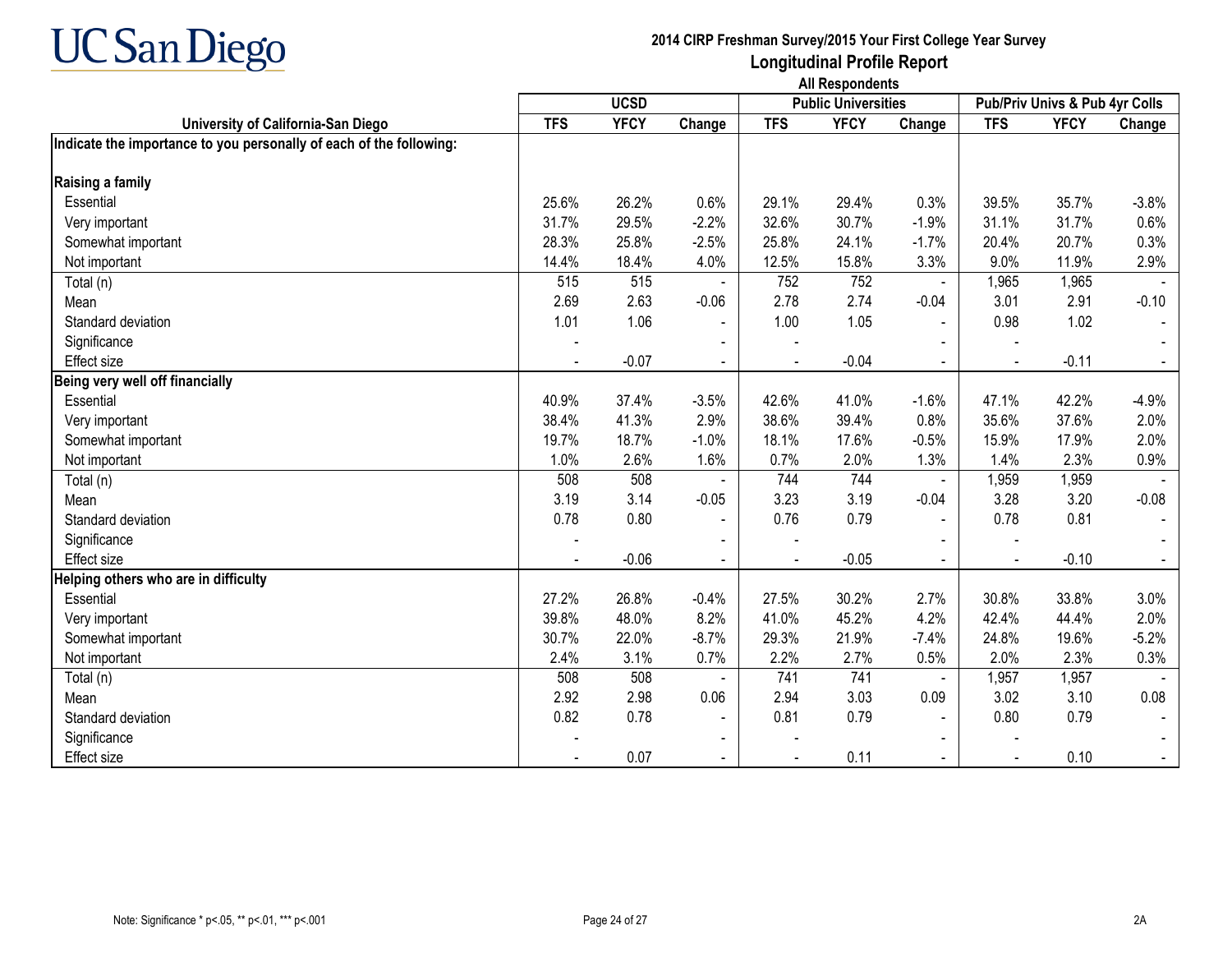

|                                                                     | <b>UCSD</b> |             |                |            | <b>Public Universities</b> |                | Pub/Priv Univs & Pub 4yr Colls |             |                |
|---------------------------------------------------------------------|-------------|-------------|----------------|------------|----------------------------|----------------|--------------------------------|-------------|----------------|
| University of California-San Diego                                  | <b>TFS</b>  | <b>YFCY</b> | Change         | <b>TFS</b> | <b>YFCY</b>                | Change         | <b>TFS</b>                     | <b>YFCY</b> | Change         |
| Indicate the importance to you personally of each of the following: |             |             |                |            |                            |                |                                |             |                |
|                                                                     |             |             |                |            |                            |                |                                |             |                |
| Making a theoretical contribution to science                        |             |             |                |            |                            |                |                                |             |                |
| Essential                                                           | 9.8%        | 10.0%       | 0.2%           | 8.2%       | 10.5%                      | 2.3%           | 7.7%                           | 9.6%        | 1.9%           |
| Very important                                                      | 22.1%       | 25.4%       | 3.3%           | 20.1%      | 22.1%                      | 2.0%           | 18.2%                          | 21.8%       | 3.6%           |
| Somewhat important                                                  | 40.3%       | 40.3%       | 0.0%           | 38.2%      | 37.3%                      | $-0.9%$        | 33.4%                          | 34.4%       | 1.0%           |
| Not important                                                       | 27.8%       | 24.3%       | $-3.5%$        | 33.5%      | 30.2%                      | $-3.3%$        | 40.7%                          | 34.2%       | $-6.5%$        |
| Total (n)                                                           | 511         | 511         |                | 746        | 746                        | $\blacksquare$ | 1,959                          | 1,959       |                |
| Mean                                                                | 2.14        | 2.21        | 0.07           | 2.03       | 2.13                       | 0.10           | 1.93                           | 2.07        | 0.14           |
| Standard deviation                                                  | 0.93        | 0.92        | $\blacksquare$ | 0.93       | 0.96                       | $\sim$         | 0.94                           | 0.97        |                |
| Significance                                                        |             |             |                |            |                            |                |                                |             |                |
| Effect size                                                         |             | 0.07        | $\sim$         |            | 0.11                       |                |                                | 0.15        |                |
| Writing original works (poems, novels etc.)                         |             |             |                |            |                            |                |                                |             |                |
| Essential                                                           | 5.5%        | 5.9%        | 0.4%           | 6.5%       | 7.7%                       | 1.2%           | 6.1%                           | 8.6%        | 2.5%           |
| Very important                                                      | 9.7%        | 16.4%       | 6.7%           | 10.1%      | 15.7%                      | 5.6%           | 9.6%                           | 15.7%       | 6.1%           |
| Somewhat important                                                  | 23.7%       | 33.1%       | 9.4%           | 24.1%      | 33.1%                      | 9.0%           | 23.2%                          | 31.1%       | 7.9%           |
| Not important                                                       | 61.1%       | 44.6%       | $-16.5%$       | 59.4%      | 43.5%                      | $-15.9%$       | 61.1%                          | 44.6%       | $-16.5%$       |
| Total (n)                                                           | 507         | 507         |                | 743        | 743                        |                | 1,957                          | 1,957       |                |
| Mean                                                                | 1.60        | 1.84        | 0.24           | 1.64       | 1.88                       | 0.24           | 1.61                           | 1.88        | 0.27           |
| Standard deviation                                                  | 0.88        | 0.91        | $\blacksquare$ | 0.91       | 0.94                       | $\blacksquare$ | 0.89                           | 0.97        |                |
| Significance                                                        |             | $***$       | $\blacksquare$ |            | $***$                      |                |                                | $***$       |                |
| <b>Effect size</b>                                                  |             | 0.28        | $\blacksquare$ |            | 0.28                       | $\blacksquare$ |                                | 0.31        | $\blacksquare$ |
| Creating artistic works (painting, sculpture, etc.)                 |             |             |                |            |                            |                |                                |             |                |
| Essential                                                           | 4.3%        | 5.9%        | 1.6%           | 5.5%       | 7.7%                       | 2.2%           | 6.2%                           | 8.1%        | 1.9%           |
| Very important                                                      | 8.7%        | 15.0%       | 6.3%           | 8.2%       | 14.8%                      | 6.6%           | 9.1%                           | 15.3%       | 6.2%           |
| Somewhat important                                                  | 23.5%       | 31.8%       | 8.3%           | 23.7%      | 30.5%                      | 6.8%           | 21.6%                          | 29.8%       | 8.2%           |
| Not important                                                       | 63.5%       | 47.3%       | $-16.2%$       | 62.5%      | 47.0%                      | $-15.5%$       | 63.2%                          | 46.8%       | $-16.4%$       |
| Total (n)                                                           | 507         | 507         |                | 742        | 742                        |                | 1,949                          | 1,949       |                |
| Mean                                                                | 1.54        | 1.79        | 0.25           | 1.57       | 1.83                       | 0.26           | 1.58                           | 1.85        | 0.27           |
| Standard deviation                                                  | 0.83        | 0.91        | $\blacksquare$ | 0.86       | 0.95                       |                | 0.89                           | 0.96        |                |
| Significance                                                        |             | $***$       | $\blacksquare$ |            | $***$                      | $\blacksquare$ |                                | $***$       |                |
| Effect size                                                         |             | 0.29        |                |            | 0.30                       |                |                                | 0.31        | $\sim$         |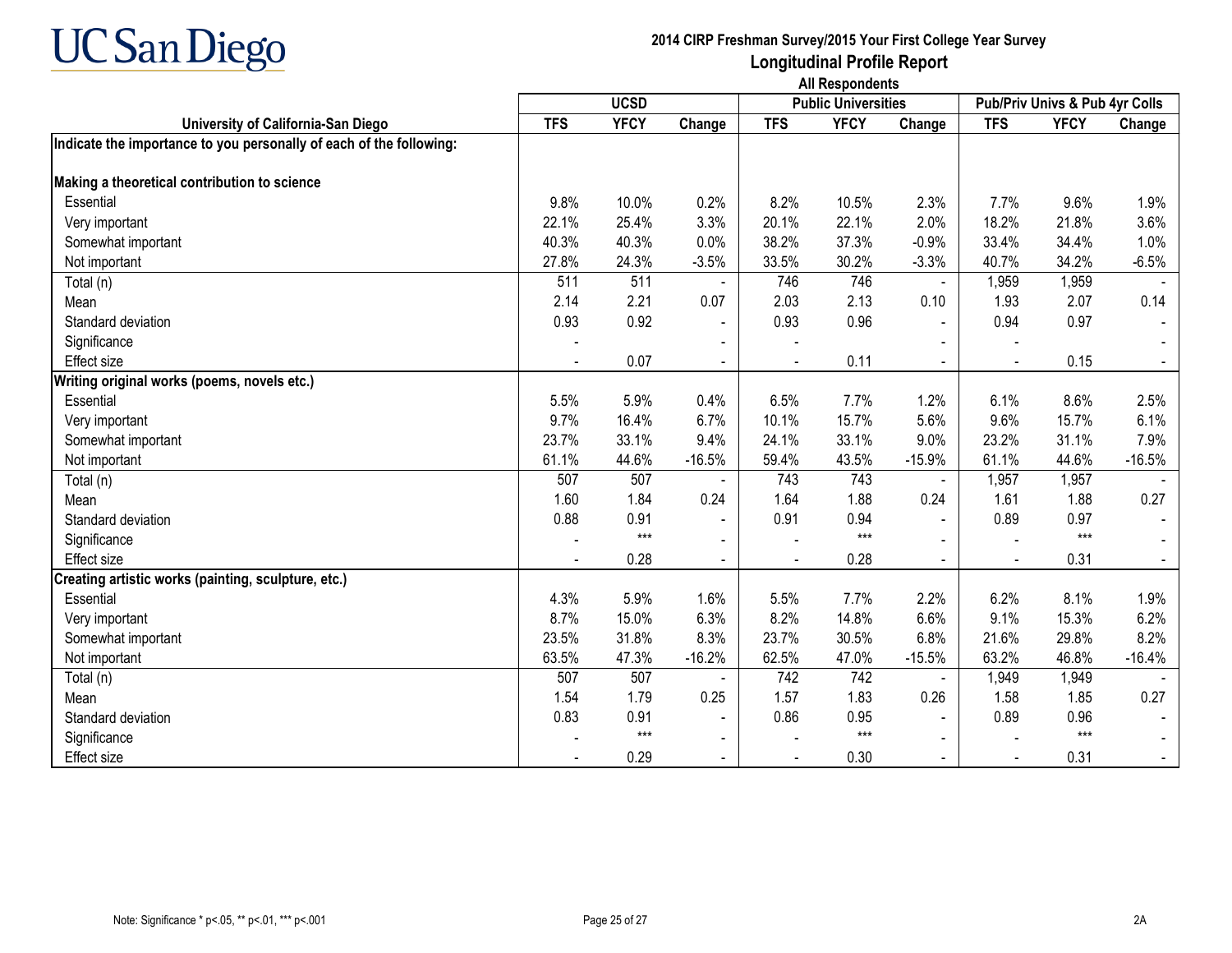

|                                                                     | <b>UCSD</b> |             |                |            | <b>Public Universities</b> |                | Pub/Priv Univs & Pub 4yr Colls |             |                |
|---------------------------------------------------------------------|-------------|-------------|----------------|------------|----------------------------|----------------|--------------------------------|-------------|----------------|
| University of California-San Diego                                  | <b>TFS</b>  | <b>YFCY</b> | Change         | <b>TFS</b> | <b>YFCY</b>                | Change         | <b>TFS</b>                     | <b>YFCY</b> | Change         |
| Indicate the importance to you personally of each of the following: |             |             |                |            |                            |                |                                |             |                |
|                                                                     |             |             |                |            |                            |                |                                |             |                |
| Developing a meaningful philosophy of life                          |             |             |                |            |                            |                |                                |             |                |
| Essential                                                           | 18.4%       | 22.2%       | 3.8%           | 17.3%      | 20.4%                      | 3.1%           | 18.5%                          | 20.1%       | 1.6%           |
| Very important                                                      | 30.9%       | 26.3%       | $-4.6%$        | 27.8%      | 27.9%                      | 0.1%           | 28.3%                          | 29.8%       | 1.5%           |
| Somewhat important                                                  | 32.7%       | 33.5%       | 0.8%           | 35.4%      | 34.1%                      | $-1.3%$        | 34.1%                          | 32.9%       | $-1.2%$        |
| Not important                                                       | 18.0%       | 18.0%       | 0.0%           | 19.5%      | 17.6%                      | $-1.9%$        | 19.1%                          | 17.2%       | $-1.9%$        |
| Total (n)                                                           | 501         | 501         |                | 734        | 734                        | $\blacksquare$ | 1,941                          | 1,941       |                |
| Mean                                                                | 2.50        | 2.53        | 0.03           | 2.43       | 2.51                       | 0.08           | 2.46                           | 2.53        | 0.07           |
| Standard deviation                                                  | 0.99        | 1.03        | $\blacksquare$ | 0.99       | 1.01                       | $\overline{a}$ | 1.00                           | 1.00        |                |
| Significance                                                        |             |             |                |            |                            |                |                                |             |                |
| Effect size                                                         |             | 0.03        | $\blacksquare$ |            | 0.08                       |                |                                | 0.07        |                |
| Participating in a community action program                         |             |             |                |            |                            |                |                                |             |                |
| Essential                                                           | 7.7%        | 9.5%        | 1.8%           | 7.9%       | 10.0%                      | 2.1%           | 9.2%                           | 11.8%       | 2.6%           |
| Very important                                                      | 24.2%       | 30.1%       | 5.9%           | 22.5%      | 30.4%                      | 7.9%           | 24.0%                          | 31.6%       | 7.6%           |
| Somewhat important                                                  | 44.8%       | 38.8%       | $-6.0%$        | 45.5%      | 39.5%                      | $-6.0%$        | 44.1%                          | 39.2%       | $-4.9%$        |
| Not important                                                       | 23.4%       | 21.6%       | $-1.8%$        | 24.2%      | 20.1%                      | $-4.1%$        | 22.7%                          | 17.4%       | $-5.3%$        |
| Total (n)                                                           | 505         | 505         |                | 737        | 737                        |                | 1,944                          | 1,944       |                |
| Mean                                                                | 2.16        | 2.28        | 0.12           | 2.14       | 2.30                       | 0.16           | 2.20                           | 2.38        | 0.18           |
| Standard deviation                                                  | 0.87        | 0.91        | $\blacksquare$ | 0.87       | 0.90                       | $\blacksquare$ | 0.89                           | 0.91        |                |
| Significance                                                        |             | $**$        | $\blacksquare$ |            | $^{\star\star}$            |                |                                | $**$        |                |
| <b>Effect size</b>                                                  |             | 0.13        | $\blacksquare$ |            | 0.17                       | $\blacksquare$ |                                | 0.19        | $\blacksquare$ |
| Helping to promote racial understanding                             |             |             |                |            |                            |                |                                |             |                |
| Essential                                                           | 12.1%       | 12.1%       | 0.0%           | 11.5%      | 13.8%                      | 2.3%           | 12.6%                          | 14.0%       | 1.4%           |
| Very important                                                      | 27.4%       | 32.1%       | 4.7%           | 25.9%      | 31.5%                      | 5.6%           | 25.4%                          | 32.5%       | 7.1%           |
| Somewhat important                                                  | 40.9%       | 38.1%       | $-2.8%$        | 41.4%      | 38.4%                      | $-3.0%$        | 42.9%                          | 38.1%       | $-4.8%$        |
| Not important                                                       | 19.6%       | 17.7%       | $-1.9%$        | 21.2%      | 16.3%                      | $-4.9%$        | 19.1%                          | 15.4%       | $-3.7%$        |
| Total (n)                                                           | 504         | 504         |                | 737        | 737                        | $\blacksquare$ | 1,947                          | 1,947       |                |
| Mean                                                                | 2.32        | 2.39        | 0.07           | 2.28       | 2.43                       | 0.15           | 2.31                           | 2.45        | 0.14           |
| Standard deviation                                                  | 0.92        | 0.91        | $\blacksquare$ | 0.93       | 0.92                       | $\blacksquare$ | 0.92                           | 0.91        |                |
| Significance                                                        |             |             | $\blacksquare$ |            |                            | $\blacksquare$ |                                |             |                |
| Effect size                                                         |             | 0.07        |                |            | 0.15                       |                |                                | 0.14        |                |